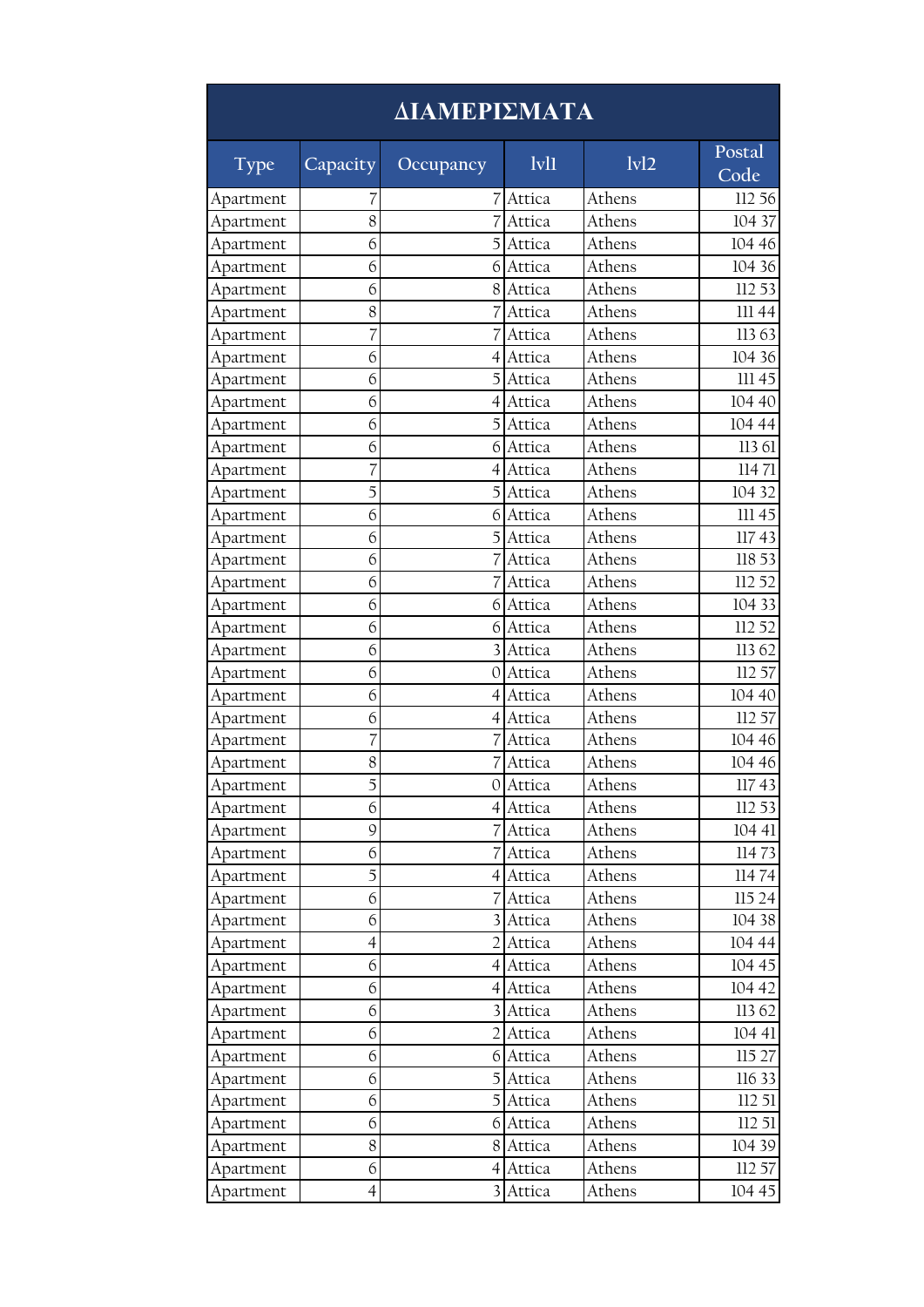| Type                   | Capacity <sup>1</sup>    | Occupancy      | $1$ v $1$ | 1v12   | Postal<br>Code   |
|------------------------|--------------------------|----------------|-----------|--------|------------------|
| Apartment              | 6                        | 5              | Attica    | Athens | 112 51           |
| Apartment              | 6                        |                | Attica    | Athens | 11474            |
| Apartment              | 7                        | 0              | Attica    | Athens | 104 39           |
| Apartment              | 6                        | 61             | Attica    | Athens | 104 36           |
| Apartment              | $\overline{4}$           | 4              | Attica    | Athens | 112 52           |
| Apartment              | 6                        | 5              | Attica    | Athens | 11476            |
| Apartment              | $\overline{4}$           | $\overline{4}$ | Attica    | Athens | 116 33           |
| Apartment              | 4                        | 4              | Attica    | Athens | 104 42           |
| Apartment              | 6                        | 4              | Attica    | Athens | 111 45           |
| Apartment              | 5                        | $\overline{4}$ | Attica    | Athens | III 44           |
| Apartment              | 8                        | 6              | Attica    | Athens | 111 41           |
| Apartment              | 6                        | 6              | Attica    | Athens | 11364            |
| Apartment              | 5                        | 5              | Attica    | Athens | 112 54           |
| Apartment              | 6                        |                | Attica    | Athens | 112 53           |
| Apartment              | 6                        | 4              | Attica    | Athens | 112 52           |
| Apartment              | 6                        |                | Attica    | Athens | 111 44           |
| Apartment              | 6                        |                | Attica    | Athens | 104 34           |
| Apartment              | 6                        | 4              | Attica    | Athens | 112 52           |
| Apartment              | 6                        |                | Attica    | Athens | 11474            |
| Apartment              | 6                        |                | Attica    | Athens | 116 33           |
| Apartment              | 6                        |                | Attica    | Athens | 112 52           |
| Apartment              | 6                        |                | Attica    | Athens | 115 27           |
| Apartment              | 4                        | 4              | Attica    | Athens | 104 41           |
| Apartment              | $\overline{4}$           | 3              | Attica    | Athens | 104 38           |
| Apartment              | 4                        | 3              | Attica    | Athens | 104 38           |
| Apartment              | $\overline{4}$           | $\overline{4}$ | Attica    | Athens | 104 38           |
| Apartment              | 4                        | 4              | Attica    | Athens | 104 38           |
| Apartment              | 8                        | 9              | Attica    | Athens | 11364            |
| Apartment              | 6                        | $6\vert$       | Attica    | Athens | 104 34           |
| Apartment              | 5                        |                | 5 Attica  | Athens | 112 53           |
| Apartment              | 6                        |                | Attica    | Athens | 115 27           |
| Apartment              | 6                        | 6              | Attica    | Athens | 11363            |
| Apartment              | $\overline{4}$           |                | Attica    | Athens | 104 43           |
|                        | 7                        | 61             |           | Athens |                  |
| Apartment<br>Apartment | 5                        | 51             | Attica    | Athens | 115 23<br>104 41 |
|                        | 6                        |                | Attica    | Athens | 104 43           |
| Apartment              |                          |                | 8 Attica  |        | 112 53           |
| Apartment              | 4                        | 3              | Attica    | Athens |                  |
| Apartment              | 6                        | 6              | Attica    | Athens | 104 40           |
| Apartment              | 4                        |                | Attica    | Athens | 113 64           |
| Apartment              | $\overline{4}$           | $\overline{3}$ | Attica    | Athens | 112 54           |
| Apartment              | 6                        | 61             | Attica    | Athens | 104 46           |
| Apartment              | 7                        | 6              | Attica    | Athens | 112 54           |
| Apartment              | 6                        | $\frac{3}{2}$  | Attica    | Athens | 112 54           |
| Apartment              | 6                        |                | Attica    | Athens | 112 52           |
| Apartment              | $\overline{4}$           |                | Attica    | Athens | 104 38           |
| Apartment              | $\overline{\mathcal{A}}$ |                | Attica    | Athens | 104 38           |
| Apartment              | 6                        | 7              | Attica    | Athens | 112 53           |
| Apartment              | 6                        | $\frac{3}{ }$  | Attica    | Athens | 11251            |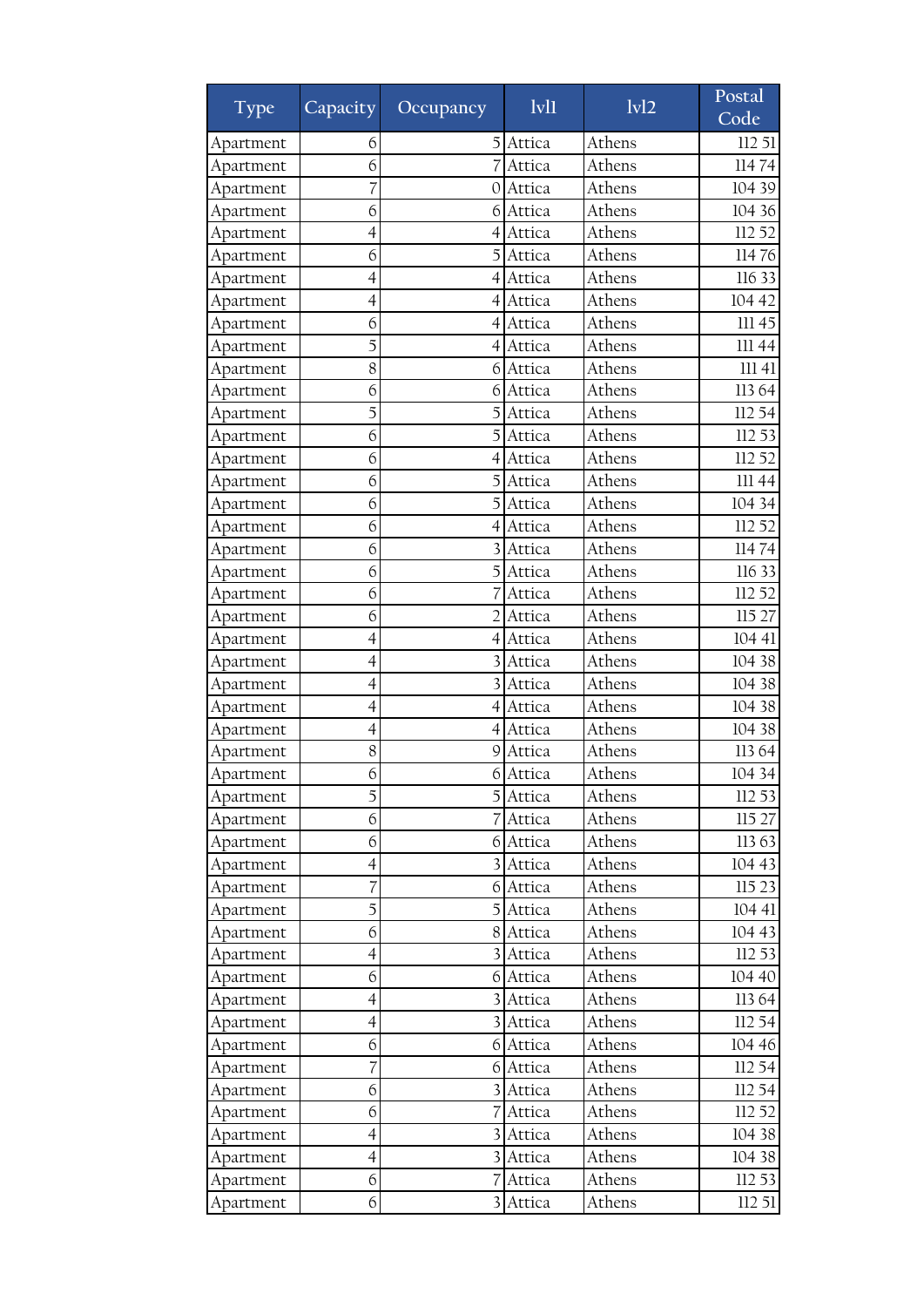| Type      | Capacity       | Occupancy               | 1v11     | 1v12   | Postal<br>Code |
|-----------|----------------|-------------------------|----------|--------|----------------|
| Apartment | 6              |                         | Attica   | Athens | 104 39         |
| Apartment | 8              |                         | Attica   | Athens | 104 40         |
| Apartment | 5              |                         | Attica   | Athens | 112 53         |
| Apartment | 6              |                         | Attica   | Athens | 104 44         |
| Apartment | 6              | 5                       | Attica   | Athens | 104 43         |
| Apartment | 5              |                         | Attica   | Athens | 104 43         |
| Apartment | 4              | 4                       | Attica   | Athens | 11364          |
| Apartment | 4              |                         | Attica   | Athens | 104 42         |
| Apartment | 7              | 8                       | Attica   | Athens | 104 46         |
| Apartment | 6              | 5                       | Attica   | Athens | 104 37         |
| Apartment | $\overline{4}$ |                         | Attica   | Athens | 104 42         |
| Apartment | 5              | 4                       | Attica   | Athens | 118 55         |
| Apartment | 5              | 4                       | Attica   | Athens | 11363          |
| Apartment | 6              | $\left 4\right $        | Attica   | Athens | 11363          |
| Apartment | 6              |                         | Attica   | Athens | 104 39         |
| Apartment | 7              | 0                       | Attica   | Athens | 104 45         |
| Apartment | 5              |                         | Attica   | Athens | 111 44         |
| Apartment | 6              |                         | Attica   | Athens | 11364          |
| Apartment | 5              | 5                       | Attica   | Athens | 104 40         |
| Apartment | 7              | 8                       | Attica   | Athens | 112 51         |
| Apartment | $\overline{4}$ |                         | Attica   | Athens | 111 44         |
| Apartment | 7              |                         | Attica   | Athens | 112 53         |
| Apartment | 8              | 81                      | Attica   | Athens | 112 57         |
| Apartment | $\overline{4}$ | 4                       | Attica   | Athens | 104 46         |
| Apartment | 5              |                         | Attica   | Athens | 112 55         |
| Apartment | 4              | 4                       | Attica   | Athens | 104 37         |
| Apartment | 5              | 4                       | Attica   | Athens | 104 40         |
| Apartment | 6              | 4                       | Attica   | Athens | 112 52         |
| Apartment | 4              | 5                       | Attica   | Athens | 112 52         |
| Apartment | 6              |                         | Attica   | Athens | 112 51         |
| Apartment | 6              |                         | 4 Attica | Athens | 112 55         |
| Apartment | 4              | 5                       | Attica   | Athens | 11364          |
| Apartment | 6              | $\overline{3}$          | Attica   | Athens | 11363          |
| Apartment | 7              |                         | Attica   | Athens | 104 39         |
| Apartment | 6              | 6                       | Attica   | Athens | 112 52         |
| Apartment | 7              |                         | 6 Attica | Athens | 112 53         |
| Apartment | 6              | 6                       | Attica   | Athens | 11363          |
| Apartment | $\overline{4}$ | $\overline{\mathbf{3}}$ | Attica   | Athens | 104 43         |
| Apartment | 6              | 5                       | Attica   | Athens | 112 51         |
| Apartment | 6              |                         | Attica   | Athens | 112 56         |
| Apartment | 6              | 41                      | Attica   | Athens | 104 46         |
| Apartment | $\overline{4}$ | 41                      | Attica   | Athens | 104 46         |
| Apartment | 6              | $\overline{5}$          | Attica   | Athens | 112 51         |
| Apartment | 6              | 6                       | Attica   | Athens | 104 34         |
| Apartment | 8              |                         | 9 Attica | Athens | 104 34         |
| Apartment | 5              | 5                       | Attica   | Athens | 112 53         |
| Apartment | 6              | 6                       | Attica   | Athens | 112 57         |
| Apartment | 6              | 6                       | Attica   | Athens | 112 57         |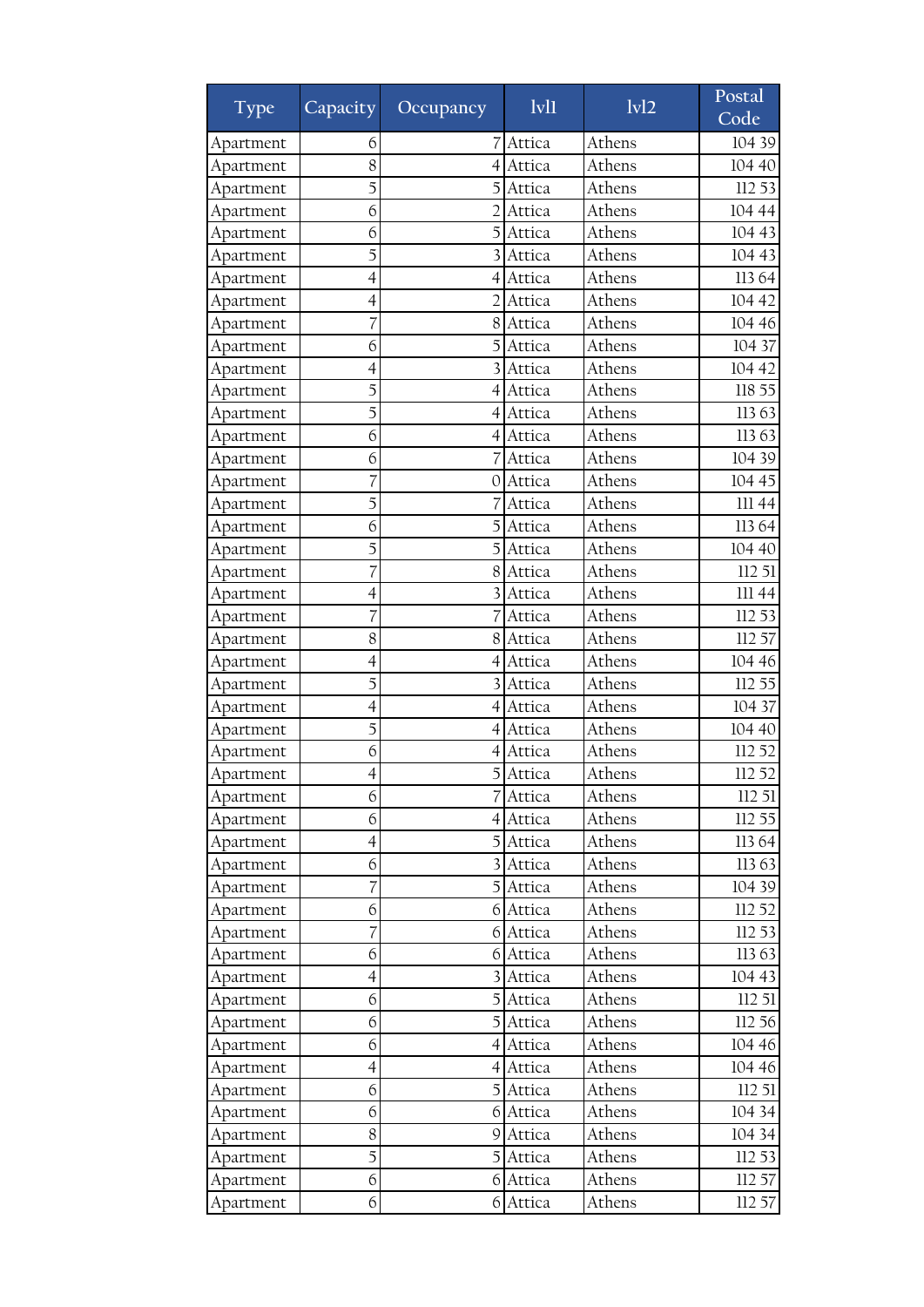| Type      | Capacity <sup>1</sup>    | Occupancy      | $1$ v $1$ | $\overline{ivl2}$ | Postal<br>Code |
|-----------|--------------------------|----------------|-----------|-------------------|----------------|
| Apartment | 5                        | 5              | Attica    | Athens            | 113 61         |
| Apartment | 6                        | 6              | Attica    | Athens            | 11362          |
| Apartment | 6                        |                | Attica    | Athens            | 11363          |
| Apartment | 11                       |                | Attica    | Athens            | 112 52         |
| Apartment | 6                        | 5              | Attica    | Athens            | 104 46         |
| Apartment | 6                        | 6              | Attica    | Athens            | 112 53         |
| Apartment | 6                        | 5              | Attica    | Athens            | 104 38         |
| Apartment | $\overline{4}$           |                | Attica    | Athens            | 11364          |
| Apartment | 6                        |                | Attica    | Athens            | 112 52         |
| Apartment | 6                        |                | Attica    | Athens            | 104 46         |
| Apartment | 6                        | 4              | Attica    | Athens            | 111 44         |
| Apartment | 6                        | 6              | Attica    | Athens            | 104 40         |
| Apartment | 4                        | 4              | Attica    | Athens            | 116 33         |
| Apartment | 6                        |                | Attica    | Athens            | 116 34         |
| Apartment | $\overline{4}$           | 4              | Attica    | Athens            | 11744          |
| Apartment | 6                        | 6              | Attica    | Athens            | 116 34         |
| Apartment | 5                        |                | Attica    | Athens            | 116 32         |
| Apartment | 6                        | 5              | Attica    | Athens            | 116 33         |
| Apartment | 6                        |                | Attica    | Athens            | 11476          |
| Apartment | 6                        |                | Attica    | Athens            | III 43         |
| Apartment | 6                        |                | Attica    | Athens            | 116 33         |
| Apartment | 6                        |                | Attica    | Athens            | 115 24         |
| Apartment | 6                        | 61             | Attica    | Athens            | 11744          |
| Apartment | 10                       | 10             | Attica    | Athens            | 11745          |
| Apartment | 6                        | 4              | Attica    | Athens            | 116 34         |
| Apartment | 5                        | 6              | Attica    | Athens            | 115 21         |
| Apartment | 6                        | 4              | Attica    | Athens            | 116 33         |
| Apartment | 4                        | 4              | Attica    | Athens            | 104 35         |
| Apartment | $\overline{4}$           |                | 4 Attica  | Athens            | 104 43         |
| Apartment | 6                        |                | 4 Attica  | Athens            | 11363          |
| Apartment | $\overline{4}$           |                | 4 Attica  | Athens            | 115 22         |
| Apartment | 6                        | 4              | Attica    | Athens            | 10677          |
| Apartment | $\overline{4}$           | OI             | Attica    | Athens            | 112 55         |
| Apartment | 6                        | 41             | Attica    | Athens            | 113 63         |
| Apartment | 6                        |                | 6 Attica  | Athens            | 112 52         |
| Apartment | $\overline{\mathcal{A}}$ |                | 4 Attica  | Athens            | 11362          |
| Apartment | 6                        | 5              | Attica    | Athens            | 104 39         |
| Apartment | 6                        | 5              | Attica    | Athens            | 112 57         |
| Apartment | 4                        | 4              | Attica    | Athens            | 11741          |
| Apartment | 6                        | 5              | Attica    | Athens            | 11141          |
| Apartment | 6                        |                | Attica    | Athens            | 104 40         |
| Apartment | 6                        | 5              | Attica    | Athens            | 104 40         |
| Apartment | $\overline{4}$           | $\frac{3}{2}$  | Attica    | Athens            | 104 46         |
| Apartment | 6                        |                | Attica    | Athens            | 11472          |
| Apartment | 6                        | $\overline{4}$ | Attica    | Athens            | 11362          |
| Apartment | 6                        |                | Attica    | Athens            | 11364          |
| Apartment | $\overline{4}$           | 2              | Attica    | Athens            | III 44         |
| Apartment | $\overline{4}$           | $\overline{5}$ | Attica    | Athens            | 11472          |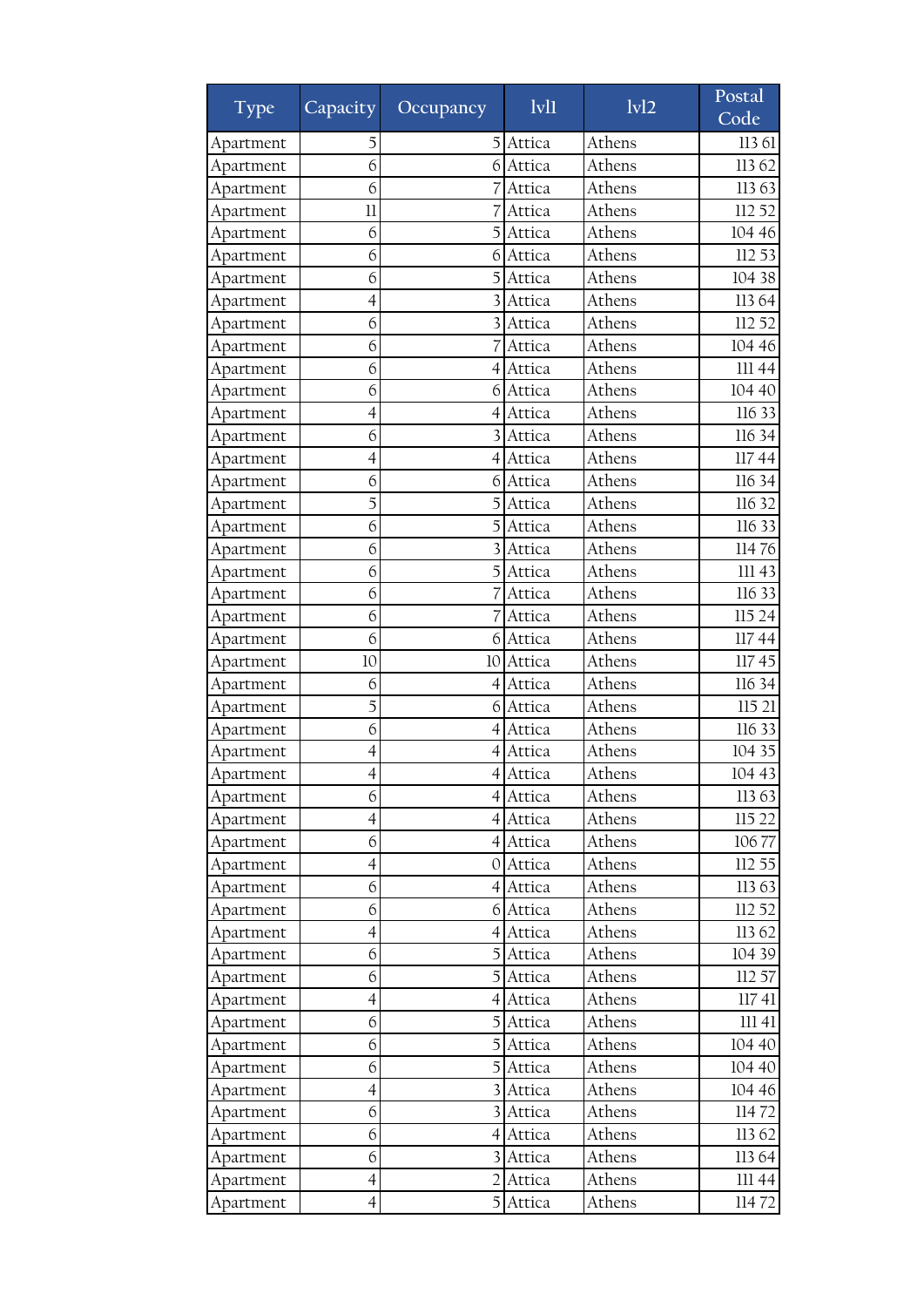| Type                   | Capacity <sup>1</sup> | Occupancy               | $1$ v $1$ | 1v12   | Postal<br>Code |
|------------------------|-----------------------|-------------------------|-----------|--------|----------------|
| Apartment              | 6                     | 6                       | Attica    | Athens | 116 33         |
| Apartment              | 5                     |                         | Attica    | Athens | 104 46         |
| Apartment              | $\overline{4}$        |                         | Attica    | Athens | 104 38         |
| Apartment              | 6                     |                         | Attica    | Athens | 11364          |
| Apartment              | 8                     |                         | Attica    | Athens | 113 64         |
| Apartment              | 5                     | 4                       | Attica    | Athens | 11364          |
| Apartment              | 6                     | 6                       | Attica    | Athens | 104 37         |
| Apartment              | 4                     |                         | Attica    | Athens | 104 37         |
| Apartment              | 4                     |                         | Attica    | Athens | 112 55         |
| Apartment              | 6                     | 6                       | Attica    | Athens | 116 33         |
| Apartment              | 6                     |                         | Attica    | Athens | 116 34         |
| Apartment              | 5                     | 6                       | Attica    | Athens | 112 55         |
| Apartment              | 6                     | 6                       | Attica    | Athens | 112 52         |
| Apartment              | 6                     | 8                       | Attica    | Athens | 112 53         |
| Apartment              | 6                     | 6                       | Attica    | Athens | 11744          |
| Apartment              | 6                     | 6                       | Attica    | Athens | 112 52         |
| Apartment              | 5                     |                         | Attica    | Athens | 112 55         |
| Apartment              | 4                     |                         | Attica    | Athens | 11475          |
| Apartment              | 6                     | 5                       | Attica    | Athens | 104 40         |
| Apartment              | 4                     | 2                       | Attica    | Athens | 11363          |
| Apartment              | 6                     | 0                       | Attica    | Athens | 112 55         |
|                        | 6                     | 6                       | Attica    | Athens | 104 34         |
| Apartment<br>Apartment | 6                     |                         | Attica    | Athens | 10683          |
| Apartment              | 6                     | 5                       | Attica    | Athens | 116 35         |
|                        | 6                     | 0                       | Attica    | Athens | 112 52         |
| Apartment              | 8                     | 8                       | Attica    | Athens | 104 33         |
| Apartment              | 6                     | 4                       | Attica    | Athens | 11363          |
| Apartment              |                       |                         |           | Athens | 112 53         |
| Apartment              | 6<br>5                | 0                       | Attica    | Athens |                |
| Apartment              |                       | 6                       | Attica    |        | 112 53         |
| Apartment              | 5                     |                         | 5 Attica  | Athens | 112 51         |
| Apartment              | $\overline{4}$        |                         | Attica    | Athens | 104 44         |
| Apartment              | 5                     | 4                       | Attica    | Athens | 104 41         |
| Apartment              | $\overline{4}$        | 41                      | Attica    | Athens | 113 63         |
| Apartment              | $\overline{4}$        |                         | Attica    | Athens | 11363          |
| Apartment              | 6                     | 51                      | Attica    | Athens | 11363          |
| Apartment              | 8                     | 8                       | Attica    | Athens | 11743          |
| Apartment              | 7                     | 5                       | Attica    | Athens | 112 52         |
| Apartment              | 6                     | 5                       | Attica    | Athens | 115 26         |
| Apartment              | 6                     |                         | Attica    | Athens | 115 25         |
| Apartment              | $\overline{4}$        |                         | 4 Attica  | Athens | 11141          |
| Apartment              | 8                     | 8                       | Attica    | Athens | 11363          |
| Apartment              | 6                     |                         | Attica    | Athens | 104 46         |
| Apartment              | 6                     | $\mathbf{5}$            | Attica    | Athens | 11363          |
| Apartment              | 5                     | 6                       | Attica    | Athens | 113 61         |
| Apartment              | 6                     | $\overline{5}$          | Attica    | Athens | 104 45         |
| Apartment              | 8                     | 0                       | Attica    | Athens | 11743          |
| Apartment              | 6                     | 5                       | Attica    | Athens | 11743          |
| Apartment              | $\overline{4}$        | $\overline{\mathbf{3}}$ | Attica    | Athens | 11742          |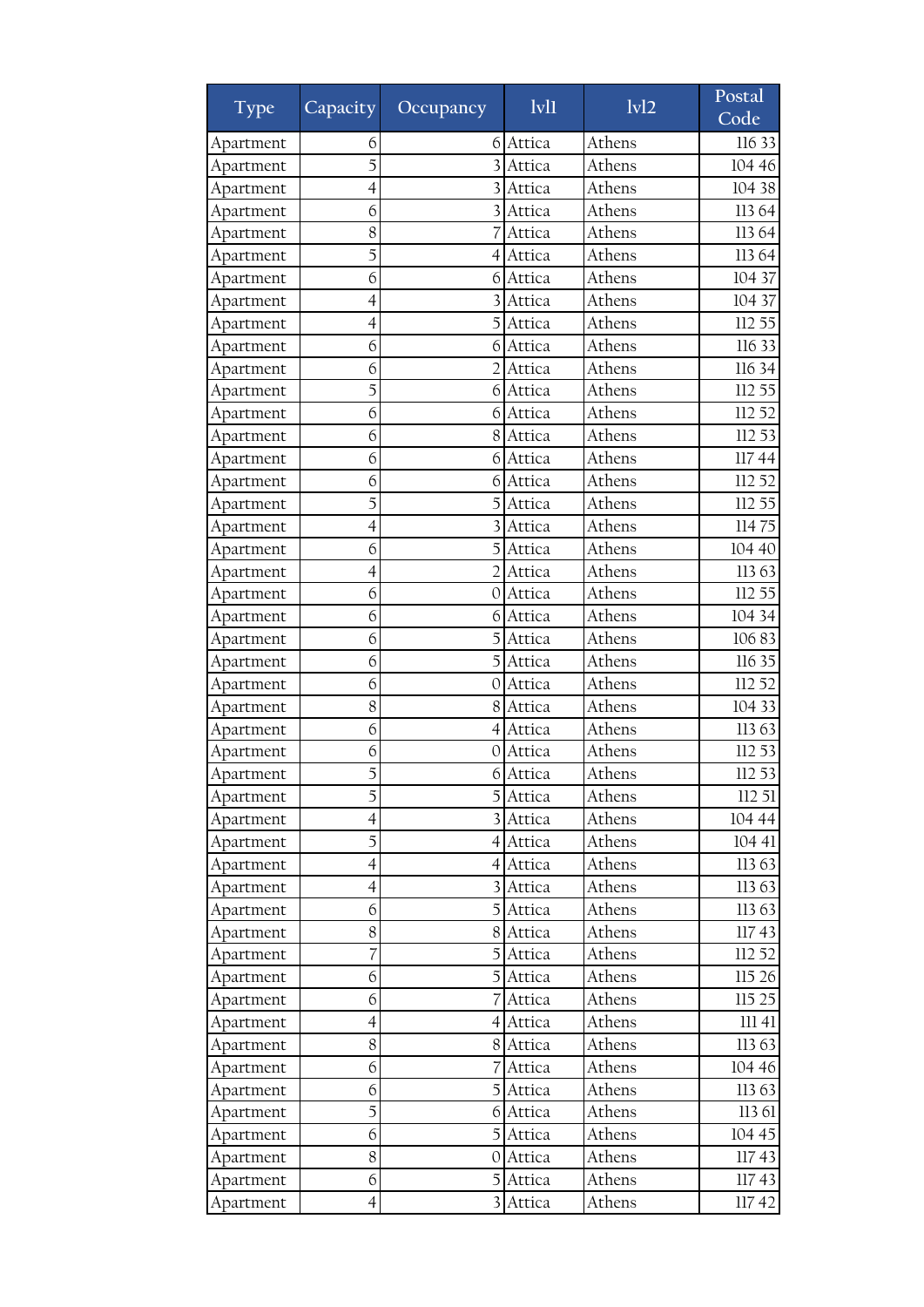| Type      | Capacity <sup>1</sup>   | Occupancy        | $1$ v $1$ | $\overline{ivl2}$ | Postal<br>Code |
|-----------|-------------------------|------------------|-----------|-------------------|----------------|
| Apartment | 4                       | 41               | Attica    | Athens            | 104 46         |
| Apartment | 8                       | O                | Attica    | Athens            | 114 41         |
| Apartment | 7                       | 0                | Attica    | Athens            | 112 53         |
| Apartment | 6                       | 0                | Attica    | Athens            | 112 51         |
| Apartment | 6                       | 0                | Attica    | Athens            | 11743          |
| Apartment | 8                       |                  | Attica    | Athens            | 104 45         |
| Apartment | 5                       | $\left 4\right $ | Attica    | Athens            | 112 55         |
| Apartment | 6                       | 4                | Attica    | Athens            | 104 46         |
| Apartment | 6                       | 4                | Attica    | Athens            | 11363          |
| Apartment | 6                       | 5                | Attica    | Athens            | 11743          |
| Apartment | 8                       | 8                | Attica    | Athens            | 11363          |
| Apartment | $\overline{4}$          | 5                | Attica    | Athens            | 104 46         |
| Apartment | 8                       |                  | Attica    | Athens            | 104 39         |
| Apartment | 4                       | 4                | Attica    | Athens            | 112 51         |
| Apartment | 6                       | 6                | Attica    | Athens            | 112 55         |
| Apartment | 6                       | 4                | Attica    | Athens            | 11474          |
| Apartment | 8                       |                  | Attica    | Athens            | 11362          |
| Apartment | 6                       | $\mathfrak{I}$   | Attica    | Athens            | 112 51         |
| Apartment | 8                       | $\mathcal{D}$    | Attica    | Athens            | 113 61         |
| Apartment | 4                       | 4                | Attica    | Athens            | 104 45         |
| Apartment | 6                       | 4                | Attica    | Athens            | 112 52         |
| Apartment | 6                       | 4                | Attica    | Athens            | 112 56         |
| Apartment | 8                       | 10               | Attica    | Athens            | 11362          |
| Apartment | 8                       | 8                | Attica    | Athens            | 104 34         |
| Apartment | 8                       | 6                | Attica    | Athens            | 112 54         |
| Apartment | 8                       | 8                | Attica    | Athens            | 112 51         |
| Apartment | 4                       |                  | Attica    | Athens            | 11144          |
| Apartment | 6                       | $\overline{4}$   | Attica    | Athens            | 116 35         |
| Apartment | 6                       | 7                | Attica    | Athens            | 11141          |
| Apartment | 6                       |                  | 5 Attica  | Athens            | 112 56         |
| Apartment | 8                       |                  | 4 Attica  | Athens            | 104 45         |
| Apartment | 6                       |                  | Attica    | Athens            | 104 45         |
| Apartment | 8                       | 41               | Attica    | Athens            | 112 56         |
| Apartment | 6                       | 5                | Attica    | Athens            | 113 62         |
| Apartment | 6                       | 41               | Attica    | Athens            | 11474          |
| Apartment | 6                       | $\mathbf{5}$     | Attica    | Athens            | 104 46         |
| Apartment | 6                       | 2                | Attica    | Athens            | 111 46         |
| Apartment | 6                       | 5                | Attica    | Athens            | 11743          |
| Apartment | $\overline{\mathbf{3}}$ |                  | Attica    | Athens            | 11743          |
| Apartment | 6                       |                  | Attica    | Athens            | 112 56         |
| Apartment | 6                       |                  | Attica    | Athens            | 116 32         |
| Apartment | 6                       | $\left 4\right $ | Attica    | Athens            | 11364          |
| Apartment | 5                       | $\frac{3}{2}$    | Attica    | Athens            | III 44         |
| Apartment | 8                       | 6                | Attica    | Athens            | 11363          |
| Apartment | 8                       | $\overline{5}$   | Attica    | Athens            | 112 57         |
| Apartment | 8                       | 8                | Attica    | Athens            | 112 57         |
| Apartment | 8                       | 8                | Attica    | Athens            | 11251          |
| Apartment | 6                       | 8                | Attica    | Athens            | 113 64         |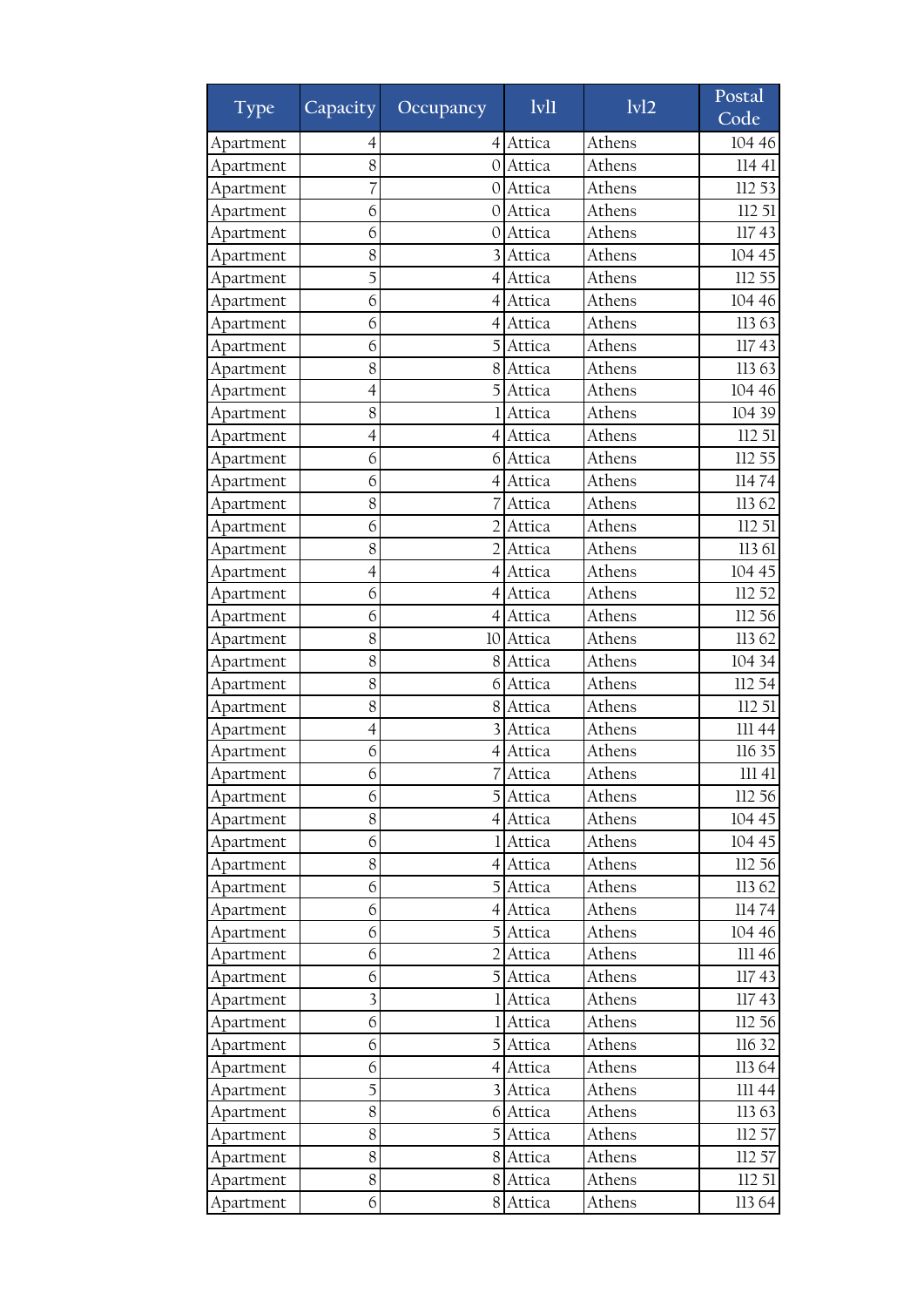| <b>Type</b> | Capacity <sup>1</sup>   | Occupancy        | $1$ v $1$ | 1v12   | Postal<br>Code |
|-------------|-------------------------|------------------|-----------|--------|----------------|
| Apartment   | 8                       | 8                | Attica    | Athens | 11474          |
| Apartment   | 9                       | 8                | Attica    | Athens | 104 46         |
| Apartment   | 6                       | 4                | Attica    | Athens | 11363          |
| Apartment   | 6                       | 4                | Attica    | Athens | 11363          |
| Apartment   | 9                       |                  | Attica    | Athens | 104 46         |
| Apartment   | 6                       | 0                | Attica    | Athens | 104 44         |
| Apartment   | 5                       | 4                | Attica    | Athens | 112 55         |
| Apartment   | 5                       |                  | Attica    | Athens | 11364          |
| Apartment   | 4                       |                  | Attica    | Athens | 104 33         |
| Apartment   | $\overline{\mathbf{3}}$ |                  | Attica    | Athens | 112 54         |
| Apartment   | 6                       | 8                | Attica    | Athens | 112 53         |
| Apartment   | $\overline{4}$          |                  | Attica    | Athens | 104 40         |
| Apartment   | 8                       | 4                | Attica    | Athens | 104 34         |
| Apartment   | 3                       |                  | Attica    | Athens | 104 33         |
| Apartment   | 6                       |                  | Attica    | Athens | 112 51         |
| Apartment   | 6                       |                  | Attica    | Athens | 104 34         |
| Apartment   | 6                       |                  | Attica    | Athens | 104 40         |
| Apartment   | 5                       | 4                | Attica    | Athens | 104 46         |
| Apartment   | 6                       | 6                | Attica    | Athens | 104 33         |
| Apartment   | 6                       | 4                | Attica    | Athens | 112 52         |
| Apartment   | 6                       | 6                | Attica    | Athens | 112 53         |
| Apartment   | 6                       | 4                | Attica    | Athens | 111 41         |
| Apartment   | 6                       |                  | Attica    | Athens | 111 44         |
| Apartment   | 6                       |                  | Attica    | Athens | 112 55         |
| Apartment   | 6                       | 5                | Attica    | Athens | 112 51         |
| Apartment   | $\overline{\mathbf{3}}$ | 3                | Attica    | Athens | 11362          |
| Apartment   | 5                       |                  | Attica    | Athens | 11362          |
| Apartment   | 8                       |                  | Attica    | Athens | 112 56         |
| Apartment   | 8                       | 7                | Attica    | Athens | 104 44         |
| Apartment   | 11                      |                  | 10 Attica | Athens | 104 46         |
| Apartment   | 5                       |                  | 5 Attica  | Athens | 112 56         |
| Apartment   | 6                       | 6                | Attica    | Athens | 112 56         |
| Apartment   | 5                       | 6                | Attica    | Athens | 11141          |
| Apartment   | 5                       | $\left 4\right $ | Attica    | Athens | 104 39         |
| Apartment   | 6                       | 51               | Attica    | Athens | 11362          |
| Apartment   | 12                      |                  | 9 Attica  | Athens | 112 52         |
| Apartment   | $8\,$                   |                  | Attica    | Athens | 104 33         |
| Apartment   | 8                       | 6                | Attica    | Athens | 104 33         |
| Apartment   | 8                       |                  | Attica    | Athens | 104 33         |
| Apartment   | 12                      | 11               | Attica    | Athens | 11141          |
| Apartment   | 5                       |                  | Attica    | Athens | $111\ 41$      |
| Apartment   | 9                       |                  | 8 Attica  | Athens | 11141          |
| Apartment   | 5                       | 6                | Attica    | Athens | 11141          |
| Apartment   | 7                       | 5                | Attica    | Athens | $111\ 41$      |
| Apartment   | 9                       | 9                | Attica    | Athens | $111\ 41$      |
| Apartment   | 5                       |                  | Attica    | Athens | 11141          |
| Apartment   | 12                      | 10               | Attica    | Athens | 11141          |
| Apartment   | 5                       |                  | 4 Attica  | Athens | 11141          |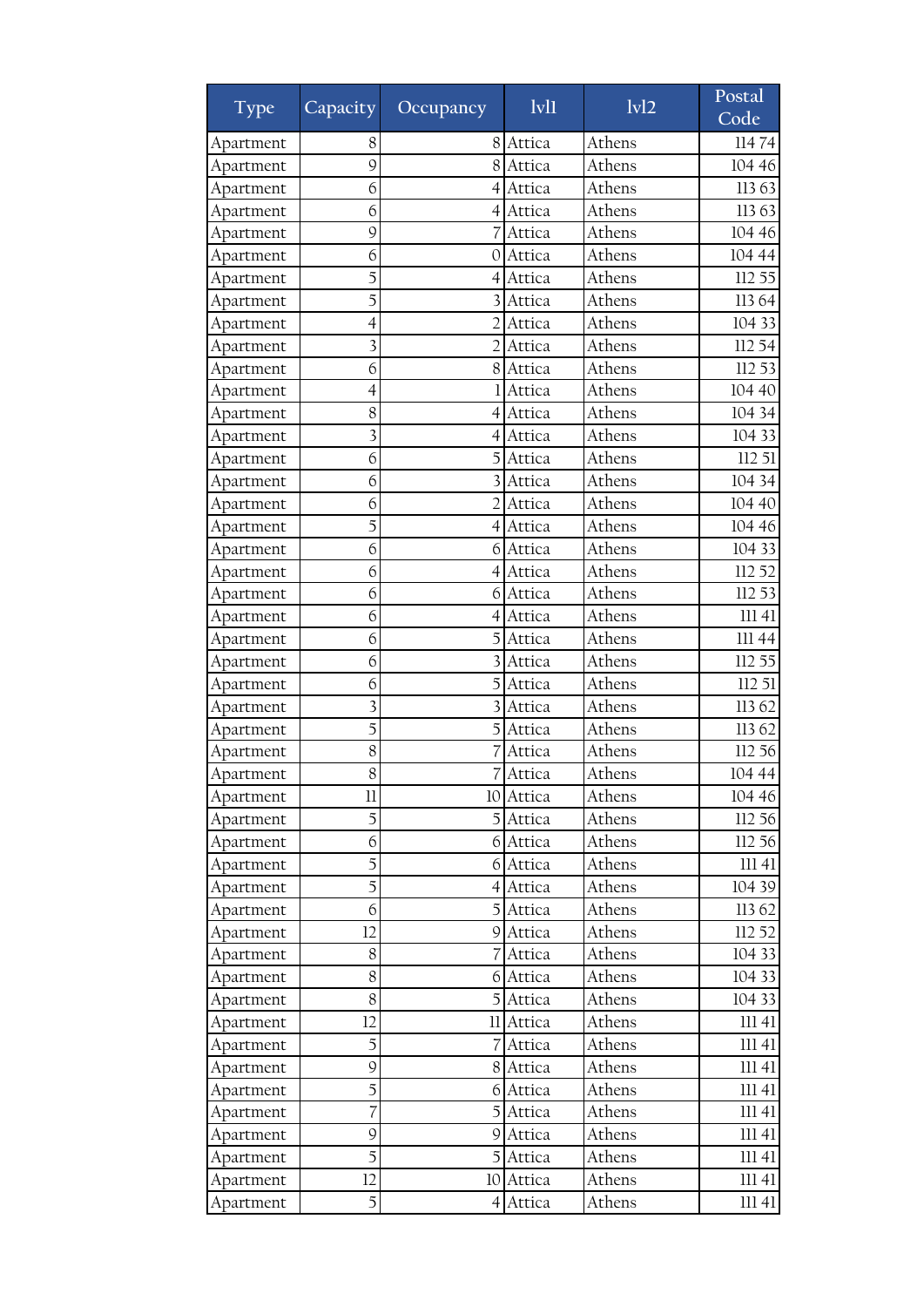| <b>Type</b> | Capacity                | Occupancy        | Ivl1     | 1v12   | Postal<br>Code |
|-------------|-------------------------|------------------|----------|--------|----------------|
| Apartment   | 12                      | 12               | Attica   | Athens | 11141          |
| Apartment   | 5                       |                  | Attica   | Athens | 11141          |
| Apartment   | 8                       |                  | Attica   | Athens | 112 52         |
| Apartment   | 7                       | $\mathcal{F}$    | Attica   | Athens | 104 46         |
| Apartment   | 7                       |                  | Attica   | Athens | 104 45         |
| Apartment   | 4                       | $\theta$         | Attica   | Athens | 111 46         |
| Apartment   | 11                      | 0                | Attica   | Athens | 11363          |
| Apartment   | 7                       |                  | Attica   | Athens | 11362          |
| Apartment   | 9                       | 0                | Attica   | Athens | 11362          |
| Apartment   | 5                       | 6                | Attica   | Athens | 11362          |
| Apartment   | 6                       |                  | 6 Attica | Athens | 11364          |
| Apartment   | 12                      | 13               | Attica   | Athens | 104 43         |
| Apartment   | 6                       | 4                | Attica   | Athens | 112 53         |
| Apartment   | 6                       | 5                | Attica   | Athens | 104 40         |
| Apartment   | 6                       | 8                | Attica   | Athens | 104 40         |
| Apartment   | 7                       | 6                | Attica   | Athens | 104 33         |
| Apartment   | 6                       | 6                | Attica   | Athens | 104 37         |
| Apartment   | 6                       |                  | Attica   | Athens | 104 37         |
| Apartment   | 5                       | 4                | Attica   | Athens | 104 37         |
| Apartment   | 5                       | 5                | Attica   | Athens | 104 37         |
| Apartment   | 5                       | 5                | Attica   | Athens | 11474          |
| Apartment   |                         | 8                | Attica   | Athens | 104 37         |
| Apartment   | 10                      | 61               | Attica   | Athens | 112 52         |
| Apartment   | 5                       | 5                | Attica   | Athens | 11474          |
| Apartment   | 11                      | 9                | Attica   | Athens | 11474          |
| Apartment   | 7                       | 7                | Attica   | Athens | 11363          |
| Apartment   | 8                       | 6                | Attica   | Athens | 113 64         |
| Apartment   | 8                       | 6                | Attica   | Athens | 113 64         |
| Apartment   | 8                       | 5                | Attica   | Athens | 113 64         |
| Apartment   | $8\,$                   |                  | 7 Attica | Athens | 113 64         |
| Apartment   | 8                       |                  | 8 Attica | Athens | 11364          |
| Apartment   | 8                       |                  | Attica   | Athens | 113 64         |
| Apartment   | 8                       | $\overline{5}$   | Attica   | Athens | 11364          |
| Apartment   | 8                       | $\left 4\right $ | Attica   | Athens | III 44         |
| Apartment   | 6                       | 5                | Attica   | Athens | 111 44         |
| Apartment   | 6                       |                  | 6 Attica | Athens | 113 61         |
| Apartment   | 5                       | $\mathbf{5}$     | Attica   | Athens | 113 62         |
| Apartment   | 7                       |                  | Attica   | Athens | 11141          |
| Apartment   | 7                       | 6                | Attica   | Athens | 11141          |
| Apartment   | $\overline{2}$          |                  | 1 Attica | Athens | 11141          |
| Apartment   | $\overline{7}$          |                  | Attica   | Athens | 112 52         |
| Apartment   | 7                       | 7                | Attica   | Athens | 112 57         |
| Apartment   | 5                       | 5                | Attica   | Athens | 113 61         |
| Apartment   | 9                       | $\left 4\right $ | Attica   | Athens | 104 33         |
| Apartment   | $\overline{\mathbf{3}}$ | $\overline{3}$   | Attica   | Athens | 104 37         |
| Apartment   | $8\,$                   | 8                | Attica   | Athens | 112 52         |
| Apartment   | $8\,$                   | 8                | Attica   | Athens | 112 52         |
| Apartment   | 7                       | 4                | Attica   | Athens | 104 37         |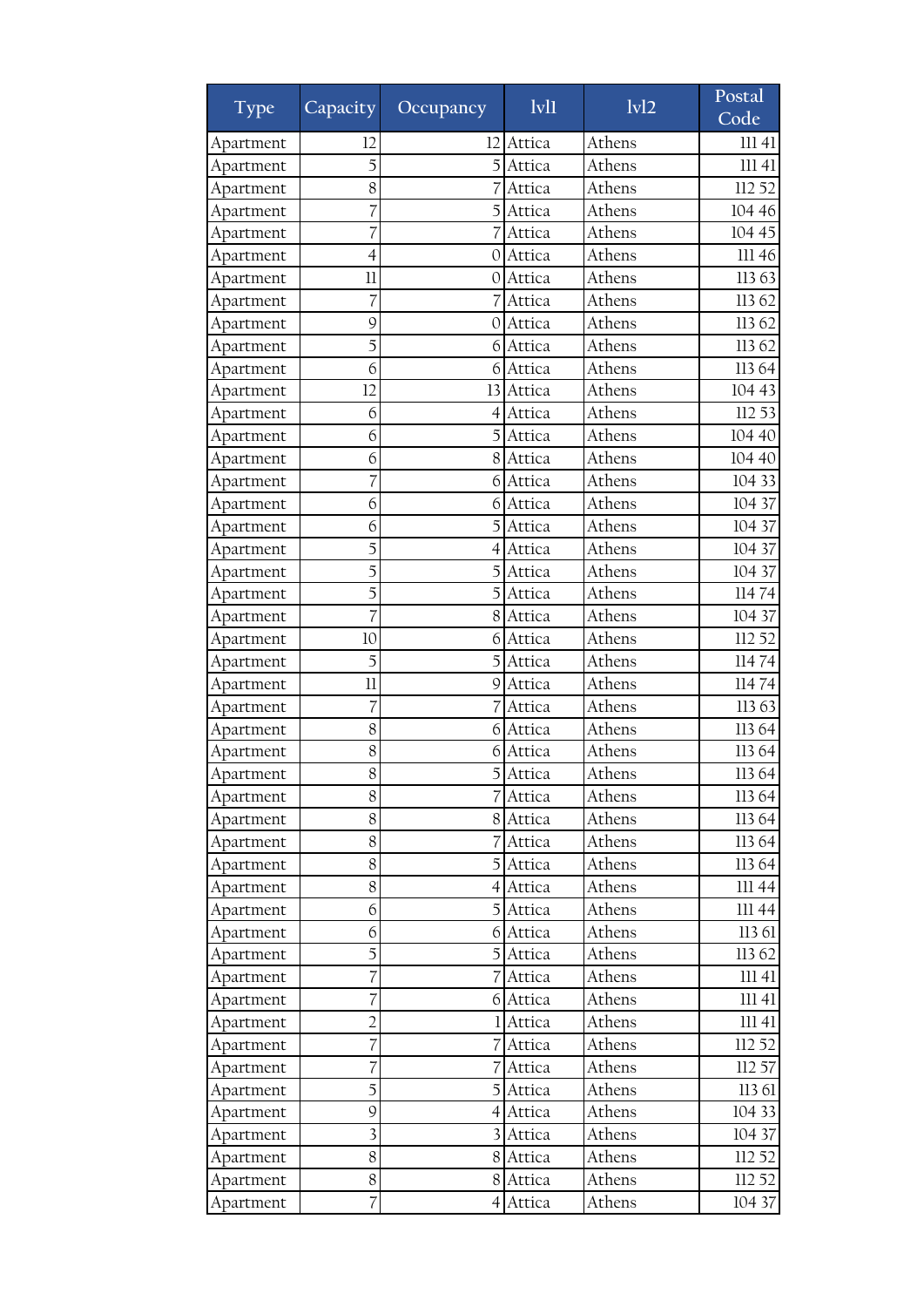| <b>Type</b> | Capacity <sup>1</sup>    | Occupancy        | $1$ v $11$ | $\overline{ivl2}$ | Postal<br>Code |
|-------------|--------------------------|------------------|------------|-------------------|----------------|
| Apartment   | 5                        | O                | Attica     | Athens            | 112 51         |
| Apartment   | $\overline{3}$           |                  | Attica     | Athens            | 11363          |
| Apartment   | 10                       | 9                | Attica     | Athens            | 11362          |
| Apartment   | 5                        |                  | Attica     | Athens            | 11363          |
| Apartment   | 5                        | 4                | Attica     | Athens            | 104 45         |
| Apartment   | 6                        | 5                | Attica     | Athens            | 104 46         |
| Apartment   | 5                        | $\left 4\right $ | Attica     | Athens            | 104 45         |
| Apartment   | 6                        |                  | Attica     | Athens            | 11363          |
| Apartment   | 5                        |                  | Attica     | Athens            | 11364          |
| Apartment   | 5                        | 4                | Attica     | Athens            | 112 52         |
| Apartment   | 5                        | 4                | Attica     | Athens            | 104 40         |
| Apartment   | 8                        |                  | Attica     | Athens            | 112 52         |
| Apartment   | 3                        | 4                | Attica     | Athens            | 104 44         |
| Apartment   | $\overline{\mathbf{3}}$  |                  | Attica     | Athens            | 113 62         |
| Apartment   | 8                        |                  | Attica     | Athens            | 104 33         |
| Apartment   | 4                        | 4                | Attica     | Athens            | 104 42         |
| Apartment   | 8                        |                  | Attica     | Athens            | 11144          |
| Apartment   | $\overline{\mathbf{3}}$  | 5                | Attica     | Athens            | 104 45         |
| Apartment   | 8                        | 6                | Attica     | Athens            | 113 61         |
| Apartment   | 6                        |                  | Attica     | Athens            | 113 61         |
| Apartment   | 12                       | 10               | Attica     | Athens            | 104 33         |
| Apartment   | 8                        | 9                | Attica     | Athens            | 113 61         |
| Apartment   | 8                        | 4                | Attica     | Athens            | 104 33         |
| Apartment   | 5                        | 5                | Attica     | Athens            | 104 47         |
| Apartment   | 5                        | 4                | Attica     | Athens            | 112 51         |
| Apartment   | 8                        | 8                | Attica     | Athens            | 104 40         |
| Apartment   | 6                        | 6                | Attica     | Athens            | 11364          |
| Apartment   | 7                        | 5                | Attica     | Athens            | 104 40         |
| Apartment   | 6                        | $6\vert$         | Attica     | Athens            | 104 38         |
| Apartment   | $8\,$                    |                  | 9 Attica   | Athens            | 104 39         |
| Apartment   | 5                        |                  | Attica     | Athens            | 112 51         |
| Apartment   | 8                        |                  | Attica     | Athens            | 104 45         |
| Apartment   | 8                        | 8                | Attica     | Athens            | 113 61         |
| Apartment   | 5                        | 5                | Attica     | Athens            | 11363          |
| Apartment   | 3                        | 31               | Attica     | Athens            | 113 64         |
| Apartment   | 9                        |                  | 9 Attica   | Athens            | 112 51         |
| Apartment   | 7                        |                  | Attica     | Athens            | 112 57         |
| Apartment   | 8                        |                  | Attica     | Athens            | 116 33         |
| Apartment   | $\overline{\mathcal{A}}$ | 4                | Attica     | Athens            | 11363          |
| Apartment   | 6                        | 51               | Attica     | Athens            | 11363          |
| Apartment   | 5                        | 61               | Attica     | Athens            | 115 24         |
| Apartment   | $8\,$                    | 9                | Attica     | Athens            | 11363          |
| Apartment   | 8                        |                  | 10 Attica  | Athens            | 112 51         |
| Apartment   | 7                        |                  | Attica     | Athens            | 161 21         |
| Apartment   | 8                        | 9                | Attica     | Athens            | 112 54         |
| Apartment   | $\overline{\mathbf{3}}$  | 41               | Attica     | Athens            | III 44         |
| Apartment   | 9                        |                  | Attica     | Athens            | 104 39         |
| Apartment   | 8                        |                  | Attica     | Athens            | 104 40         |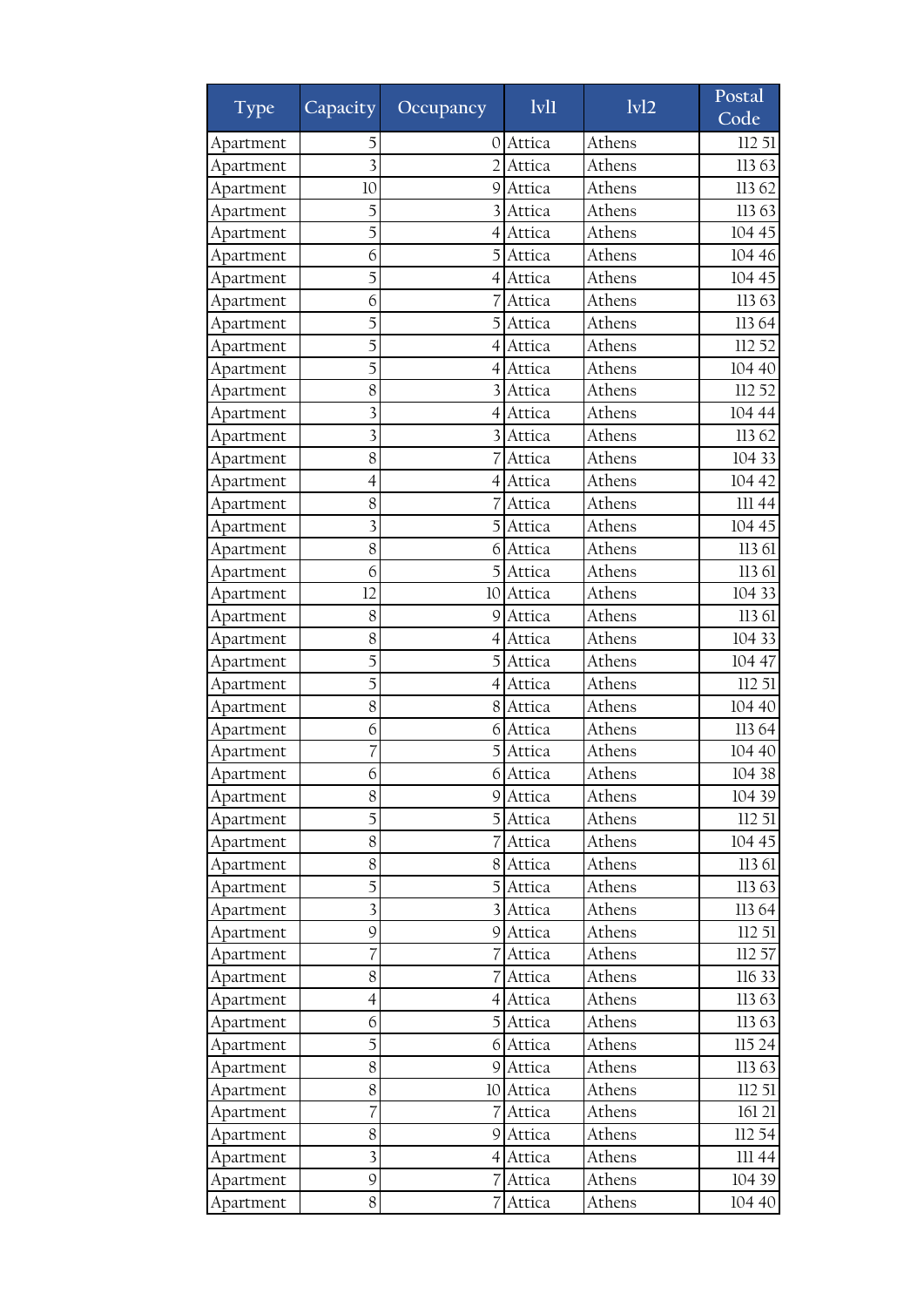| <b>Type</b> | Capacity                 | Occupancy      | 1v11     | 1v12   | Postal<br>Code |
|-------------|--------------------------|----------------|----------|--------|----------------|
| Apartment   | 3                        |                | Attica   | Athens | 11475          |
| Apartment   | 6                        |                | Attica   | Athens | 113 61         |
| Apartment   | 8                        | 0              | Attica   | Athens | 112 53         |
| Apartment   | 6                        |                | Attica   | Athens | 112 54         |
| Apartment   | 7                        | 6              | Attica   | Athens | 104 34         |
| Apartment   | 7                        |                | Attica   | Athens | 104 40         |
| Apartment   | 4                        | 5              | Attica   | Athens | 11363          |
| Apartment   | 5                        |                | Attica   | Athens | 104 45         |
| Apartment   | 3                        |                | Attica   | Athens | 10473          |
| Apartment   | 8                        |                | Attica   | Athens | III 44         |
| Apartment   | 7                        | 6              | Attica   | Athens | 112 55         |
| Apartment   | $\overline{\mathbf{3}}$  | 3              | Attica   | Athens | 104 36         |
| Apartment   | 5                        | 5              | Attica   | Athens | 11363          |
| Apartment   | 8                        | 8              | Attica   | Athens | 141 21         |
| Apartment   | 8                        |                | Attica   | Athens | 112 51         |
| Apartment   | 5                        | 6              | Attica   | Athens | 104 37         |
| Apartment   | 8                        |                | Attica   | Athens | 104 33         |
| Apartment   | 8                        | 8              | Attica   | Athens | 104 46         |
| Apartment   | $\overline{\mathbf{3}}$  |                | Attica   | Athens | III 42         |
| Apartment   | $\overline{2}$           | $\overline{2}$ | Attica   | Athens | 11474          |
| Apartment   | 5                        |                | Attica   | Athens | 11363          |
| Apartment   | $\overline{4}$           |                | Attica   | Athens | 113 64         |
| Apartment   | 6                        |                | Attica   | Athens | 112 55         |
| Apartment   | 5                        | 5              | Attica   | Athens | 11474          |
| Apartment   | 5                        | 5              | Attica   | Athens | 111 44         |
| Apartment   | 4                        | 4              | Attica   | Athens | 104 46         |
| Apartment   | $\overline{\mathcal{A}}$ |                | Attica   | Athens | 104 46         |
| Apartment   | 6                        |                | Attica   | Athens | 104 46         |
| Apartment   | 8                        | $\Omega$       | Attica   | Athens | 113 61         |
| Apartment   | 7                        |                | 7 Attica | Athens | 112 53         |
| Apartment   | 6                        |                | 6 Attica | Athens | 112 53         |
| Apartment   | 6                        | 5              | Attica   | Athens | 112 56         |
| Apartment   | 6                        | $6 \mid$       | Attica   | Athens | 104 37         |
| Apartment   | 8                        | 10             | Attica   | Athens | 113 61         |
| Apartment   | 6                        |                | 5 Attica | Athens | 11251          |
| Apartment   | 6                        |                | 4 Attica | Athens | 112 54         |
| Apartment   | 5                        |                | Attica   | Athens | 113 61         |
| Apartment   | 5                        | $\mathbf{5}$   | Attica   | Athens | 104 45         |
| Apartment   | 8                        | 6              | Attica   | Athens | 104 34         |
| Apartment   | 9                        | 10             | Attica   | Athens | 112 53         |
| Apartment   | 6                        | 41             | Attica   | Athens | 104 46         |
| Apartment   | $\overline{4}$           |                | 4 Attica | Athens | 112 54         |
| Apartment   | 6                        | $\overline{4}$ | Attica   | Athens | 104 40         |
| Apartment   | 3                        | 21             | Attica   | Athens | 11141          |
| Apartment   | 5                        | $\overline{5}$ | Attica   | Athens | 11141          |
| Apartment   | 6                        | 6              | Attica   | Athens | 104 40         |
| Apartment   | 5                        | 41             | Attica   | Athens | 104 39         |
| Apartment   | $\overline{2}$           |                | Attica   | Athens | 104 45         |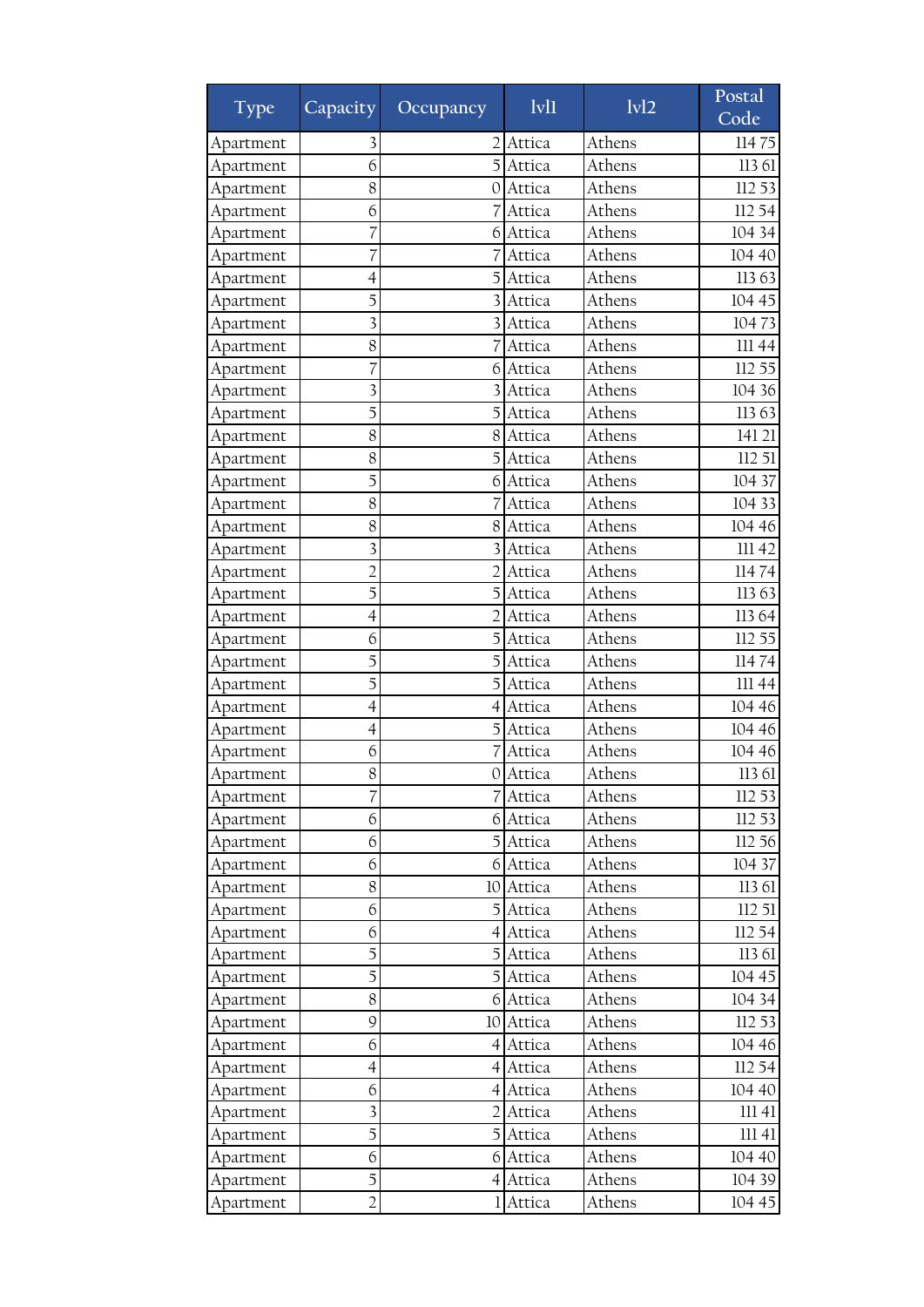| <b>Type</b> | Capacity                 | Occupancy        | 1v11     | 1v12   | Postal<br>Code |
|-------------|--------------------------|------------------|----------|--------|----------------|
| Apartment   | 5                        |                  | Attica   | Athens | 112 55         |
| Apartment   | 5                        |                  | Attica   | Athens | 104 45         |
| Apartment   | 6                        |                  | Attica   | Athens | 104 38         |
| Apartment   | 8                        | 8                | Attica   | Athens | 104 34         |
| Apartment   | $\overline{2}$           |                  | Attica   | Athens | 112 55         |
| Apartment   | $\overline{4}$           | $\overline{2}$   | Attica   | Athens | 104 45         |
| Apartment   | 5                        | 4                | Attica   | Athens | 112 51         |
| Apartment   | 7                        |                  | Attica   | Athens | 104 33         |
| Apartment   |                          | 6                | Attica   | Athens | 104 34         |
| Apartment   | $\overline{2}$           |                  | Attica   | Athens | 104 37         |
| Apartment   | $\overline{4}$           |                  | Attica   | Athens | 104 34         |
| Apartment   | $\overline{4}$           | 4                | Attica   | Athens | 104 41         |
| Apartment   | 7                        |                  | Attica   | Athens | 113 61         |
| Apartment   | 4                        | 5                | Attica   | Athens | 104 39         |
| Apartment   | $\overline{4}$           | 6                | Attica   | Athens | 104 40         |
| Apartment   | 4                        | 4                | Attica   | Athens | 104 43         |
| Apartment   | 8                        | 8                | Attica   | Athens | 112 55         |
| Apartment   | 8                        |                  | Attica   | Athens | 112 53         |
| Apartment   | 10                       | 10               | Attica   | Athens | 104 34         |
| Apartment   | 5                        | 5                | Attica   | Athens | 104 46         |
| Apartment   | 7                        | 6                | Attica   | Athens | 105 45         |
| Apartment   | 4                        | 4                | Attica   | Athens | 104 46         |
| Apartment   | 5                        |                  | Attica   | Athens | 104 46         |
| Apartment   | $\overline{4}$           | 4                | Attica   | Athens | 104 34         |
| Apartment   | 8                        | 9                | Attica   | Athens | 11475          |
| Apartment   | 6                        | 6                | Attica   | Athens | 104 46         |
| Apartment   | 8                        | 8                | Attica   | Athens | 112 51         |
| Apartment   | 6                        | 6                | Attica   | Athens | 104 46         |
| Apartment   | 5                        | 6                | Attica   | Athens | 104 39         |
| Apartment   | $\overline{\mathcal{A}}$ |                  | 4 Attica | Athens | 11363          |
| Apartment   | $\overline{\mathbf{3}}$  |                  | 0 Attica | Athens | 104 33         |
| Apartment   | 6                        |                  | 6 Attica | Athens | 104 46         |
| Apartment   | 6                        |                  | Attica   | Athens | 104 40         |
| Apartment   | 6                        | 6                | Attica   | Athens | 104 40         |
| Apartment   | 6                        | 5 <sub>l</sub>   | Attica   | Athens | III 44         |
| Apartment   | 6                        |                  | 6 Attica | Athens | 104 44         |
| Apartment   | 8                        | $\left 4\right $ | Attica   | Athens | 112 51         |
| Apartment   | 8                        |                  | 9 Attica | Athens | 112 51         |
| Apartment   | 8                        | 6                | Attica   | Athens | 11251          |
| Apartment   | 6                        |                  | Attica   | Athens | 112 54         |
| Apartment   | 6                        | 61               | Attica   | Athens | 11143          |
| Apartment   | 6                        |                  | Attica   | Athens | III 43         |
| Apartment   | 6                        | 6                | Attica   | Athens | 11141          |
| Apartment   | 5                        | 5                | Attica   | Athens | 11142          |
| Apartment   | 6                        | 6                | Attica   | Athens | 104 44         |
| Apartment   | 7                        |                  | Attica   | Athens | 104 44         |
| Apartment   | $\overline{\mathbf{3}}$  | 2                | Attica   | Athens | 104 44         |
| Apartment   | $\overline{4}$           | 41               | Attica   | Athens | 115 28         |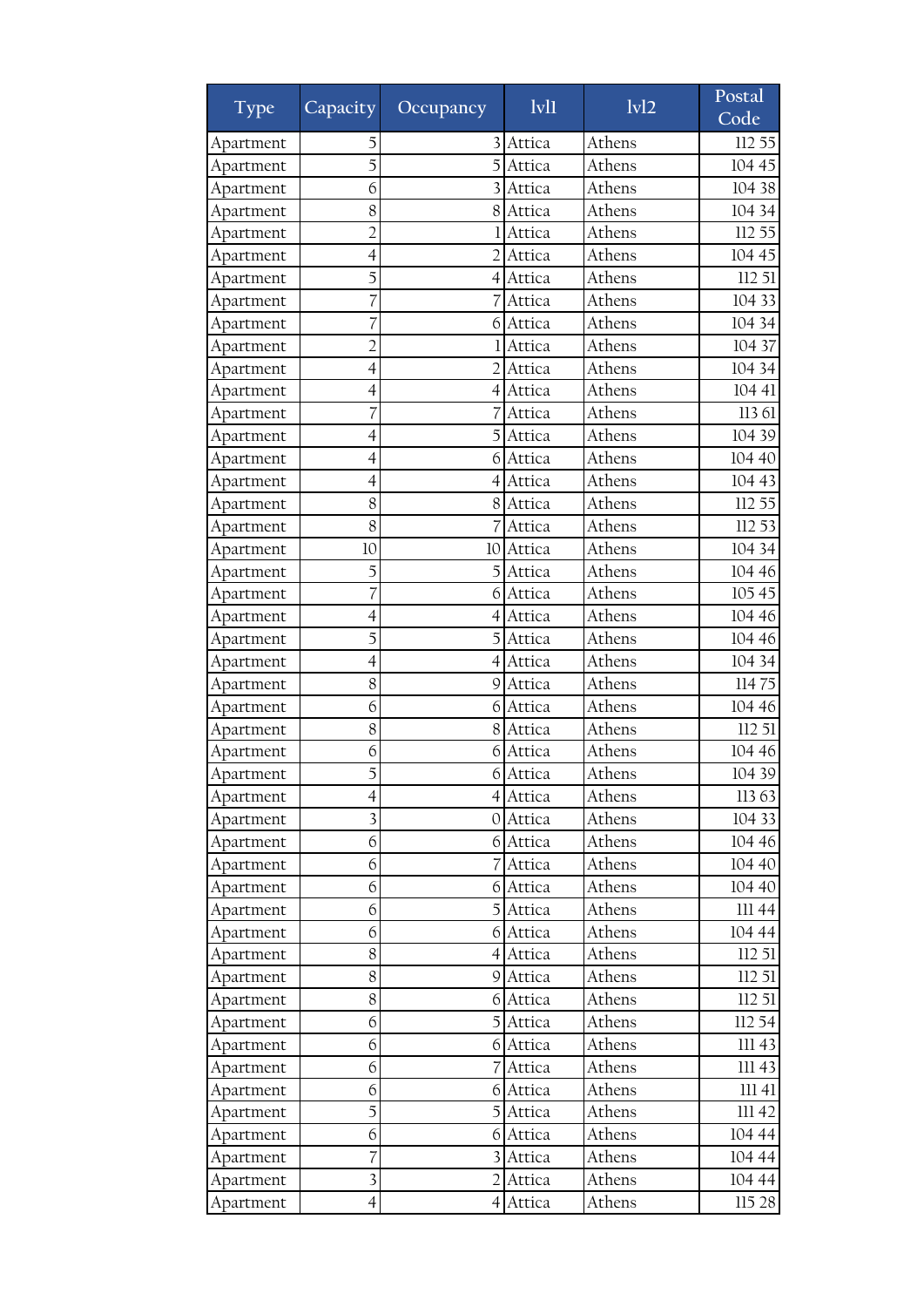| <b>Type</b> | Capacity                 | Occupancy        | 1v11     | 1v12   | Postal<br>Code |
|-------------|--------------------------|------------------|----------|--------|----------------|
| Apartment   | 8                        | 0                | Attica   | Athens | 11743          |
| Apartment   | 8                        |                  | Attica   | Athens | 116 32         |
| Apartment   | 8                        |                  | Attica   | Athens | 111 44         |
| Apartment   | 8                        |                  | Attica   | Athens | 112 53         |
| Apartment   | $\overline{\mathcal{A}}$ | 4                | Attica   | Athens | 104 32         |
| Apartment   | 8                        | 6                | Attica   | Athens | 10682          |
| Apartment   | 8                        | 5                | Attica   | Athens | 10682          |
| Apartment   | 6                        | 4                | Attica   | Athens | 115 22         |
| Apartment   | 8                        | 4                | Attica   | Athens | 111 44         |
| Apartment   | 6                        | 3                | Attica   | Athens | 11363          |
| Apartment   | 8                        | 0                | Attica   | Athens | 104 44         |
| Apartment   | 8                        | 4                | Attica   | Athens | 112 54         |
| Apartment   | 16                       | 8                | Attica   | Athens | 104 46         |
| Apartment   | 6                        | 5                | Attica   | Athens | 104 39         |
| Apartment   | 8                        | 8                | Attica   | Athens | 116 33         |
| Apartment   | 8                        | 4                | Attica   | Athens | 11141          |
| Apartment   | 8                        | 6                | Attica   | Athens | 104 46         |
| Apartment   | 6                        |                  | Attica   | Athens | 104 46         |
| Apartment   | 6                        | 4                | Attica   | Athens | 104 44         |
| Apartment   | 6                        | 5                | Attica   | Athens | 104 44         |
| Apartment   | 8                        |                  | Attica   | Athens | 11472          |
| Apartment   | 8                        |                  | Attica   | Athens | 104 46         |
| Apartment   | 8                        | 41               | Attica   | Athens | 113 64         |
| Apartment   | 8                        |                  | Attica   | Athens | 104 46         |
| Apartment   | 6                        | 4                | Attica   | Athens | 11363          |
| Apartment   | 6                        | 4                | Attica   | Athens | 116 35         |
| Apartment   | 6                        | 4                | Attica   | Athens | 104 45         |
| Apartment   | 8                        | 4                | Attica   | Athens | 104 45         |
| Apartment   | 6                        | 5                | Attica   | Athens | 112 56         |
| Apartment   | 6                        |                  | 0 Attica | Athens | 11471          |
| Apartment   | 8                        |                  | 5 Attica | Athens | 104 45         |
| Apartment   | 6                        | O I              | Attica   | Athens | 104 41         |
| Apartment   | 6                        | $\overline{5}$   | Attica   | Athens | 104 41         |
| Apartment   | 6                        | 0                | Attica   | Athens | 104 41         |
| Apartment   | 6                        | 41               | Attica   | Athens | 104 41         |
| Apartment   | 6                        |                  | 4 Attica | Athens | 104 41         |
| Apartment   | 6                        |                  | Attica   | Athens | 104 41         |
| Apartment   | 6                        | 5                | Attica   | Athens | 104 41         |
| Apartment   | 6                        | 4                | Attica   | Athens | 104 41         |
| Apartment   | 6                        |                  | 4 Attica | Athens | 104 41         |
| Apartment   | 8                        | $\overline{5}$   | Attica   | Athens | 113 64         |
| Apartment   | 6                        | 4                | Attica   | Athens | 104 40         |
| Apartment   | 10                       | $\overline{3}$   | Attica   | Athens | 104 38         |
| Apartment   | 8                        | 6                | Attica   | Athens | 113 61         |
| Apartment   | 8                        | $\left 4\right $ | Attica   | Athens | 11476          |
| Apartment   | 8                        | 4                | Attica   | Athens | 11474          |
| Apartment   | 6                        | 4                | Attica   | Athens | 11471          |
| Apartment   | 8                        | 6                | Attica   | Athens | 112 56         |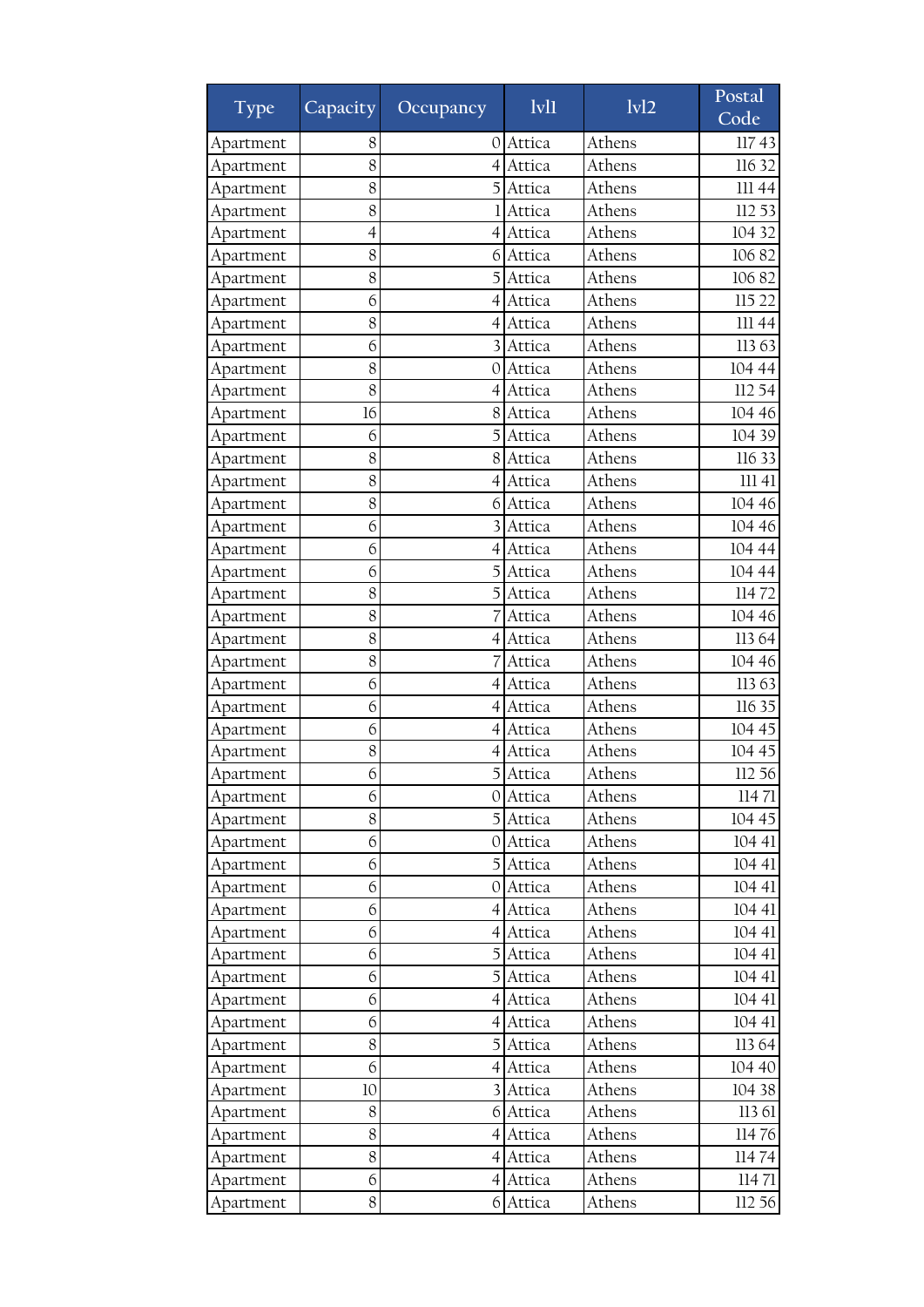| Type      | Capacity       | Occupancy        | 1v11     | 1v12   | Postal<br>Code |
|-----------|----------------|------------------|----------|--------|----------------|
| Apartment | 6              | $\circ$          | Attica   | Athens | 111 43         |
| Apartment | 8              |                  | Attica   | Athens | 104 46         |
| Apartment | 16             | 0                | Attica   | Athens | 115 26         |
| Apartment | 6              |                  | Attica   | Athens | 11475          |
| Apartment | 6              | 5                | Attica   | Athens | 11476          |
| Apartment | 8              |                  | Attica   | Athens | 112 54         |
| Apartment | 10             | 5                | Attica   | Athens | 104 40         |
| Apartment | 8              | 6                | Attica   | Athens | 104 46         |
| Apartment | 8              |                  | Attica   | Athens | 104 41         |
| Apartment | 8              | 3                | Attica   | Athens | 104 46         |
| Apartment | 8              |                  | Attica   | Athens | 104 46         |
| Apartment | 6              | 5                | Attica   | Athens | 112 51         |
| Apartment | 12             | 0                | Attica   | Athens | 10681          |
| Apartment | 6              | $\overline{2}$   | Attica   | Athens | 112 53         |
| Apartment | 8              | 6                | Attica   | Athens | 104 43         |
| Apartment | 8              | 10               | Attica   | Athens | 104 38         |
| Apartment | 8              |                  | Attica   | Athens | 11141          |
| Apartment | 6              | 4                | Attica   | Athens | 11141          |
| Apartment | 8              | 4                | Attica   | Athens | 104 34         |
| Apartment | 8              |                  | Attica   | Athens | 113 62         |
| Apartment | 8              | 6                | Attica   | Athens | 112 53         |
| Apartment | 8              | 0                | Attica   | Athens | 104 45         |
| Apartment | 6              | 5                | Attica   | Athens | 104 46         |
| Apartment | 8              | 6                | Attica   | Athens | 104 46         |
| Apartment | 6              | 5                | Attica   | Athens | 112 55         |
| Apartment | 8              | 4                | Attica   | Athens | 104 33         |
| Apartment | 6              | 0                | Attica   | Athens | 104 47         |
| Apartment | 6              |                  | Attica   | Athens | 104 47         |
| Apartment | 6              | 1                | Attica   | Athens | 104 47         |
| Apartment | 6              |                  | 5 Attica | Athens | 104 47         |
| Apartment | 8              |                  | 3 Attica | Athens | 104 38         |
| Apartment | 4              | 5                | Attica   | Athens | 11473          |
| Apartment | 8              | $\overline{5}$   | Attica   | Athens | 11363          |
| Apartment | 8              | 6                | Attica   | Athens | 104 39         |
| Apartment | 8              | 81               | Attica   | Athens | 113 62         |
| Apartment | 8              |                  | 6 Attica | Athens | 104 46         |
| Apartment | 6              |                  | Attica   | Athens | 104 46         |
| Apartment | 8              | 91               | Attica   | Athens | 11475          |
| Apartment | $\overline{4}$ |                  | Attica   | Athens | 104 33         |
| Apartment | 6              |                  | Attica   | Athens | 104 39         |
| Apartment | 6              |                  | Attica   | Athens | 104 45         |
| Apartment | 8              | 5                | Attica   | Athens | 112 54         |
| Apartment | 6              | $\left 4\right $ | Attica   | Athens | 104 33         |
| Apartment | 8              |                  | Attica   | Athens | 11473          |
| Apartment | 6              | $\left 4\right $ | Attica   | Athens | 11141          |
| Apartment | 8              |                  | Attica   | Athens | 10682          |
| Apartment | 6              | 41               | Attica   | Athens | 11743          |
| Apartment | 6              | $\mathbf{5}$     | Attica   | Athens | 104 43         |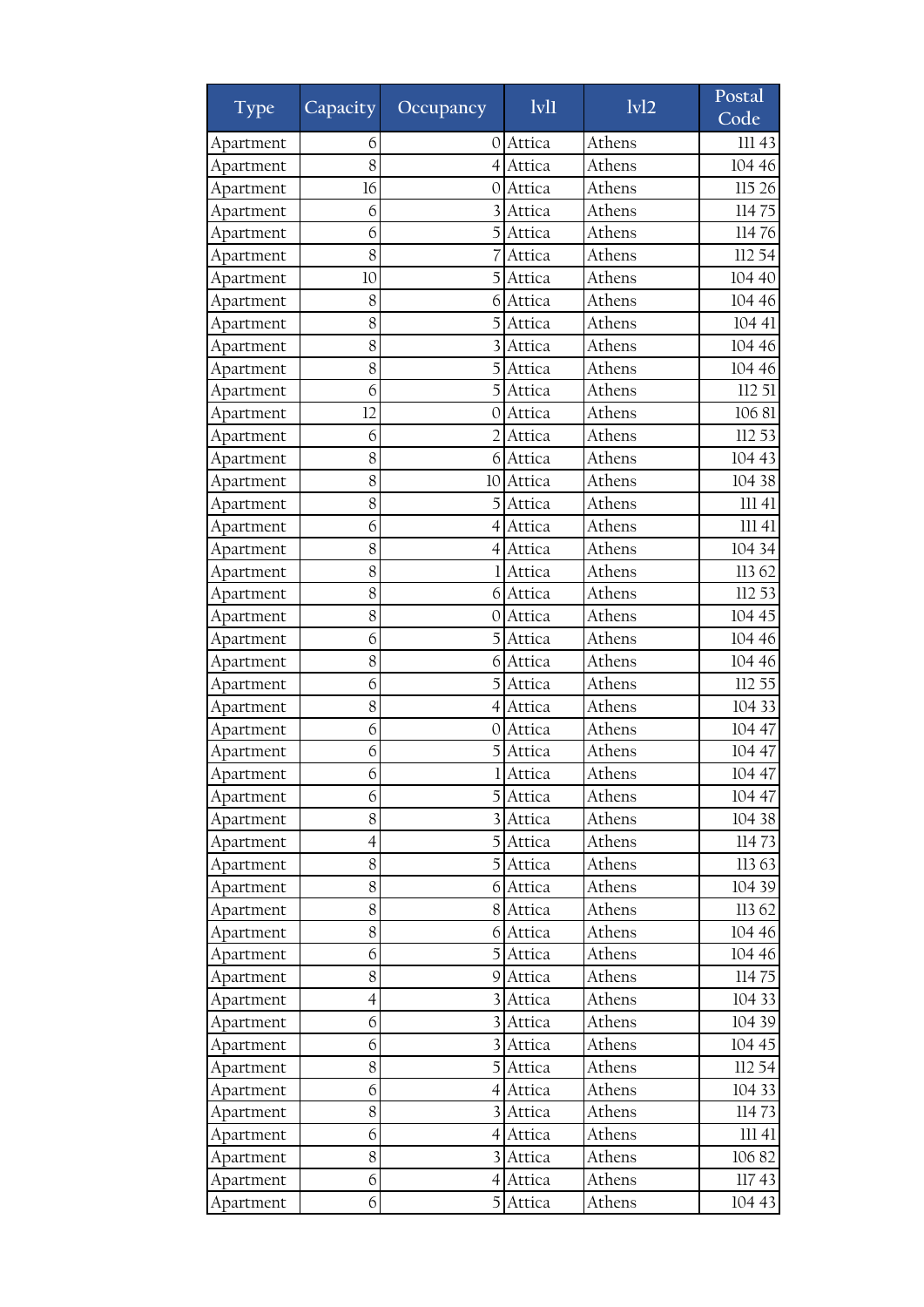| Type      | Capacity                 | Occupancy        | 1v11      | 1v12   | Postal<br>Code |
|-----------|--------------------------|------------------|-----------|--------|----------------|
| Apartment | 6                        | 5                | Attica    | Athens | 104 37         |
| Apartment | 8                        |                  | Attica    | Athens | 11142          |
| Apartment | 4                        | 0                | Attica    | Athens | 11141          |
| Apartment | 8                        | 8                | Attica    | Athens | 11363          |
| Apartment | 8                        | 4                | Attica    | Athens | 11363          |
| Apartment | 16                       | 0                | Attica    | Athens | 104 32         |
| Apartment | 8                        | 4                | Attica    | Athens | 104 40         |
| Apartment | 6                        | 4                | Attica    | Athens | 11473          |
| Apartment | 8                        | 8                | Attica    | Athens | 104 33         |
| Apartment | 6                        | 4                | Attica    | Athens | 10682          |
| Apartment | $\overline{4}$           | $\left 4\right $ | Attica    | Athens | 112 55         |
| Apartment | 8                        | 6                | Attica    | Athens | 116 31         |
| Apartment | 8                        | 0                | Attica    | Athens | 11362          |
| Apartment | 8                        | 5                | Attica    | Athens | 115 27         |
| Apartment | 8                        | 4                | Attica    | Athens | 112 54         |
| Apartment | 6                        | 4                | Attica    | Athens | 11141          |
| Apartment | 6                        | 4                | Attica    | Athens | 112 55         |
| Apartment | 6                        |                  | Attica    | Athens | 104 46         |
| Apartment | 8                        |                  | Attica    | Athens | 11743          |
| Apartment | 8                        | 10               | Attica    | Athens | 104 44         |
| Apartment | 6                        | $\left 4\right $ | Attica    | Athens | 11363          |
| Apartment | 8                        | 6                | Attica    | Athens | 112 53         |
| Apartment | 8                        |                  | Attica    | Athens | 11472          |
| Apartment | 8                        | 5                | Attica    | Athens | 112 53         |
| Apartment | 12                       | 0                | Attica    | Athens | 11141          |
| Apartment | 8                        | 6                | Attica    | Athens | 115 27         |
| Apartment | 8                        | 0                | Attica    | Athens | 104 33         |
| Apartment | 6                        |                  | Attica    | Athens | 112 56         |
| Apartment | 8                        | 8                | Attica    | Athens | 112 56         |
| Apartment | 8                        |                  | 6 Attica  | Athens | 104 34         |
| Apartment | 8                        |                  | 10 Attica | Athens | 104 45         |
| Apartment | 8                        | 31               | Attica    | Athens | 104 38         |
| Apartment | 6                        | $6 \mid$         | Attica    | Athens | 104 45         |
| Apartment | 6                        | 4                | Attica    | Athens | 11363          |
| Apartment | 6                        | $\mathbf{5}$     | Attica    | Athens | 115 26         |
| Apartment | 8                        | 41               | Attica    | Athens | 112 52         |
| Apartment | $\overline{\mathcal{A}}$ |                  | Attica    | Athens | 11145          |
| Apartment | $\overline{4}$           | $\overline{2}$   | Attica    | Athens | 11363          |
| Apartment | $\overline{4}$           | 4                | Attica    | Athens | 11363          |
| Apartment | 6                        |                  | Attica    | Athens | 11362          |
| Apartment | 8                        | 41               | Attica    | Athens | 104 37         |
| Apartment | 8                        | 5                | Attica    | Athens | 104 43         |
| Apartment | 6                        | $\overline{5}$   | Attica    | Athens | 104 41         |
| Apartment | 4                        |                  | Attica    | Athens | 104 44         |
| Apartment | 8                        |                  | 4 Attica  | Athens | 112 56         |
| Apartment | 8                        | 5                | Attica    | Athens | 104 45         |
| Apartment | 6                        | 4                | Attica    | Athens | 104 38         |
| Apartment | $\overline{2}$           | 41               | Attica    | Athens | 11363          |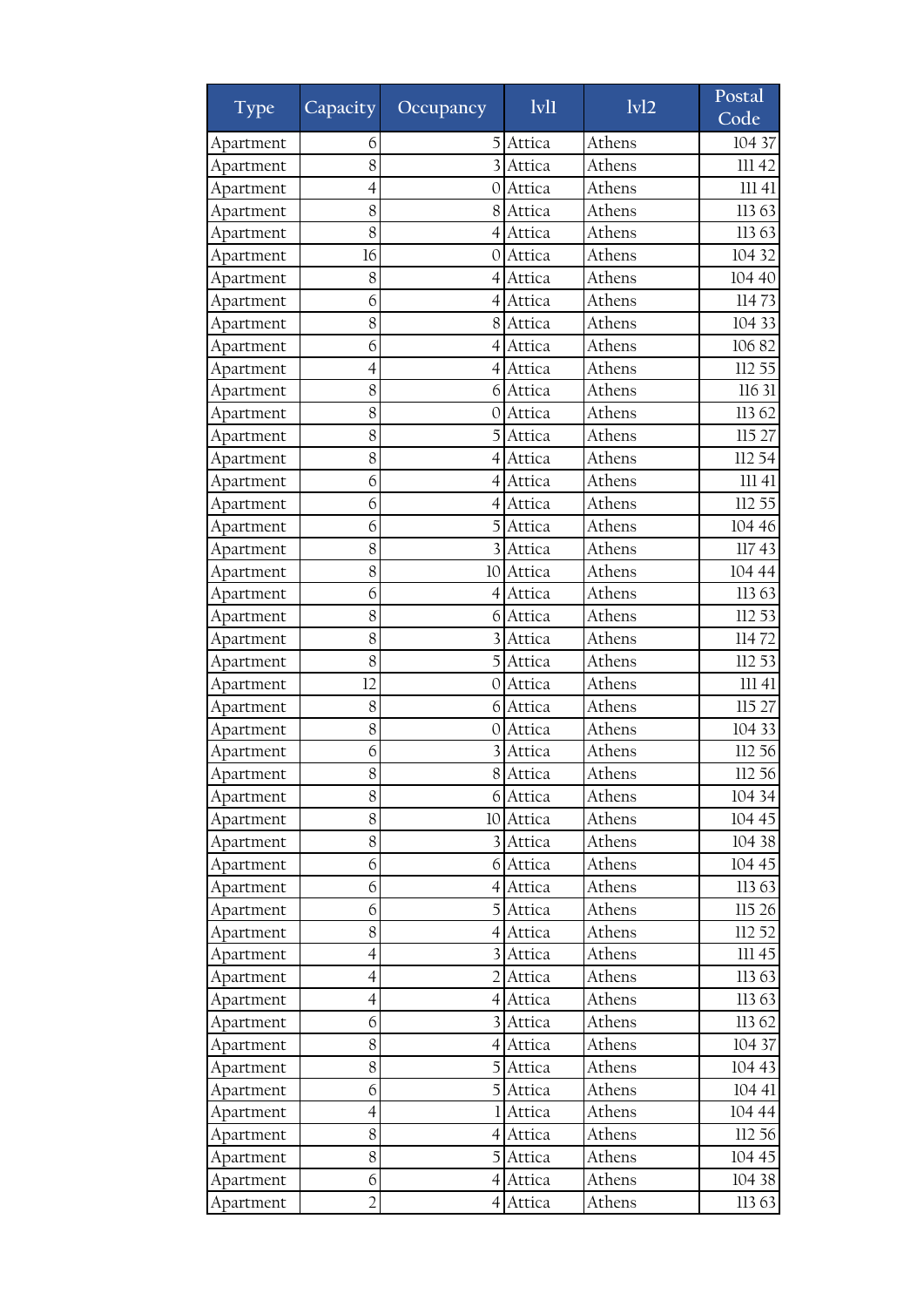| Type                   | Capacity                      | Occupancy            | 1v11             | 1v12             | Postal<br>Code   |
|------------------------|-------------------------------|----------------------|------------------|------------------|------------------|
| Apartment              | 8                             | 5                    | Attica           | Athens           | 104 38           |
| Apartment              | 6                             |                      | Attica           | Athens           | 115 27           |
| Apartment              | 4                             | 4                    | Attica           | Athens           | 11364            |
| Apartment              | 4                             |                      | Attica           | Athens           | 11573            |
| Apartment              | 8                             | 4                    | Attica           | Athens           | 104 46           |
| Apartment              | 4                             | 2                    | Attica           | Athens           | 115 23           |
| Apartment              | 6                             | $\overline{2}$       | Attica           | Athens           | 112 53           |
| Apartment              | 8                             |                      | Attica           | Athens           | 10683            |
| Apartment              | 8                             | 4                    | Attica           | Athens           | 104 40           |
| Apartment              | 8                             | 5                    | Attica           | Athens           | 11360            |
| Apartment              | 8                             |                      | Attica           | Athens           | 104 46           |
| Apartment              | 8                             | 5                    | Attica           | Athens           | III 45           |
| Apartment              | 8                             | 6                    | Attica           | Athens           | 104 46           |
| Apartment              | 8                             |                      | Attica           | Athens           | 104 39           |
| Apartment              | 8                             |                      | Attica           | Athens           | 112 54           |
| Apartment              | 12                            |                      | Attica           | Athens           | 104 46           |
| Apartment              | 6                             |                      | Attica           | Athens           | 104 45           |
| Apartment              | 6                             |                      | Attica           | Athens           | 112 51           |
| Apartment              | 8                             | 4                    | Attica           | Athens           | 104 46           |
| Apartment              | 6                             | 0                    | Attica           | Athens           | 104 46           |
| Apartment              | 8                             |                      | Attica           | Athens           | 104 46           |
| Apartment              | 6                             |                      | Attica           | Athens           | 104 40           |
| Apartment              | 8                             | O                    | Attica           | Athens           | 104 46           |
| Apartment              | 6                             | 4                    | Attica           | Athens           | 112 51           |
|                        | 6                             | 0                    | Attica           | Athens           | 104 46           |
| Apartment              | 4                             | 4                    | Attica           | Athens           | 11473            |
| Apartment              | 6                             |                      | Attica           | Athens           | 113 64           |
| Apartment<br>Apartment | 8                             |                      | Attica           | Athens           | 116 31           |
| Apartment              | 4                             | 5                    | Attica           | Athens           | 104 45           |
|                        | $\overline{2}$                |                      |                  | Athens           |                  |
| Apartment<br>Apartment | $\overline{4}$                |                      | 3 Attica         | Athens           | 104 39<br>104 39 |
|                        |                               | $\overline{5}$       | 3 Attica         | Athens           |                  |
| Apartment              | 6<br>6                        |                      | Attica           | Athens           | 11476<br>112 54  |
| Apartment              |                               |                      | Attica           | Athens           |                  |
| Apartment              | $\overline{\mathcal{A}}$<br>8 | $\mathbf{5}$         | Attica           | Athens           | 104 37<br>104 34 |
| Apartment              | 6                             |                      | Attica           | Athens           | 104 36           |
| Apartment              |                               | 41                   | Attica           | Athens           |                  |
| Apartment              | 8                             |                      | 6 Attica         | Athens           | 106 80<br>104 43 |
| Apartment              | $\overline{4}$<br>8           | $\overline{O}$       | Attica           | Athens           |                  |
| Apartment              | $\overline{4}$                | 10                   | Attica           | Athens           | 11744<br>112 54  |
| Apartment              | 6                             |                      | Attica           |                  |                  |
| Apartment              | $\overline{c}$                | 41<br>$\overline{3}$ | Attica           | Athens<br>Athens | III 44           |
| Apartment              | 8                             |                      | Attica<br>Attica |                  | 112 52           |
| Apartment              |                               |                      |                  | Athens           | 112 52           |
| Apartment              | 8                             | 5                    | Attica           | Athens           | 112 56           |
| Apartment              | 8                             | $\left 4\right $     | Attica           | Athens           | 112 56           |
| Apartment              | 8                             | 5                    | Attica           | Athens           | 112 55           |
| Apartment              | 8                             | 8                    | Attica           | Athens           | 112 57           |
| Apartment              | 6                             | 5                    | Attica           | Athens           | 11473            |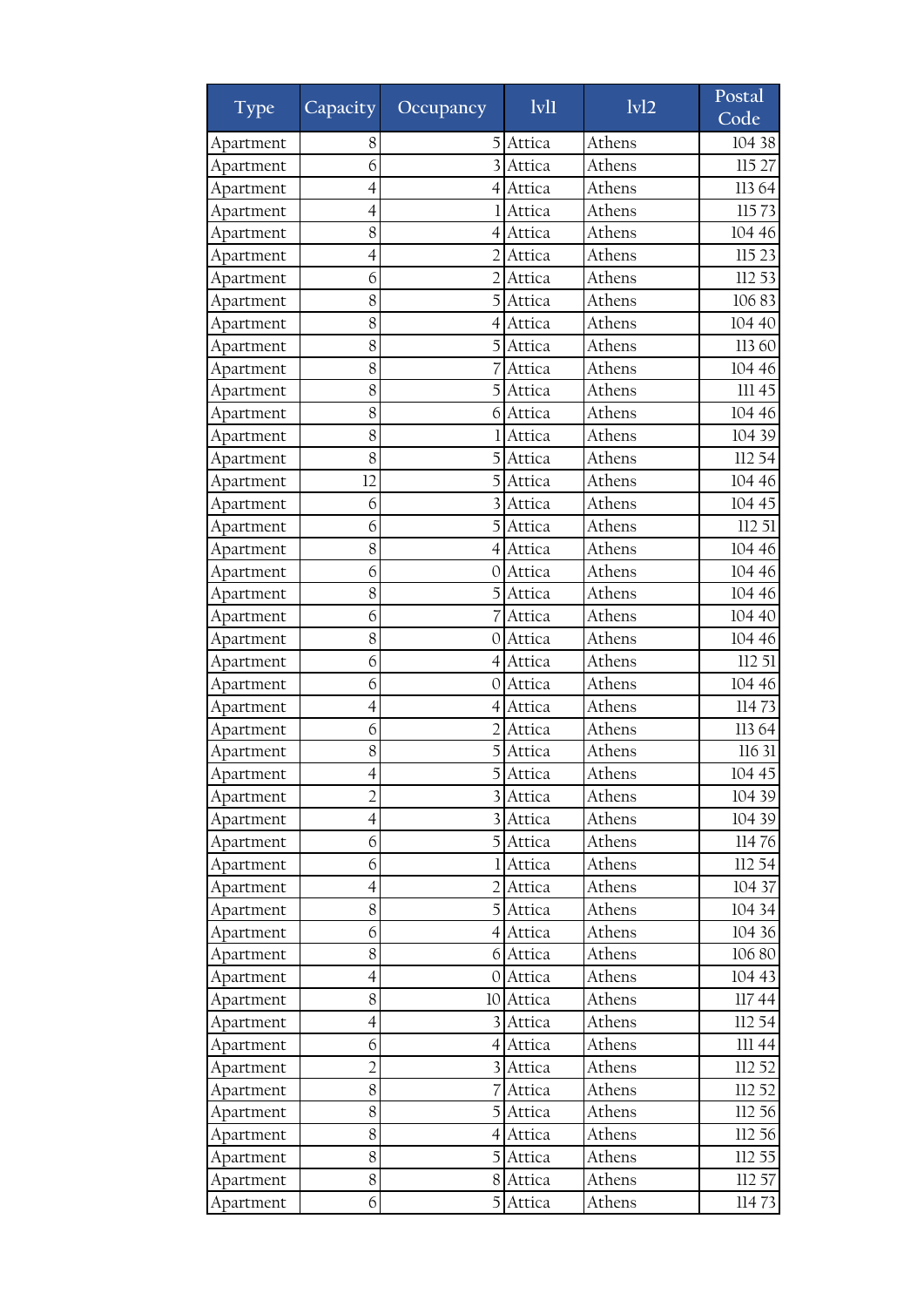| Type      | Capacity       | Occupancy      | 1v11     | 1v12   | Postal<br>Code |
|-----------|----------------|----------------|----------|--------|----------------|
| Apartment | 6              | 4              | Attica   | Athens | 11363          |
| Apartment | 6              |                | Attica   | Athens | 11363          |
| Apartment | 8              |                | Attica   | Athens | 104 44         |
| Apartment | 6              | 41             | Attica   | Athens | 113 64         |
| Apartment | 8              | 10             | Attica   | Athens | 112 57         |
| Apartment | 4              |                | Attica   | Athens | 11141          |
| Apartment | 8              | 4              | Attica   | Athens | 112 52         |
| Apartment | $\overline{2}$ |                | Attica   | Athens | III 44         |
| Apartment | 8              |                | Attica   | Athens | 112 55         |
| Apartment | 8              | 3              | Attica   | Athens | 112 55         |
| Apartment | 8              |                | Attica   | Athens | 11363          |
| Apartment | 12             |                | Attica   | Athens | 104 46         |
| Apartment | 6              | 5              | Attica   | Athens | 104 35         |
| Apartment | 8              | 6              | Attica   | Athens | 104 40         |
| Apartment | 6              |                | Attica   | Athens | 104 38         |
| Apartment | 8              |                | Attica   | Athens | 104 39         |
| Apartment | 8              | 4              | Attica   | Athens | 112 51         |
| Apartment | 4              |                | Attica   | Athens | 11364          |
| Apartment | 6              | 5              | Attica   | Athens | 104 31         |
| Apartment | $\overline{4}$ | $\overline{2}$ | Attica   | Athens | 104 31         |
| Apartment | 8              | 6              | Attica   | Athens | 112 56         |
| Apartment | 8              | 5              | Attica   | Athens | 104 34         |
| Apartment | 16             | 10             | Attica   | Athens | 112 52         |
| Apartment | 8              | 6              | Attica   | Athens | 11744          |
| Apartment | 12             | 9              | Attica   | Athens | 11474          |
| Apartment | 4              |                | Attica   | Athens | 11471          |
| Apartment | 6              |                | Attica   | Athens | 11363          |
| Apartment | 10             | 6              | Attica   | Athens | III 44         |
| Apartment | $\overline{2}$ | $\overline{2}$ | Attica   | Athens | 11475          |
| Apartment | 8              |                | 4 Attica | Athens | 104 45         |
| Apartment | 8              |                | 6 Attica | Athens | 116 36         |
| Apartment | 4              | 4              | Attica   | Athens | 112 57         |
| Apartment | 6              | $\overline{3}$ | Attica   | Athens | 112 53         |
| Apartment | 8              | 6              | Attica   | Athens | 112 56         |
| Apartment | 6              | $\mathbf{5}$   | Attica   | Athens | 112 53         |
| Apartment | 8              | $\mathbf{5}$   | Attica   | Athens | III 44         |
| Apartment | 6              | 4              | Attica   | Athens | 104 41         |
| Apartment | 8              | $\mathbf{5}$   | Attica   | Athens | 112 51         |
| Apartment | 6              |                | Attica   | Athens | 11251          |
| Apartment | 8              |                | Attica   | Athens | 104 46         |
| Apartment | 8              | 8              | Attica   | Athens | 112 54         |
| Apartment | 6              | $\overline{3}$ | Attica   | Athens | 104 40         |
| Apartment | 8              |                | Attica   | Athens | 115 22         |
| Apartment | 8              | $\overline{3}$ | Attica   | Athens | 104 45         |
| Apartment | 8              | $6 \mid$       | Attica   | Athens | 113 64         |
| Apartment | 8              |                | Attica   | Athens | 104 33         |
| Apartment | 12             |                | Attica   | Athens | 104 33         |
| Apartment | 6              | 6              | Attica   | Athens | 113 61         |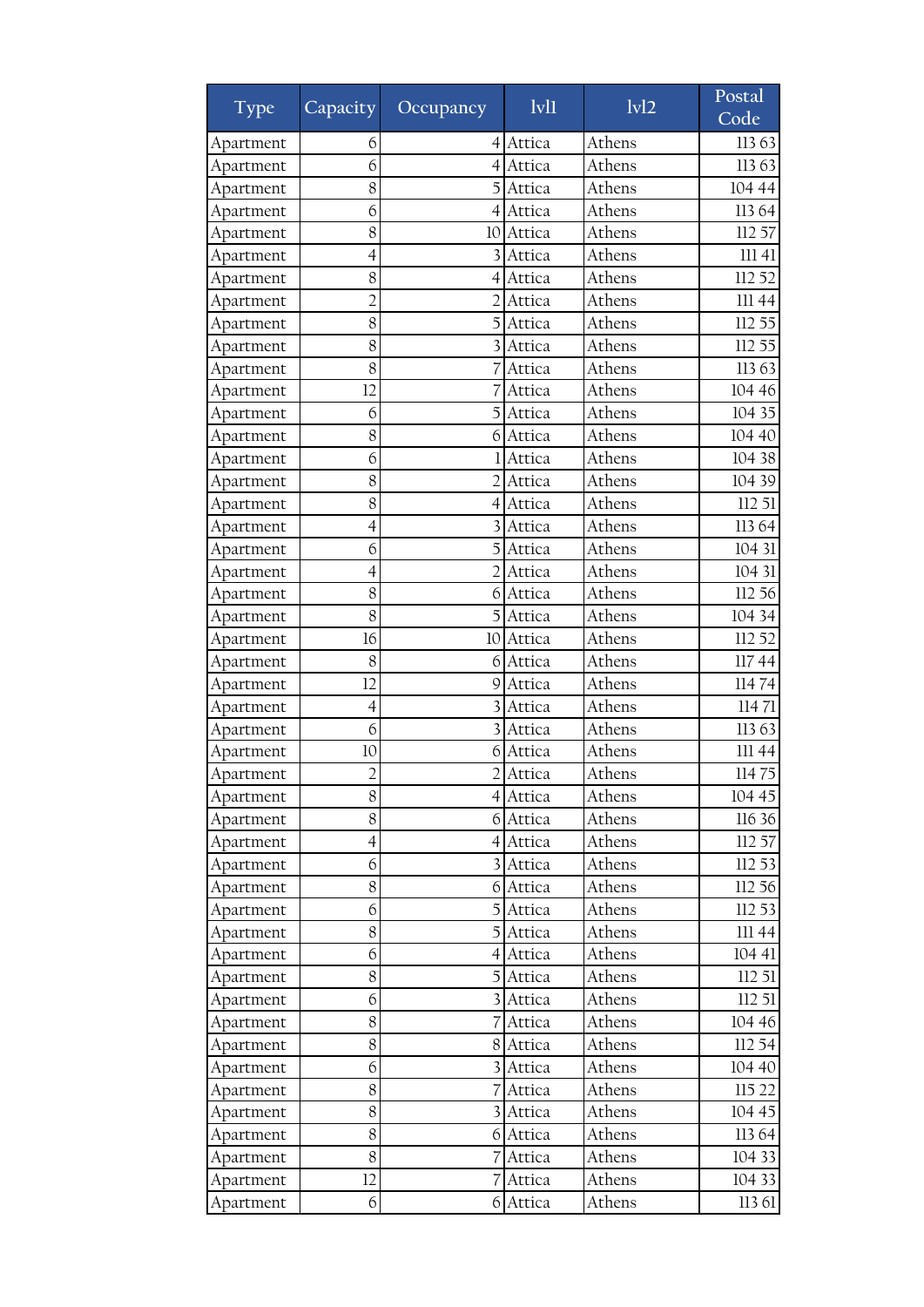| Type      | Capacity <sup>1</sup>    | Occupancy               | $1$ v $1$ | 1v12             | Postal<br>Code  |
|-----------|--------------------------|-------------------------|-----------|------------------|-----------------|
| Apartment | 6                        | 4                       | Attica    | Athens           | 113 61          |
| Apartment | 6                        |                         | Attica    | Athens           | 112 52          |
| Apartment | 8                        | 4                       | Attica    | Athens           | 10682           |
| Apartment | 8                        | 41                      | Attica    | Athens           | 10682           |
| Apartment | 8                        | 0                       | Attica    | Athens           | 10682           |
| Apartment | 8                        | 6                       | Attica    | Athens           | 11362           |
| Apartment | $\overline{4}$           | $\overline{2}$          | Attica    | Athens           | 104 40          |
| Apartment | 6                        |                         | Attica    | Athens           | 104 45          |
| Apartment | 4                        | 4                       | Attica    | Athens           | 11473           |
| Apartment | $\overline{\mathcal{A}}$ |                         | Attica    | Athens           | 104 36          |
| Apartment | 6                        | 0                       | Attica    | Athens           | 11363           |
| Apartment | 8                        | 8                       | Attica    | Athens           | 112 56          |
| Apartment | 6                        | 4                       | Attica    | Athens           | 112 52          |
| Apartment | 8                        | 6                       | Attica    | Athens           | 112 56          |
| Apartment | 8                        | 4                       | Attica    | Athens           | 11473           |
| Apartment | 8                        | 0                       | Attica    | Athens           | 11364           |
| Apartment | 6                        |                         | Attica    | Athens           | 10681           |
| Apartment | 8                        |                         | Attica    | Athens           | 112 56          |
| Apartment | 8                        | 4                       | Attica    | Athens           | 112 56          |
| Apartment | $\overline{2}$           |                         | Attica    | Athens           | 112 53          |
| Apartment | $\overline{4}$           |                         | Attica    | Athens           | 112 51          |
| Apartment | 6                        | 4                       | Attica    | Athens           | 111 42          |
| Apartment | 6                        | 4                       | Attica    | Athens           | 104 31          |
| Apartment | 6                        | $\overline{2}$          | Attica    | Athens           | 104 45          |
| Apartment | 6                        | 5                       | Attica    | Athens           | 112 53          |
| Apartment | 8                        | 6                       | Attica    | Athens           | 112 53          |
| Apartment | 6                        | 4                       | Attica    | Athens           | 104 46          |
| Apartment | 8                        | 6                       | Attica    | Athens           | 112 53          |
| Apartment | 6                        | $\overline{4}$          | Attica    | Athens           | 112 57          |
| Apartment | 6                        |                         | 5 Attica  | Athens           | 104 36          |
| Apartment | 8                        |                         | 4 Attica  | Athens           | 104 34          |
| Apartment | 8                        |                         | Attica    | Athens           | 104 40          |
|           | $\overline{4}$           |                         |           | Athens           | 11744           |
| Apartment | 8                        |                         | Attica    |                  |                 |
| Apartment | 8                        |                         | Attica    | Athens<br>Athens | 11476<br>112 54 |
| Apartment |                          | 31                      | Attica    |                  |                 |
| Apartment | 8                        |                         | 4 Attica  | Athens           | 113 61          |
| Apartment | 8                        | 8                       | Attica    | Athens           | 10682           |
| Apartment | 8                        | 4                       | Attica    | Athens           | 11141           |
| Apartment | 8                        |                         | Attica    | Athens           | 11474           |
| Apartment | 6                        |                         | Attica    | Athens           | 104 45          |
| Apartment | 8                        |                         | Attica    | Athens           | 112 51          |
| Apartment | 8                        | $\mathbf{5}$            | Attica    | Athens           | 104 34          |
| Apartment | 6                        | OI                      | Attica    | Athens           | 11476           |
| Apartment | 6                        | 6                       | Attica    | Athens           | 116 32          |
| Apartment | 6                        | $\overline{2}$          | Attica    | Athens           | 112 52          |
| Apartment | 8                        | 6                       | Attica    | Athens           | 112 52          |
| Apartment | $\overline{4}$           | 2                       | Attica    | Athens           | 112 56          |
| Apartment | 8                        | $\overline{\mathbf{3}}$ | Attica    | Athens           | 112 52          |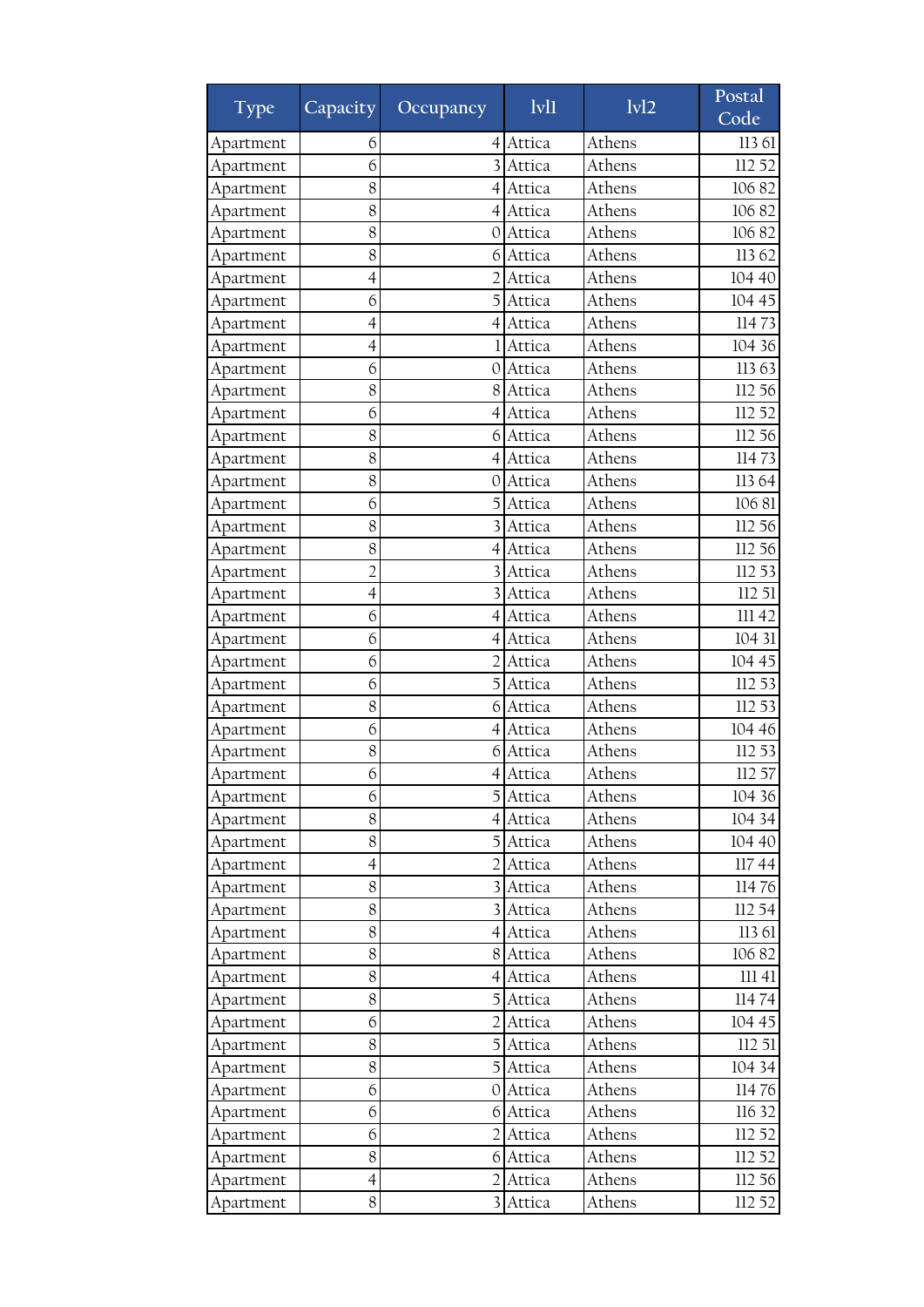| Type      | Capacity       | Occupancy        | 1v11     | 1v12   | Postal<br>Code |
|-----------|----------------|------------------|----------|--------|----------------|
| Apartment | 6              | 5                | Attica   | Athens | 11364          |
| Apartment | 6              |                  | Attica   | Athens | 112 51         |
| Apartment | 6              |                  | Attica   | Athens | 104 34         |
| Apartment | 6              |                  | Attica   | Athens | 111 41         |
| Apartment | 6              | 4                | Attica   | Athens | 11141          |
| Apartment | 6              | 6                | Attica   | Athens | 104 40         |
| Apartment | 6              | 5                | Attica   | Athens | 112 51         |
| Apartment | 8              | 9                | Attica   | Athens | 104 38         |
| Apartment | 6              | 6                | Attica   | Athens | 106 80         |
| Apartment | 6              | 3                | Attica   | Athens | 104 33         |
| Apartment | 16             |                  | Attica   | Athens | 104 32         |
| Apartment | 8              |                  | Attica   | Athens | 115 23         |
| Apartment | 6              |                  | Attica   | Athens | 104 45         |
| Apartment | 6              | 4                | Attica   | Athens | 104 37         |
| Apartment | $\overline{4}$ | 2                | Attica   | Athens | 11363          |
| Apartment | 6              |                  | Attica   | Athens | 112 55         |
| Apartment | 8              | 4                | Attica   | Athens | 112 53         |
| Apartment | 6              | 4                | Attica   | Athens | 104 46         |
| Apartment | 6              | 5                | Attica   | Athens | III 44         |
| Apartment | 8              |                  | Attica   | Athens | 11362          |
| Apartment | 8              |                  | Attica   | Athens | 113 61         |
| Apartment | 8              | 6                | Attica   | Athens | 104 34         |
| Apartment | 8              | 81               | Attica   | Athens | 111 44         |
| Apartment | 6              | 0                | Attica   | Athens | 104 39         |
| Apartment | 8              | 6                | Attica   | Athens | 105 52         |
| Apartment | 6              | 5                | Attica   | Athens | 104 46         |
| Apartment | 8              |                  | Attica   | Athens | 104 46         |
| Apartment | 6              | 4                | Attica   | Athens | 111 43         |
| Apartment | 8              | $\overline{6}$   | Attica   | Athens | 11744          |
| Apartment | $\overline{2}$ |                  | 3 Attica | Athens | 104 46         |
| Apartment | 8              |                  | 4 Attica | Athens | 11474          |
| Apartment | 10             | 6                | Attica   | Athens | 11251          |
| Apartment | 6              | $\overline{3}$   | Attica   | Athens | 104 38         |
| Apartment | 8              |                  | Attica   | Athens | 113 64         |
| Apartment | 8              | 7                | Attica   | Athens | 112 54         |
| Apartment | 8              |                  | 8 Attica | Athens | 11141          |
| Apartment | $8\,$          | $\left 4\right $ | Attica   | Athens | 112 56         |
| Apartment | 10             | 6                | Attica   | Athens | 112 53         |
| Apartment | 6              | 5                | Attica   | Athens | 104 41         |
| Apartment | 8              | $\overline{5}$   | Attica   | Athens | 104 40         |
| Apartment | 8              | 61               | Attica   | Athens | 112 54         |
| Apartment | 8              | 41               | Attica   | Athens | 112 53         |
| Apartment | 8              | $\overline{4}$   | Attica   | Athens | 11475          |
| Apartment | 8              | 4                | Attica   | Athens | 11363          |
| Apartment | 8              | $\overline{O}$   | Attica   | Athens | 104 45         |
| Apartment | 6              | 5                | Attica   | Athens | 104 42         |
| Apartment | 8              | 8                | Attica   | Athens | 104 40         |
| Apartment | 8              | 5                | Attica   | Athens | 11363          |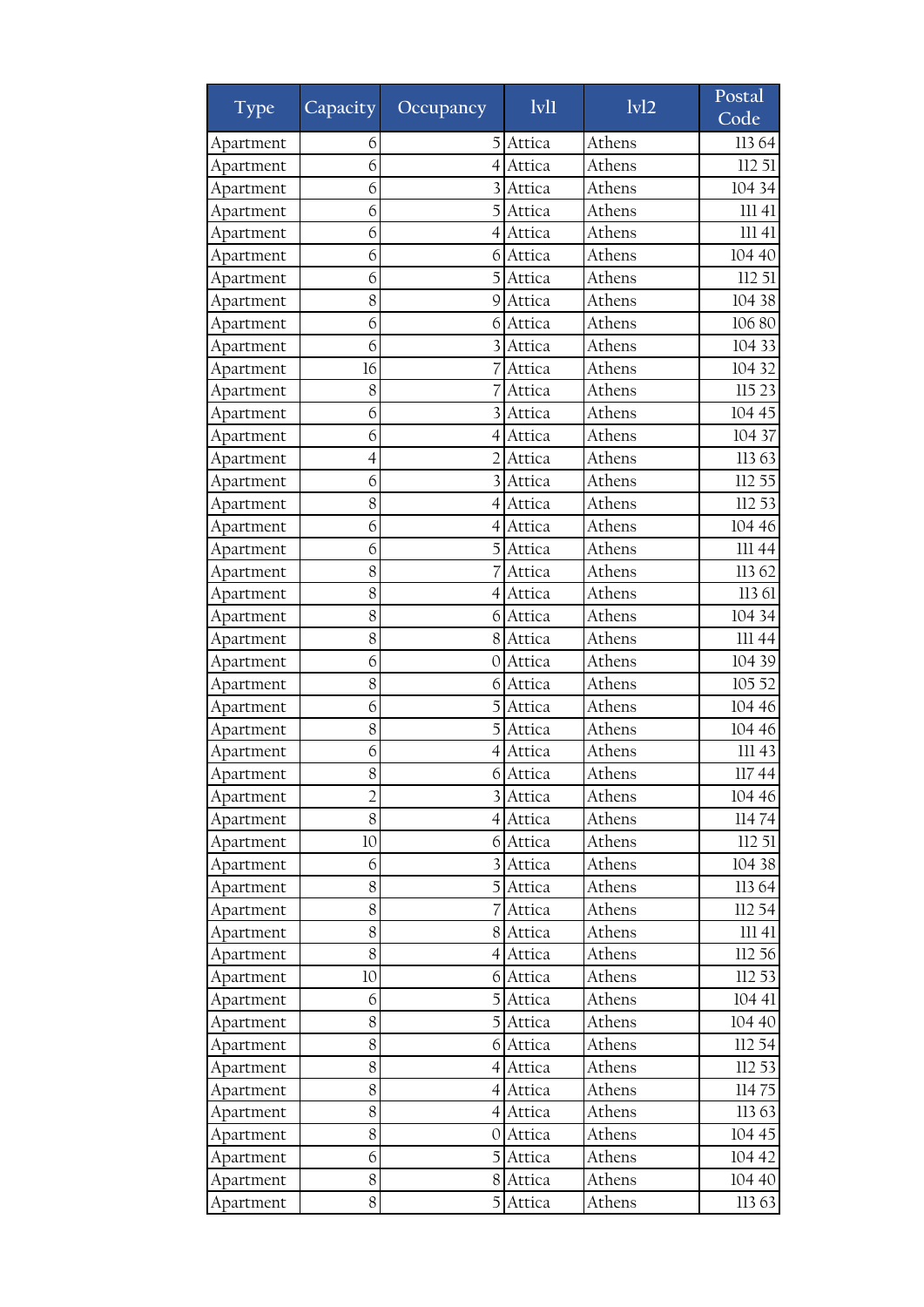| Type      | Capacity | Occupancy        | 1v11     | 1v12   | Postal<br>Code |
|-----------|----------|------------------|----------|--------|----------------|
| Apartment | 4        |                  | Attica   | Athens | 104 38         |
| Apartment | 8        | 8                | Attica   | Athens | 104 34         |
| Apartment | 12       |                  | Attica   | Athens | 104 33         |
| Apartment | 6        | 6                | Attica   | Athens | 104 46         |
| Apartment | 6        | 4                | Attica   | Athens | 112 51         |
| Apartment | 6        |                  | Attica   | Athens | 104 46         |
| Apartment | 6        | 5                | Attica   | Athens | 112 53         |
| Apartment | 8        | 6                | Attica   | Athens | 104 40         |
| Apartment | 6        | 4                | Attica   | Athens | 11144          |
| Apartment | 6        | 6                | Attica   | Athens | 111 41         |
| Apartment | 8        | $\left 4\right $ | Attica   | Athens | 112 52         |
| Apartment | 8        | 0                | Attica   | Athens | 104 45         |
| Apartment | 8        |                  | Attica   | Athens | 104 34         |
| Apartment | 8        | $\overline{2}$   | Attica   | Athens | 112 53         |
| Apartment | 8        |                  | Attica   | Athens | 104 45         |
| Apartment | 6        |                  | Attica   | Athens | 112 53         |
| Apartment | 6        | 4                | Attica   | Athens | 104 42         |
| Apartment | 6        | 4                | Attica   | Athens | 104 45         |
| Apartment | 8        | 4                | Attica   | Athens | 104 38         |
| Apartment | 6        | 5                | Attica   | Athens | 112 57         |
| Apartment | 8        | 6                | Attica   | Athens | 113 64         |
| Apartment | 6        | 6                | Attica   | Athens | 104 32         |
| Apartment | 8        | 41               | Attica   | Athens | 104 32         |
| Apartment | 8        | 6                | Attica   | Athens | 104 46         |
| Apartment | 8        | 5                | Attica   | Athens | 11363          |
| Apartment | 12       | 5                | Attica   | Athens | 111 43         |
| Apartment | 6        |                  | Attica   | Athens | 111 44         |
| Apartment | 8        | 6                | Attica   | Athens | 104 33         |
| Apartment | 6        | 5                | Attica   | Athens | 11362          |
| Apartment | 8        |                  | 6 Attica | Athens | 104 34         |
| Apartment | 6        |                  | 5 Attica | Athens | 104 44         |
| Apartment | 6        | 5                | Attica   | Athens | 104 44         |
| Apartment | 8        |                  | 4 Attica | Athens | 112 53         |
| Apartment | 8        | 8                | Attica   | Athens | 11145          |
| Apartment | 6        | $\mathbf{5}$     | Attica   | Athens | 104 46         |
| Apartment | 6        |                  | 4 Attica | Athens | 104 46         |
| Apartment | 6        |                  | Attica   | Athens | 104 46         |
| Apartment | 6        | $\overline{4}$   | Attica   | Athens | 104 46         |
| Apartment | 6        | 5                | Attica   | Athens | 104 45         |
| Apartment | 8        | 6                | Attica   | Athens | 104 44         |
| Apartment | 8        | O                | Attica   | Athens | 104 46         |
| Apartment | 6        | $\overline{3}$   | Attica   | Athens | 104 46         |
| Apartment | 6        | $\overline{5}$   | Attica   | Athens | 104 43         |
| Apartment | 6        | 5                | Attica   | Athens | 112 53         |
| Apartment | 8        | 8                | Attica   | Athens | 104 32         |
| Apartment | 6        | 4                | Attica   | Athens | 113 64         |
| Apartment | 8        | 4                | Attica   | Athens | 112 53         |
| Apartment | 6        | 41               | Attica   | Athens | 104 46         |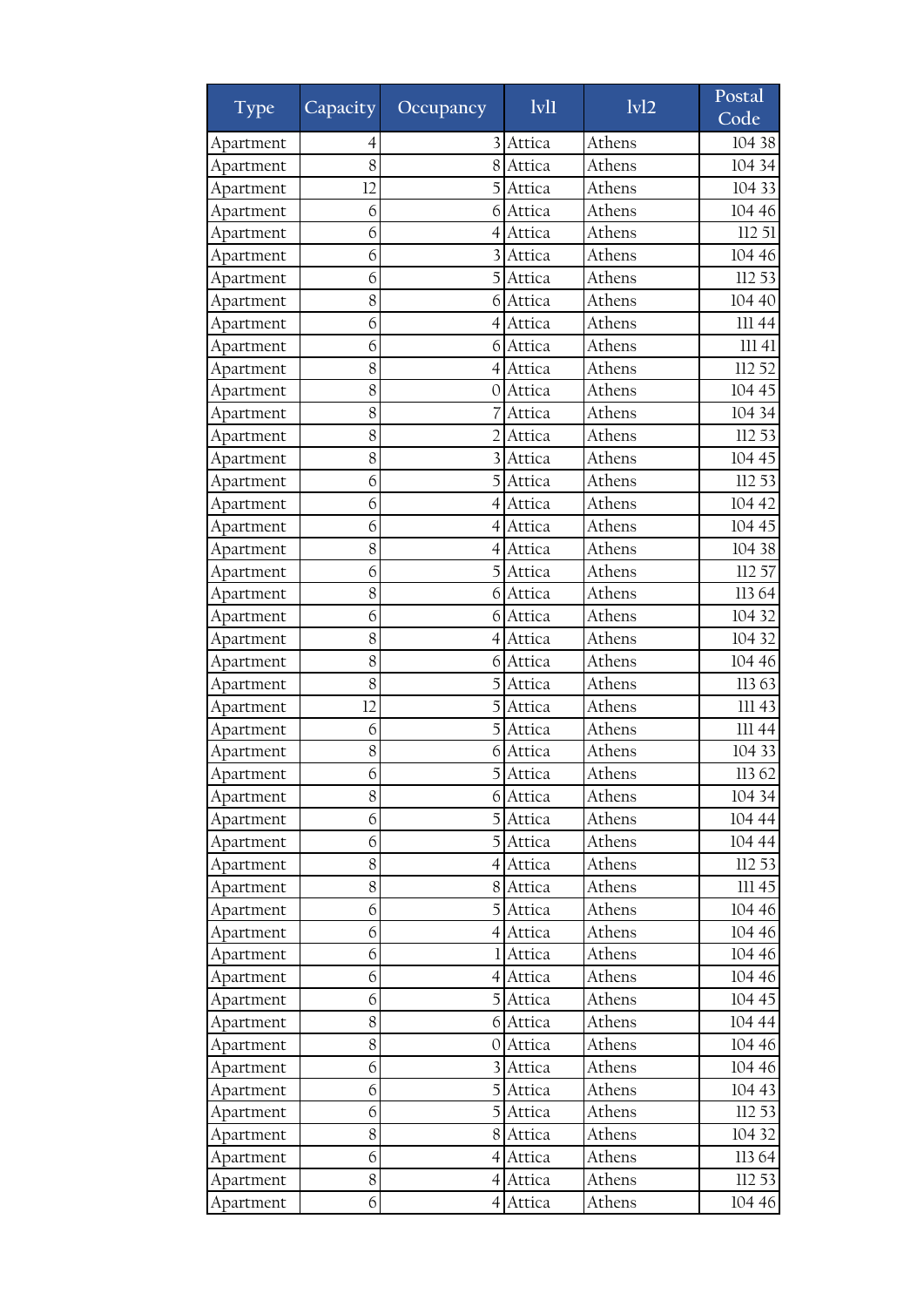| <b>Type</b> | Capacity       | Occupancy      | 1v11      | 1v12   | Postal<br>Code |
|-------------|----------------|----------------|-----------|--------|----------------|
| Apartment   | 8              | 5              | Attica    | Athens | 104 43         |
| Apartment   | 6              |                | Attica    | Athens | 104 45         |
| Apartment   | 8              | 6              | Attica    | Athens | 104 45         |
| Apartment   | 6              | 61             | Attica    | Athens | 104 39         |
| Apartment   | 8              | 4              | Attica    | Athens | 11474          |
| Apartment   | 4              | 4              | Attica    | Athens | 104 46         |
| Apartment   | 8              | 5              | Attica    | Athens | 112 56         |
| Apartment   | 8              | 6              | Attica    | Athens | 112 56         |
| Apartment   | 8              | 8              | Attica    | Athens | 112 53         |
| Apartment   | 8              | 4              | Attica    | Athens | 104 45         |
| Apartment   | 8              | 4              | Attica    | Athens | 11145          |
| Apartment   | $\overline{4}$ | $\mathcal{D}$  | Attica    | Athens | 10683          |
| Apartment   | 6              | 4              | Attica    | Athens | 104 46         |
| Apartment   | 8              | 3              | Attica    | Athens | 112 56         |
| Apartment   | 8              | 6              | Attica    | Athens | 112 56         |
| Apartment   | 6              |                | Attica    | Athens | 104 46         |
| Apartment   | 6              | 4              | Attica    | Athens | 112 55         |
| Apartment   | 8              | 6              | Attica    | Athens | 112 56         |
| Apartment   | 8              | 10             | Attica    | Athens | 112 56         |
| Apartment   | 8              | 8              | Attica    | Athens | 112 56         |
| Apartment   | 8              | 6              | Attica    | Athens | 112 56         |
| Apartment   | 12             | 0              | Attica    | Athens | 113 61         |
| Apartment   | 8              |                | Attica    | Athens | 112 56         |
| Apartment   | 8              | 4              | Attica    | Athens | 112 56         |
| Apartment   | 6              | 5              | Attica    | Athens | 112 56         |
| Apartment   | 6              | 0              | Attica    | Athens | 104 44         |
| Apartment   | 8              | 9              | Attica    | Athens | 104 46         |
| Apartment   | 6              |                | Attica    | Athens | 104 44         |
| Apartment   | 6              | 5              | Attica    | Athens | 104 43         |
| Apartment   | 6              |                | 5 Attica  | Athens | 104 43         |
| Apartment   | 6              |                | Attica    | Athens | 104 43         |
| Apartment   | 6              | $\overline{3}$ | Attica    | Athens | 104 43         |
| Apartment   | 8              |                | Attica    | Athens | 104 43         |
| Apartment   | 8              | 8              | Attica    | Athens | 113 62         |
| Apartment   | 8              | 6              | Attica    | Athens | 11362          |
| Apartment   | 6              | $\overline{4}$ | Attica    | Athens | 112 54         |
| Apartment   | $8\,$          |                | 6 Attica  | Athens | 104 44         |
| Apartment   | 16             |                | 10 Attica | Athens | 104 46         |
| Apartment   | 8              | 5              | Attica    | Athens | 104 36         |
| Apartment   | 8              | 6              | Attica    | Athens | III 45         |
| Apartment   | 6              | 41             | Attica    | Athens | 112 53         |
| Apartment   | 6              | 41             | Attica    | Athens | 104 46         |
| Apartment   | 8              | $\overline{4}$ | Attica    | Athens | 104 44         |
| Apartment   | 6              | 41             | Attica    | Athens | 104 42         |
| Apartment   | 8              | $\overline{0}$ | Attica    | Athens | 113 62         |
| Apartment   | 8              | 6              | Attica    | Athens | 112 57         |
| Apartment   | 6              | 5              | Attica    | Athens | III 44         |
| Apartment   | 8              | 41             | Attica    | Athens | 113 61         |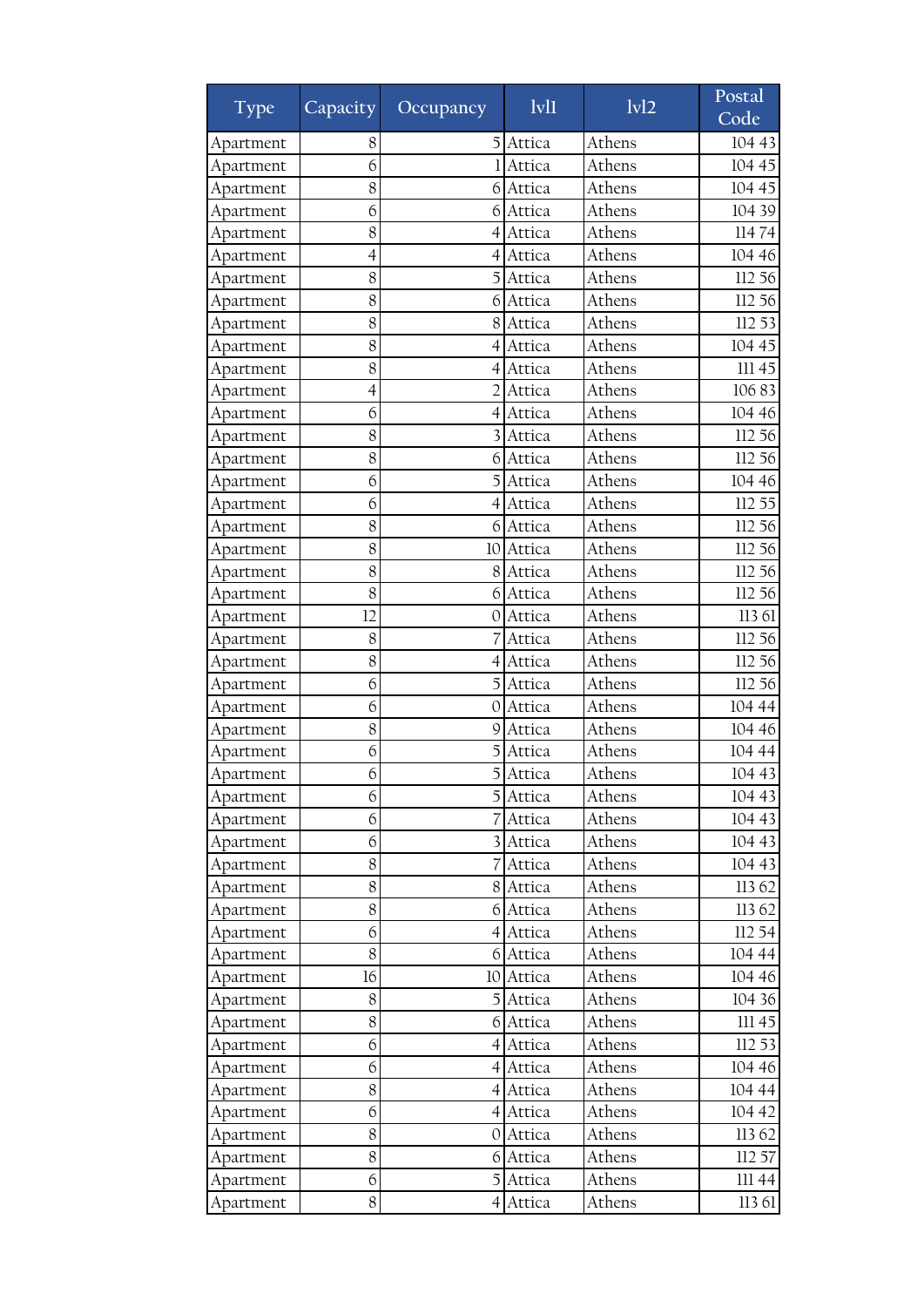| <b>Type</b> | Capacity <sup>1</sup> | Occupancy        | $1$ v $1$ | 1v12   | Postal<br>Code |
|-------------|-----------------------|------------------|-----------|--------|----------------|
| Apartment   | 6                     |                  | Attica    | Athens | 104 37         |
| Apartment   | 8                     |                  | Attica    | Athens | 111 45         |
| Apartment   | 6                     |                  | Attica    | Athens | 115 23         |
| Apartment   | 6                     |                  | Attica    | Athens | 104 39         |
| Apartment   | 6                     | 5                | Attica    | Athens | 104 45         |
| Apartment   | 6                     | $\overline{2}$   | Attica    | Athens | 104 40         |
| Apartment   | 8                     | 6                | Attica    | Athens | 11144          |
| Apartment   | 8                     |                  | Attica    | Athens | 112 54         |
| Apartment   | 8                     |                  | Attica    | Athens | 104 40         |
| Apartment   | 8                     | 4                | Attica    | Athens | 112 52         |
| Apartment   | 6                     |                  | Attica    | Athens | 104 32         |
| Apartment   | 6                     |                  | Attica    | Athens | 104 45         |
| Apartment   | 12                    |                  | Attica    | Athens | 11364          |
| Apartment   | 8                     | 8                | Attica    | Athens | 104 31         |
| Apartment   | 6                     | 0                | Attica    | Athens | 104 46         |
| Apartment   | 8                     | 0                | Attica    | Athens | 115 26         |
| Apartment   | 8                     | $\Omega$         | Attica    | Athens | 104 39         |
| Apartment   | 6                     | 6                | Attica    | Athens | 104 46         |
| Apartment   | 6                     | $\Omega$         | Attica    | Athens | 112 51         |
| Apartment   | 6                     | 0                | Attica    | Athens | 104 46         |
| Apartment   | 6                     | 0                | Attica    | Athens | 11474          |
| Apartment   | 6                     | 0                | Attica    | Athens | 112 53         |
| Apartment   | $\overline{2}$        | 0                | Attica    | Athens | 104 45         |
| Apartment   | $\overline{4}$        | $\Omega$         | Attica    | Athens | 11363          |
| Apartment   | 4                     | 0                | Attica    | Athens | 112 52         |
| Apartment   | $\overline{2}$        | 0                | Attica    | Athens | 104 46         |
| Apartment   | 4                     | 0                | Attica    | Athens | 104 40         |
| Apartment   | 4                     | $\left 4\right $ | Attica    | Athens | 112 52         |
| Apartment   | 6                     | $\overline{O}$   | Attica    | Athens | 104 46         |
| Apartment   | 6                     |                  | 0 Attica  | Athens | 112 54         |
| Apartment   | 8                     |                  | 4 Attica  | Athens | 112 51         |
| Apartment   | 8                     | $\left 4\right $ | Attica    | Athens | 104 46         |
| Apartment   | 6                     | 8                | Attica    | Athens | 104 45         |
| Apartment   | 6                     |                  | Attica    | Athens | 112 51         |
| Apartment   | 8                     |                  | 6 Attica  | Athens | 11472          |
| Apartment   | 6                     | $\overline{4}$   | Attica    | Athens | 11362          |
| Apartment   | 8                     | 4                | Attica    | Athens | 115 27         |
| Apartment   | 8                     | 8                | Attica    | Athens | 11363          |
| Apartment   | 8                     | 6                | Attica    | Athens | 11363          |
| Apartment   | 8                     | $\overline{3}$   | Attica    | Athens | 104 41         |
| Apartment   | 6                     | OI               | Attica    | Athens | 112 52         |
| Apartment   | $8\,$                 | 7                | Attica    | Athens | 11362          |
| Apartment   | 8                     |                  | 10 Attica | Athens | 104 41         |
| Apartment   | 8                     |                  | Attica    | Athens | 104 39         |
| Apartment   | 8                     | 8 <sup>1</sup>   | Attica    | Athens | 104 41         |
| Apartment   | 8                     |                  | Attica    | Athens | 104 41         |
| Apartment   | 8                     | 6                | Attica    | Athens | 11145          |
| Apartment   | 8                     | 9                | Attica    | Athens | 104 33         |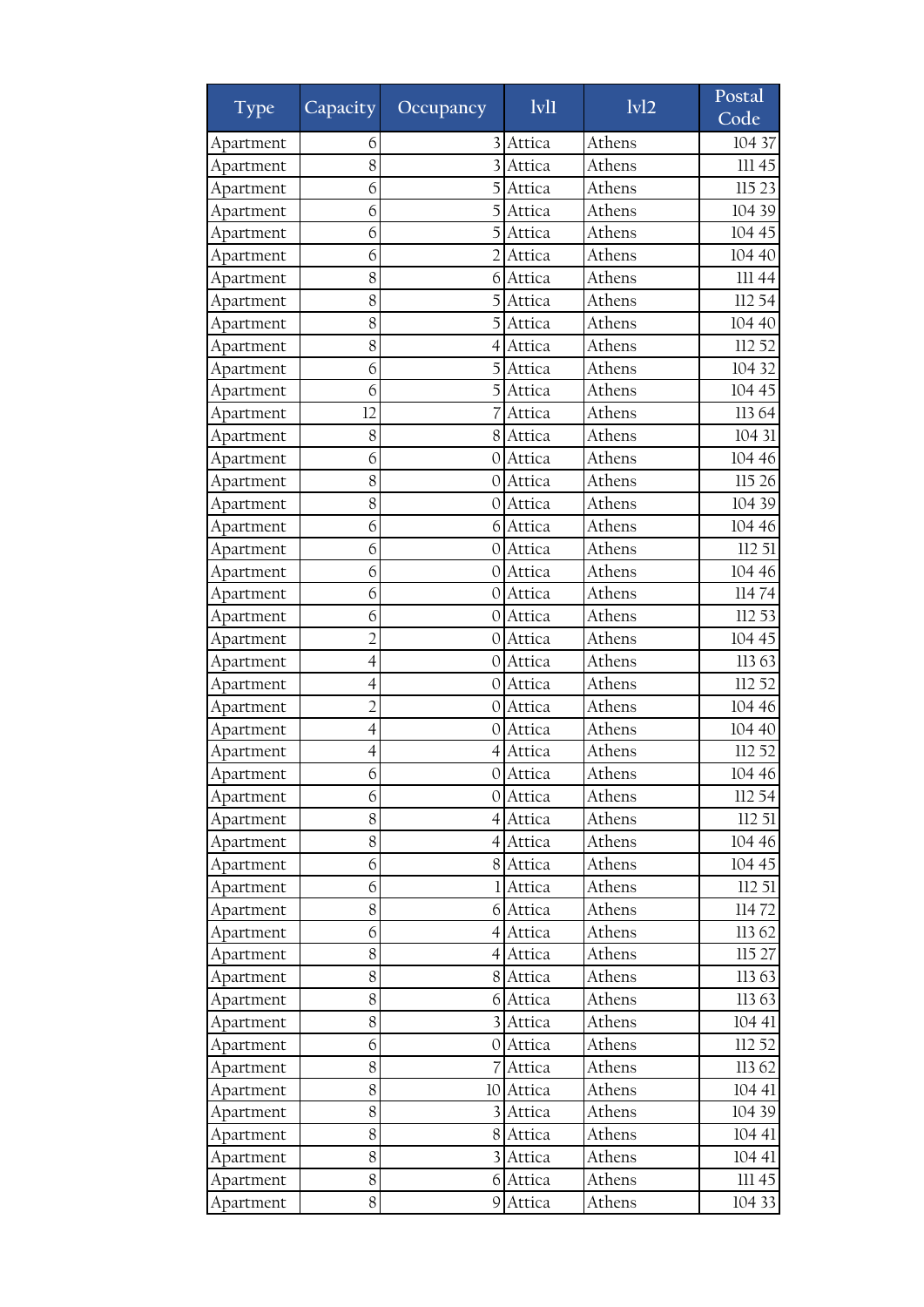| <b>Type</b> | Capacity <sup>1</sup> | Occupancy        | 1v11     | $\overline{ivl2}$ | Postal<br>Code |
|-------------|-----------------------|------------------|----------|-------------------|----------------|
| Apartment   | 8                     | 4                | Attica   | Athens            | 104 46         |
| Apartment   | 8                     |                  | Attica   | Athens            | 112 55         |
| Apartment   | 10                    | 8                | Attica   | Athens            | 112 51         |
| Apartment   | 8                     |                  | Attica   | Athens            | 104 44         |
| Apartment   | 6                     |                  | Attica   | Athens            | 104 41         |
| Apartment   | 8                     | 4                | Attica   | Athens            | 104 37         |
| Apartment   | 8                     | 6                | Attica   | Athens            | 112 53         |
| Apartment   | 10                    | 6                | Attica   | Athens            | 104 46         |
| Apartment   | 10                    | 7                | Attica   | Athens            | 104 33         |
| Apartment   | 6                     | 6                | Attica   | Athens            | 104 33         |
| Apartment   | 8                     | 5                | Attica   | Athens            | 11362          |
| Apartment   | 8                     |                  | Attica   | Athens            | 104 37         |
| Apartment   | 8                     | $\overline{4}$   | Attica   | Athens            | 11473          |
| Apartment   | 8                     | 9                | Attica   | Athens            | 11363          |
| Apartment   | 8                     | 8                | Attica   | Athens            | 112 52         |
| Apartment   | 8                     |                  | Attica   | Athens            | 111 44         |
| Apartment   | 8                     | 4                | Attica   | Athens            | 104 43         |
| Apartment   | 8                     |                  | Attica   | Athens            | 112 54         |
| Apartment   | 10                    | 10               | Attica   | Athens            | 112 52         |
| Apartment   | 6                     | 6                | Attica   | Athens            | 11362          |
| Apartment   | 8                     | 6                | Attica   | Athens            | 104 45         |
| Apartment   | 8                     | 5                | Attica   | Athens            | 112 55         |
| Apartment   | 8                     | 8                | Attica   | Athens            | 104 46         |
| Apartment   | 8                     |                  | Attica   | Athens            | 104 46         |
| Apartment   | 6                     | 0                | Attica   | Athens            | 113 61         |
| Apartment   | 6                     | 5                | Attica   | Athens            | 112 53         |
| Apartment   | 6                     |                  | Attica   | Athens            | 104 45         |
| Apartment   | 8                     | 4                | Attica   | Athens            | 104 45         |
| Apartment   | 8                     |                  | 8 Attica | Athens            | 104 44         |
| Apartment   | $8\,$                 |                  | 8 Attica | Athens            | 104 44         |
| Apartment   | 8                     |                  | Attica   | Athens            | 115 27         |
| Apartment   | 10                    | $\overline{9}$   | Attica   | Athens            | 11363          |
| Apartment   | 8                     | 6                | Attica   | Athens            | III 44         |
| Apartment   | 8                     | 5                | Attica   | Athens            | 112 57         |
| Apartment   | 8                     |                  | 6 Attica | Athens            | 112 57         |
| Apartment   | 8                     | 6                | Attica   | Athens            | 11363          |
| Apartment   | 10                    | 8                | Attica   | Athens            | 104 34         |
| Apartment   | 8                     | $\left 4\right $ | Attica   | Athens            | 112 52         |
| Apartment   | 8                     | 0                | Attica   | Athens            | 104 33         |
| Apartment   | 8                     | 61               | Attica   | Athens            | 112 57         |
| Apartment   | 10                    |                  | Attica   | Athens            | 104 32         |
| Apartment   | $8\,$                 |                  | 3 Attica | Athens            | 104 39         |
| Apartment   | 6                     |                  | Attica   | Athens            | 112 56         |
| Apartment   | 6                     | $\overline{3}$   | Attica   | Athens            | III 45         |
| Apartment   | 8                     | $6 \mid$         | Attica   | Athens            | 112 52         |
| Apartment   | 8                     | $\sigma$         | Attica   | Athens            | 112 55         |
| Apartment   | 8                     | U                | Attica   | Athens            | III 45         |
| Apartment   | $8\,$                 | 7                | Attica   | Athens            | 112 53         |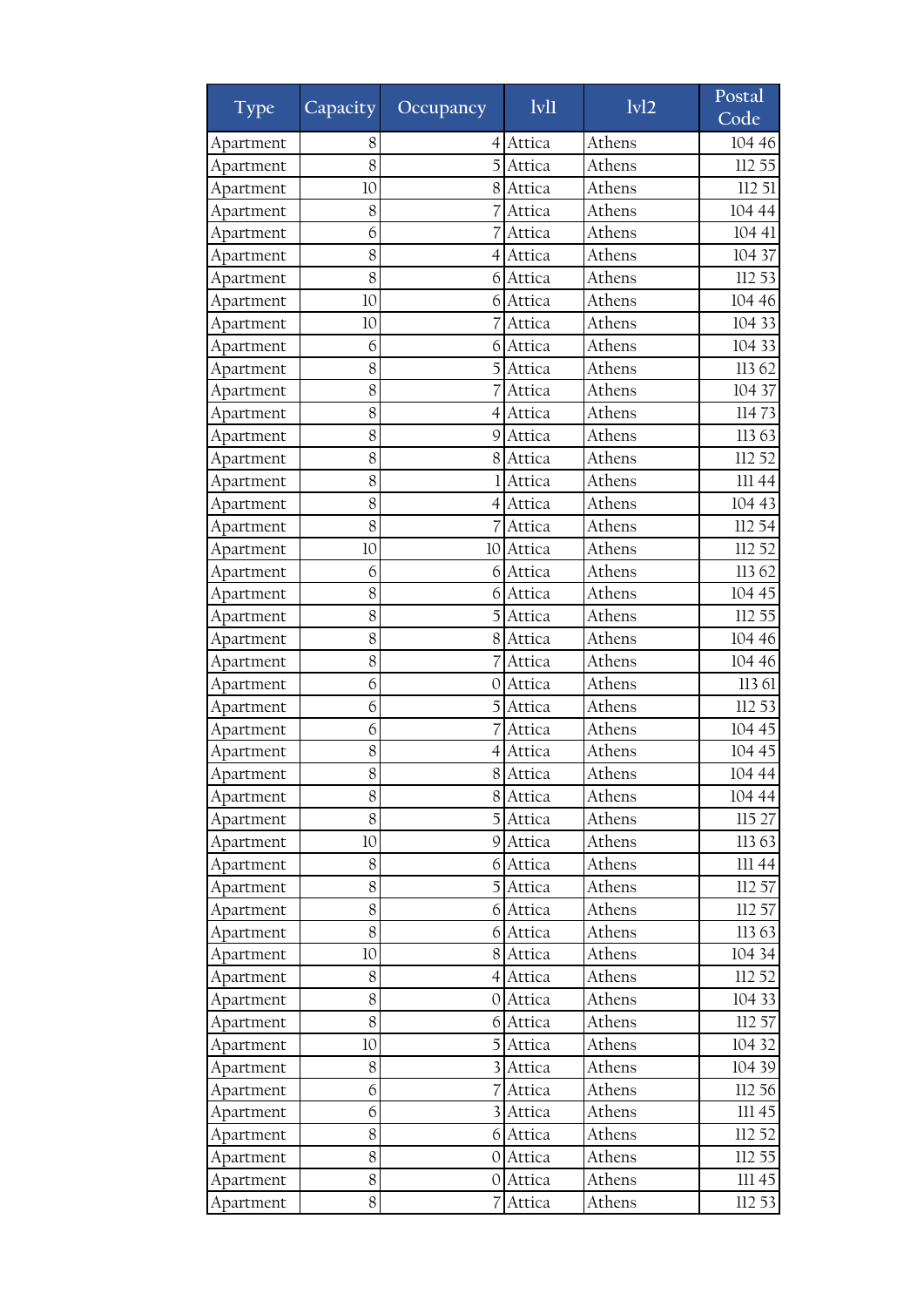| <b>Type</b> | Capacity        | Occupancy        | 1v11     | 1v12   | Postal<br>Code |
|-------------|-----------------|------------------|----------|--------|----------------|
| Apartment   | 6               | $\left 4\right $ | Attica   | Athens | 111 45         |
| Apartment   | 8               | 6                | Attica   | Athens | 112 56         |
| Apartment   | 10              | 9                | Attica   | Athens | 112 54         |
| Apartment   | 8               | 5                | Attica   | Athens | 104 38         |
| Apartment   | 6               |                  | Attica   | Athens | 116 31         |
| Apartment   | 8               | 8                | Attica   | Athens | 112 52         |
| Apartment   | 8               |                  | Attica   | Athens | 11474          |
| Apartment   | 8               | 6                | Attica   | Athens | 112 56         |
| Apartment   | 8               | 6                | Attica   | Athens | 112 55         |
| Apartment   | 8               |                  | Attica   | Athens | 11364          |
| Apartment   | 8               | 5                | Attica   | Athens | 113 62         |
| Apartment   | 8               | 8                | Attica   | Athens | 104 38         |
| Apartment   | 8               | 5                | Attica   | Athens | 11362          |
| Apartment   | 10              |                  | Attica   | Athens | 11362          |
| Apartment   | 6               | 4                | Attica   | Athens | 113 61         |
| Apartment   | 8               | 6                | Attica   | Athens | 104 45         |
| Apartment   | 10              | 6                | Attica   | Athens | 113 61         |
| Apartment   | 8               | 8                | Attica   | Athens | 104 44         |
| Apartment   | 8               | 5                | Attica   | Athens | 112 55         |
| Apartment   | 8               | 9                | Attica   | Athens | 112 55         |
| Apartment   | 8               |                  | Attica   | Athens | 11362          |
| Apartment   | 8               | 6                | Attica   | Athens | 11474          |
| Apartment   | 8               | 5                | Attica   | Athens | 115 23         |
| Apartment   | 8               |                  | Attica   | Athens | 11476          |
| Apartment   | 6               | 6                | Attica   | Athens | 104 35         |
| Apartment   | 8               | 6                | Attica   | Athens | 11745          |
| Apartment   | 8               | 6                | Attica   | Athens | 11473          |
| Apartment   | 8               | 6                | Attica   | Athens | 11473          |
| Apartment   | 8               | 6                | Attica   | Athens | 116 31         |
| Apartment   | 8               |                  | 6 Attica | Athens | 104 35         |
| Apartment   | $10\,$          |                  | Attica   | Athens | 106 80         |
| Apartment   | 8               | 5                | Attica   | Athens | 11474          |
| Apartment   | 8               |                  | Attica   | Athens | III 23         |
| Apartment   | 8               |                  | Attica   | Athens | 112 54         |
| Apartment   | 8               |                  | Attica   | Athens | 116 32         |
| Apartment   | 8               |                  | Attica   | Athens | 113 61         |
| Apartment   | 8               |                  | Attica   | Athens | III 44         |
| Apartment   | 6               |                  | Attica   | Athens | 112 54         |
| Apartment   | 12              | 0                | Attica   | Athens | 112 52         |
| Apartment   | 8               |                  | Attica   | Athens | 116 35         |
| Apartment   | 8               | $\overline{5}$   | Attica   | Athens | 104 32         |
| Apartment   | 6               | O                | Attica   | Athens | 104 46         |
| Apartment   | 8               | $\left 4\right $ | Attica   | Athens | 104 46         |
| Apartment   | 8               | 6                | Attica   | Athens | 112 53         |
| Apartment   | 8               | 6                | Attica   | Athens | $\rm III$ 44   |
| Apartment   | 8               | 5                | Attica   | Athens | 11744          |
| Apartment   | 10 <sup>°</sup> |                  | Attica   | Athens | 11741          |
| Apartment   | 12              | 7                | Attica   | Athens | 104 34         |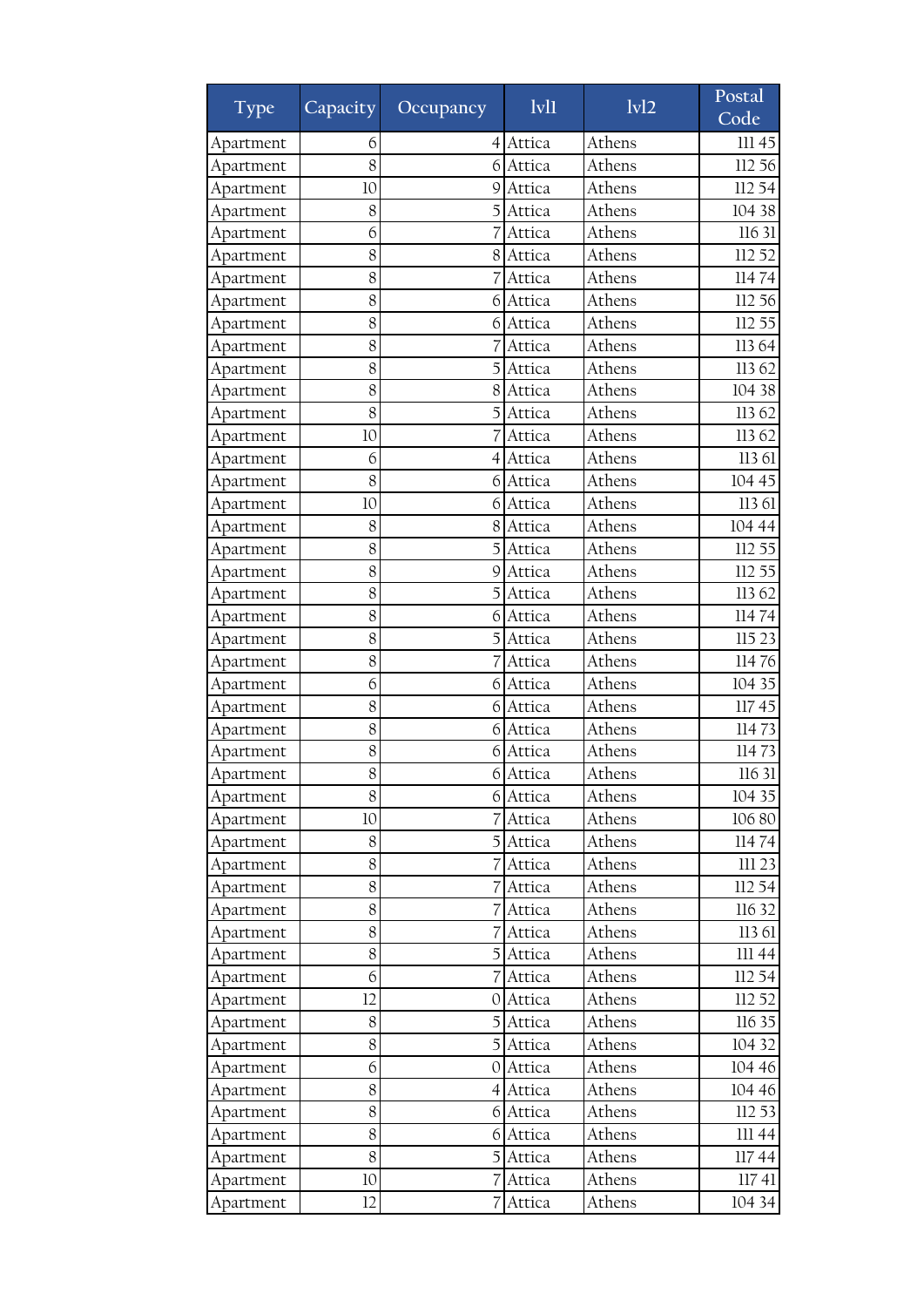| <b>Type</b> | Capacity | Occupancy      | 1v11     | 1v12   | Postal<br>Code |
|-------------|----------|----------------|----------|--------|----------------|
| Apartment   | 8        |                | Attica   | Athens | 104 39         |
| Apartment   | 8        |                | Attica   | Athens | 104 40         |
| Apartment   | 8        |                | Attica   | Athens | 112 53         |
| Apartment   | 8        | 4              | Attica   | Athens | 11364          |
| Apartment   | 8        |                | Attica   | Athens | 104 32         |
| Apartment   | 8        | 2              | Attica   | Athens | 112 52         |
| Apartment   | 6        | 3              | Attica   | Athens | 104 41         |
| Apartment   | 8        | 6              | Attica   | Athens | 104 40         |
| Apartment   | 8        | 6              | Attica   | Athens | 104 44         |
| Apartment   | 8        | 5              | Attica   | Athens | 11363          |
| Apartment   | 10       | 8              | Attica   | Athens | 113 62         |
| Apartment   | 10       | 9              | Attica   | Athens | 104 34         |
| Apartment   | 8        | 6              | Attica   | Athens | 112 51         |
| Apartment   | 8        | 6              | Attica   | Athens | 112 52         |
| Apartment   | 8        | 4              | Attica   | Athens | 104 33         |
| Apartment   | 8        |                | Attica   | Athens | 112 51         |
| Apartment   | 8        | 8              | Attica   | Athens | 11473          |
| Apartment   | 8        | 6              | Attica   | Athens | 104 33         |
| Apartment   | 8        |                | Attica   | Athens | 104 46         |
| Apartment   | 10       | 6              | Attica   | Athens | 104 46         |
| Apartment   | 8        |                | Attica   | Athens | 104 32         |
| Apartment   | 8        | 9              | Attica   | Athens | 112 53         |
| Apartment   | 8        | 8              | Attica   | Athens | 112 52         |
| Apartment   | 8        | 5              | Attica   | Athens | 112 51         |
| Apartment   | 8        | 4              | Attica   | Athens | 104 46         |
| Apartment   | 8        | 6              | Attica   | Athens | III 44         |
| Apartment   | 6        |                | Attica   | Athens | 104 41         |
| Apartment   | 8        |                | Attica   | Athens | 104 38         |
| Apartment   | 8        | 6              | Attica   | Athens | 104 43         |
| Apartment   | 8        |                | 4 Attica | Athens | 112 51         |
| Apartment   | 6        |                | 6 Attica | Athens | 112 51         |
| Apartment   | 8        | 6              | Attica   | Athens | 104 33         |
| Apartment   | $10\,$   | 8 <sup>1</sup> | Attica   | Athens | 112 51         |
| Apartment   | 8        | 6              | Attica   | Athens | 10683          |
| Apartment   | 8        | 8              | Attica   | Athens | 112 54         |
| Apartment   | 8        | $\mathbf{5}$   | Attica   | Athens | $\rm III$ 44   |
| Apartment   | 8        | 8              | Attica   | Athens | 112 57         |
| Apartment   | 8        | $\mathbf{5}$   | Attica   | Athens | 113 62         |
| Apartment   | 8        |                | Attica   | Athens | 104 46         |
| Apartment   | 8        | 6              | Attica   | Athens | 104 32         |
| Apartment   | 8        | 8              | Attica   | Athens | 113 61         |
| Apartment   | 8        |                | Attica   | Athens | 112 52         |
| Apartment   | 8        | $\overline{5}$ | Attica   | Athens | 104 40         |
| Apartment   | 8        | 6              | Attica   | Athens | 112 51         |
| Apartment   | 8        | 6              | Attica   | Athens | 104 39         |
| Apartment   | 6        | 4              | Attica   | Athens | 111 44         |
| Apartment   | 8        | 6              | Attica   | Athens | 104 40         |
| Apartment   | 6        | 5              | Attica   | Athens | 104 39         |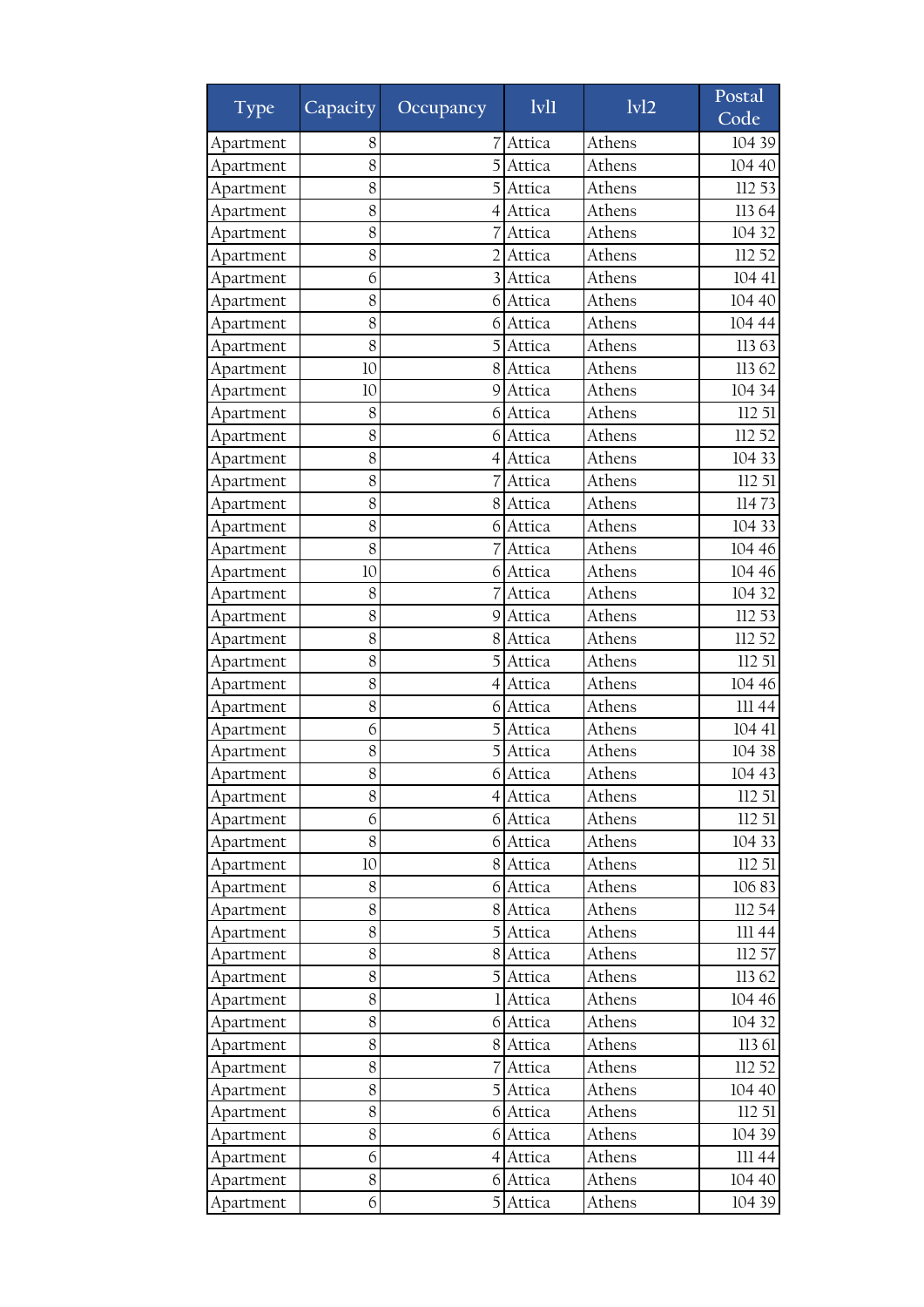| <b>Type</b> | Capacity       | Occupancy             | 1v11             | 1v12   | Postal<br>Code |
|-------------|----------------|-----------------------|------------------|--------|----------------|
|             | 6              |                       |                  | Athens | 112 52         |
| Apartment   | 10             | $\left 4\right $<br>9 | Attica<br>Attica | Athens | 113 61         |
| Apartment   | 8              |                       |                  | Athens | 104 44         |
| Apartment   | 6              |                       | Attica<br>Attica | Athens | 112 56         |
| Apartment   | 8              | 4<br>3                | Attica           | Athens | 104 41         |
| Apartment   |                |                       |                  | Athens |                |
| Apartment   | 8              | 6                     | Attica           | Athens | 104 41         |
| Apartment   | 8              | 8                     | Attica           | Athens | 11363          |
| Apartment   | 8              | 8                     | Attica           |        | 115 23         |
| Apartment   | 8              | 0                     | Attica           | Athens | 11473          |
| Apartment   | 8              | 6                     | Attica           | Athens | 113 61         |
| Apartment   | 8              |                       | Attica           | Athens | III 43         |
| Apartment   | 8              | 8                     | Attica           | Athens | 111 45         |
| Apartment   | 8              | 0                     | Attica           | Athens | 11364          |
| Apartment   | 6              | 6                     | Attica           | Athens | 112 52         |
| Apartment   | 8              |                       | Attica           | Athens | 111 44         |
| Apartment   | 6              |                       | Attica           | Athens | 104 39         |
| Apartment   | 8              | 6                     | Attica           | Athens | 11362          |
| Apartment   | 8              | 6                     | Attica           | Athens | 112 51         |
| Apartment   | 8              | 5                     | Attica           | Athens | 104 46         |
| Apartment   | 6              |                       | Attica           | Athens | 11475          |
| Apartment   | 8              |                       | Attica           | Athens | 104 41         |
| Apartment   | 6              | 4                     | Attica           | Athens | 10682          |
| Apartment   | 10             | 9                     | Attica           | Athens | 112 52         |
| Apartment   | 6              |                       | Attica           | Athens | 104 45         |
| Apartment   | 6              | 4                     | Attica           | Athens | 11474          |
| Apartment   | 6              | 4                     | Attica           | Athens | 104 42         |
| Apartment   | 8              |                       | Attica           | Athens | 104 41         |
| Apartment   | 6              |                       | Attica           | Athens | 104 46         |
| Apartment   | 8              | 7                     | Attica           | Athens | 116 35         |
| Apartment   | 8              |                       | 6 Attica         | Athens | 104 33         |
| Apartment   | 8              |                       | 6 Attica         | Athens | III 45         |
| Apartment   | 6              | $\overline{2}$        | Attica           | Athens | 104 32         |
| Apartment   | 8              | 6                     | Attica           | Athens | 112 51         |
| Apartment   | 6              |                       | Attica           | Athens | 104 46         |
| Apartment   | 8              | 5 <sub>l</sub>        | Attica           | Athens | 104 34         |
| Apartment   | 8              | 10                    | Attica           | Athens | 112 55         |
| Apartment   | 6              |                       | 4 Attica         | Athens | 113 62         |
| Apartment   | $\overline{2}$ | $\overline{2}$        | Attica           | Athens | 104 46         |
| Apartment   | 6              | 5                     | Attica           | Athens | 112 51         |
| Apartment   | 5              | $\overline{5}$        | Attica           | Athens | 104 38         |
| Apartment   | 6              | 61                    | Attica           | Athens | 104 41         |
| Apartment   | $\overline{4}$ | $\overline{3}$        | Attica           | Athens | 104 41         |
| Apartment   | 6              |                       | 6 Attica         | Athens | 104 32         |
| Apartment   | 6              | 6                     | Attica           | Athens | 11364          |
| Apartment   | 6              | $\overline{4}$        | Attica           | Athens | 112 51         |
| Apartment   | 6              | 5                     | Attica           | Athens | 112 51         |
| Apartment   | $\overline{4}$ | 5                     | Attica           | Athens | 11364          |
| Apartment   | $\overline{4}$ | $\overline{2}$        | Attica           | Athens | 104 38         |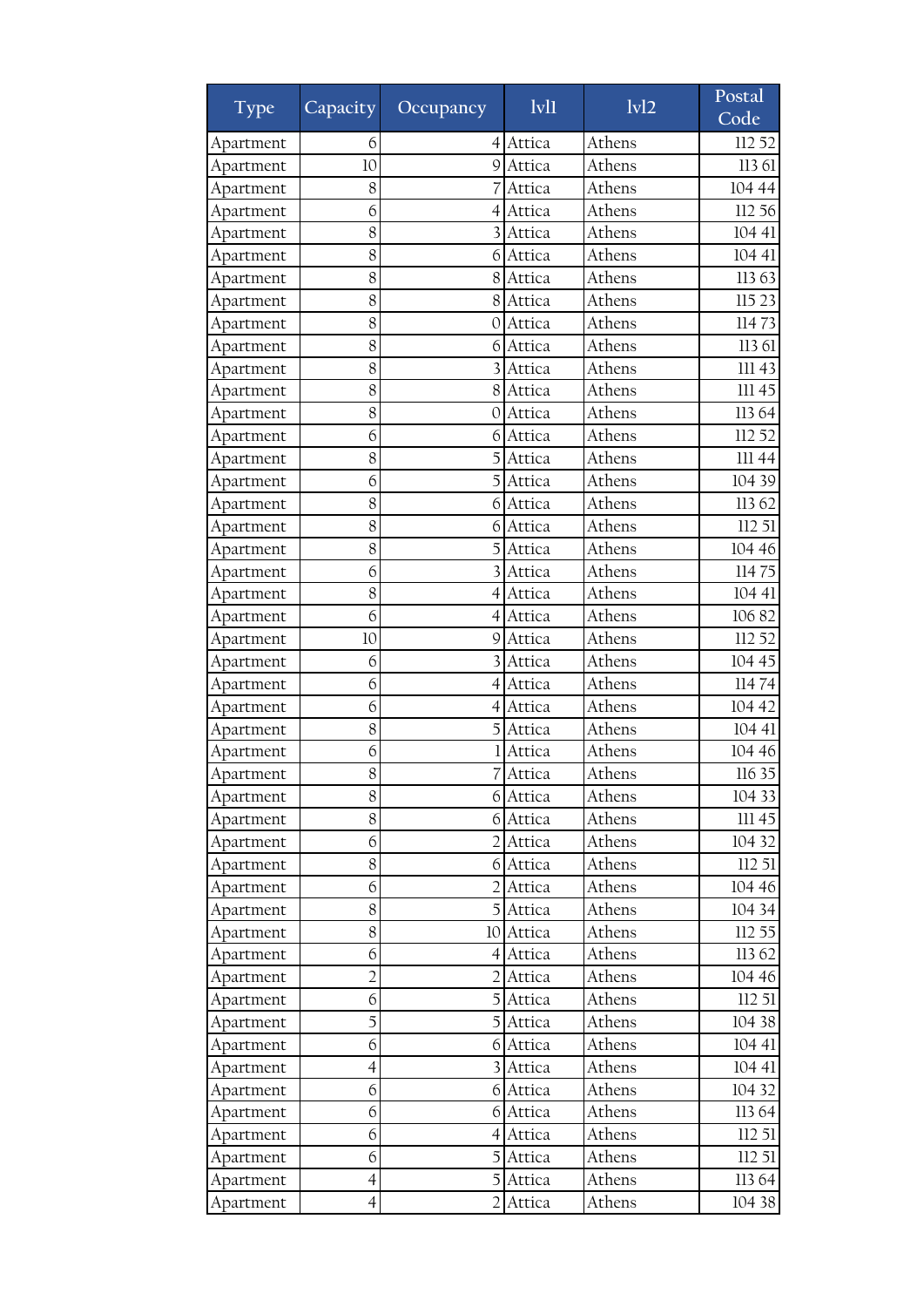| <b>Type</b> | Capacity                 | Occupancy               | 1v11     | 1v12   | Postal<br>Code |
|-------------|--------------------------|-------------------------|----------|--------|----------------|
| Apartment   | 5                        | 5                       | Attica   | Athens | 113 61         |
| Apartment   | 6                        | 6                       | Attica   | Athens | 104 46         |
| Apartment   | 6                        | 4                       | Attica   | Athens | 104 33         |
| Apartment   | 2                        |                         | Attica   | Athens | 112 51         |
| Apartment   | 6                        | 5                       | Attica   | Athens | 11362          |
| Apartment   | 5                        | 4                       | Attica   | Athens | 104 37         |
| Apartment   | 6                        | 5                       | Attica   | Athens | 11475          |
| Apartment   | 5                        |                         | Attica   | Athens | 104 46         |
| Apartment   | 5                        | 4                       | Attica   | Athens | 104 45         |
| Apartment   | 6                        | 6                       | Attica   | Athens | 104 38         |
| Apartment   | 5                        | 5                       | Attica   | Athens | 104 46         |
| Apartment   | 8                        | 0                       | Attica   | Athens | 11364          |
| Apartment   | 5                        | 6                       | Attica   | Athens | 11362          |
| Apartment   | $\overline{4}$           | 4                       | Attica   | Athens | 115 23         |
| Apartment   | 5                        | 4                       | Attica   | Athens | 104 43         |
| Apartment   | 6                        |                         | Attica   | Athens | 115 26         |
| Apartment   | $\overline{4}$           | $\left 4\right $        | Attica   | Athens | 112 55         |
| Apartment   | 6                        | 0                       | Attica   | Athens | 112 51         |
| Apartment   | 6                        |                         | Attica   | Athens | 112 53         |
| Apartment   | 4                        | 4                       | Attica   | Athens | 112 54         |
| Apartment   | 6                        | 6                       | Attica   | Athens | 116 34         |
| Apartment   | $\overline{4}$           | 4                       | Attica   | Athens | 104 39         |
| Apartment   | 4                        |                         | Attica   | Athens | 113 63         |
| Apartment   | 6                        |                         | Attica   | Athens | 115 28         |
| Apartment   | 6                        | 4                       | Attica   | Athens | 11475          |
| Apartment   | 5                        | 4                       | Attica   | Athens | 104 46         |
| Apartment   | 4                        |                         | Attica   | Athens | 11743          |
| Apartment   | 8                        |                         | Attica   | Athens | 104 46         |
| Apartment   | 6                        | 6                       | Attica   | Athens | 104 45         |
| Apartment   | $\overline{4}$           |                         | 4 Attica | Athens | 112 52         |
| Apartment   | 5                        |                         | 5 Attica | Athens | 104 46         |
| Apartment   | 6                        | $\mathbf{5}$            | Attica   | Athens | 104 46         |
| Apartment   | $\overline{4}$           |                         | 4 Attica | Athens | 104 45         |
| Apartment   | $\overline{\mathcal{A}}$ |                         | Attica   | Athens | 104 40         |
| Apartment   | 6                        |                         | 4 Attica | Athens | 112 55         |
| Apartment   | $\overline{\mathcal{A}}$ |                         | 4 Attica | Athens | 104 40         |
| Apartment   | $\overline{\mathcal{A}}$ | 0                       | Attica   | Athens | 104 38         |
| Apartment   | 6                        | 4                       | Attica   | Athens | 112 55         |
| Apartment   | 3                        |                         | Attica   | Athens | III 45         |
| Apartment   | $\overline{4}$           |                         | 4 Attica | Athens | 11141          |
| Apartment   | $\overline{\mathbf{3}}$  | $\overline{2}$          | Attica   | Athens | 11364          |
| Apartment   | $\overline{4}$           | 41                      | Attica   | Athens | 104 46         |
| Apartment   | 6                        | $\overline{5}$          | Attica   | Athens | 104 46         |
| Apartment   | 6                        | 5                       | Attica   | Athens | 112 53         |
| Apartment   | $\overline{4}$           | $\overline{4}$          | Attica   | Athens | 104 40         |
| Apartment   | 5                        | 5                       | Attica   | Athens | 112 55         |
| Apartment   | $\overline{4}$           | 4                       | Attica   | Athens | 11475          |
| Apartment   | $\overline{4}$           | $\overline{\mathbf{3}}$ | Attica   | Athens | 113 64         |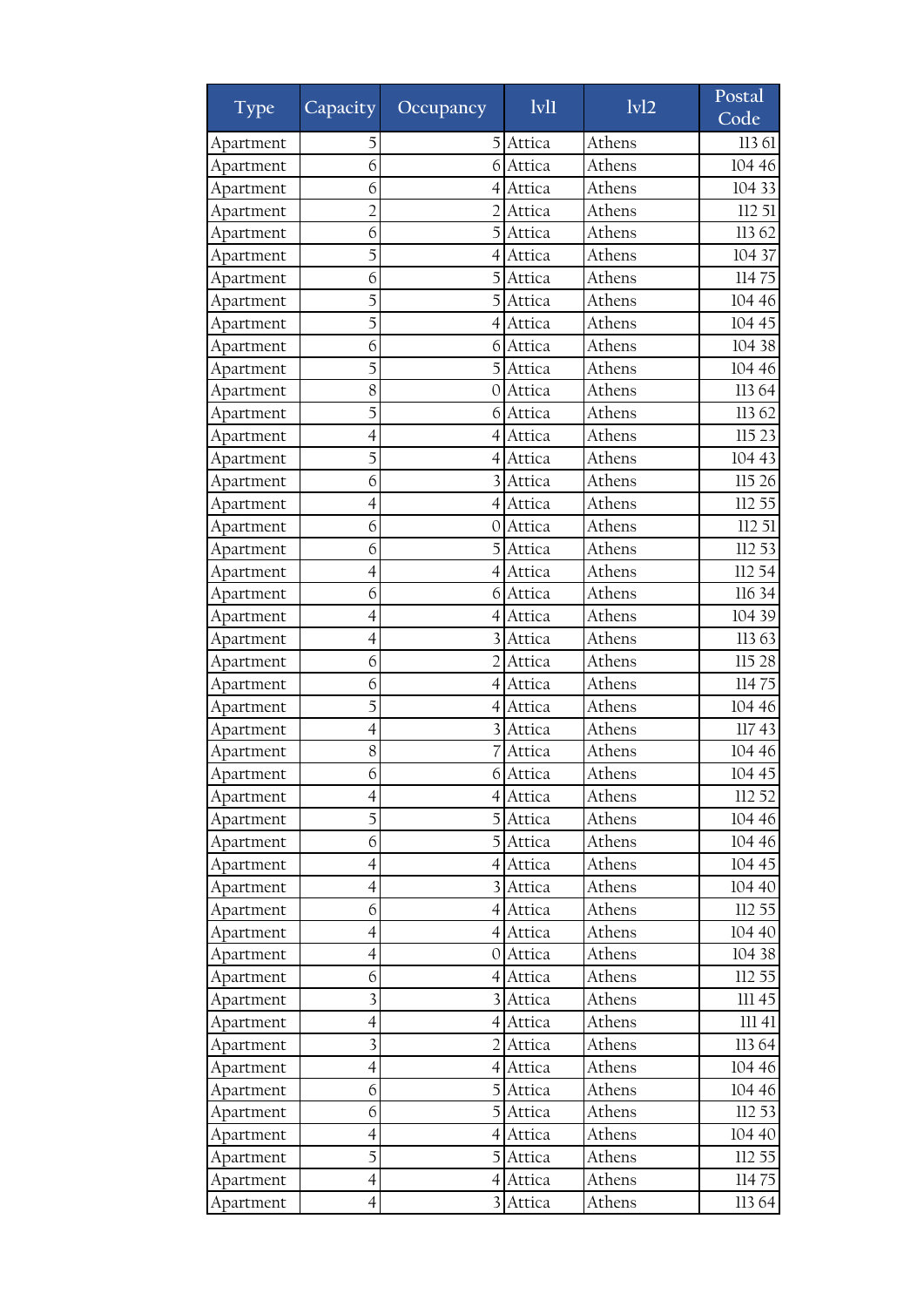| <b>Type</b> | Capacity                 | Occupancy        | 1v11     | 1v12   | Postal<br>Code |
|-------------|--------------------------|------------------|----------|--------|----------------|
| Apartment   | 4                        | 0                | Attica   | Athens | 11363          |
| Apartment   | $\overline{4}$           |                  | Attica   | Athens | 11474          |
| Apartment   | 5                        |                  | Attica   | Athens | 113 64         |
| Apartment   | 5                        |                  | Attica   | Athens | 104 33         |
| Apartment   | $\overline{4}$           |                  | Attica   | Athens | 104 40         |
| Apartment   | 6                        |                  | Attica   | Athens | 10678          |
| Apartment   | 4                        | 4                | Attica   | Athens | 104 46         |
| Apartment   | 4                        |                  | Attica   | Athens | 112 57         |
| Apartment   | 6                        | 4                | Attica   | Athens | 112 51         |
| Apartment   | 5                        | 5                | Attica   | Athens | 11474          |
| Apartment   | 6                        |                  | Attica   | Athens | 11362          |
| Apartment   | $\overline{4}$           | 4                | Attica   | Athens | 111 44         |
| Apartment   | 5                        | 4                | Attica   | Athens | 112 57         |
| Apartment   | 9                        | 6                | Attica   | Athens | 11363          |
| Apartment   | $\overline{\mathcal{A}}$ |                  | Attica   | Athens | 10682          |
| Apartment   | 6                        |                  | Attica   | Athens | 112 52         |
| Apartment   | 6                        | 6                | Attica   | Athens | 112 52         |
| Apartment   | 4                        |                  | Attica   | Athens | 111 44         |
| Apartment   | 6                        | 6                | Attica   | Athens | 11363          |
| Apartment   | 6                        | 6                | Attica   | Athens | 104 45         |
| Apartment   | 8                        |                  | Attica   | Athens | 11474          |
| Apartment   | 6                        | 6                | Attica   | Athens | 11364          |
| Apartment   | 4                        |                  | Attica   | Athens | 162 31         |
| Apartment   | 5                        | 4                | Attica   | Athens | 104 39         |
| Apartment   | 8                        | 9                | Attica   | Athens | 104 42         |
| Apartment   | 5                        |                  | Attica   | Athens | 112 51         |
| Apartment   | 6                        |                  | Attica   | Athens | 11144          |
| Apartment   | 6                        | 6                | Attica   | Athens | 104 35         |
| Apartment   | 4                        | 4                | Attica   | Athens | 11474          |
| Apartment   | $\overline{4}$           |                  | 3 Attica | Athens | 112 52         |
| Apartment   | 5                        |                  | 5 Attica | Athens | 11474          |
| Apartment   | 4                        | $\overline{3}$   | Attica   | Athens | 104 46         |
| Apartment   | $\overline{4}$           | $\overline{5}$   | Attica   | Athens | 115 27         |
| Apartment   | $\overline{4}$           |                  | Attica   | Athens | 11474          |
| Apartment   | $\overline{4}$           | 41               | Attica   | Athens | 112 53         |
| Apartment   | 6                        |                  | 6 Attica | Athens | 112 54         |
| Apartment   | $\overline{\mathcal{A}}$ | $\left 4\right $ | Attica   | Athens | 104 46         |
| Apartment   | 6                        | $\mathbf{5}$     | Attica   | Athens | 104 46         |
| Apartment   | 6                        | 6                | Attica   | Athens | 11471          |
| Apartment   | 6                        | 6                | Attica   | Athens | 104 36         |
| Apartment   | $\overline{4}$           | $\left 4\right $ | Attica   | Athens | 104 32         |
| Apartment   | $\overline{4}$           | 41               | Attica   | Athens | 104 33         |
| Apartment   | 6                        | $\overline{5}$   | Attica   | Athens | 11743          |
| Apartment   | 5                        | 5                | Attica   | Athens | 11475          |
| Apartment   | $\overline{4}$           | $\overline{4}$   | Attica   | Athens | 104 40         |
| Apartment   | 6                        | 0                | Attica   | Athens | 112 56         |
| Apartment   | 6                        | 5                | Attica   | Athens | 112 53         |
| Apartment   | $\overline{4}$           | 3                | Attica   | Athens | 11472          |
|             |                          |                  |          |        |                |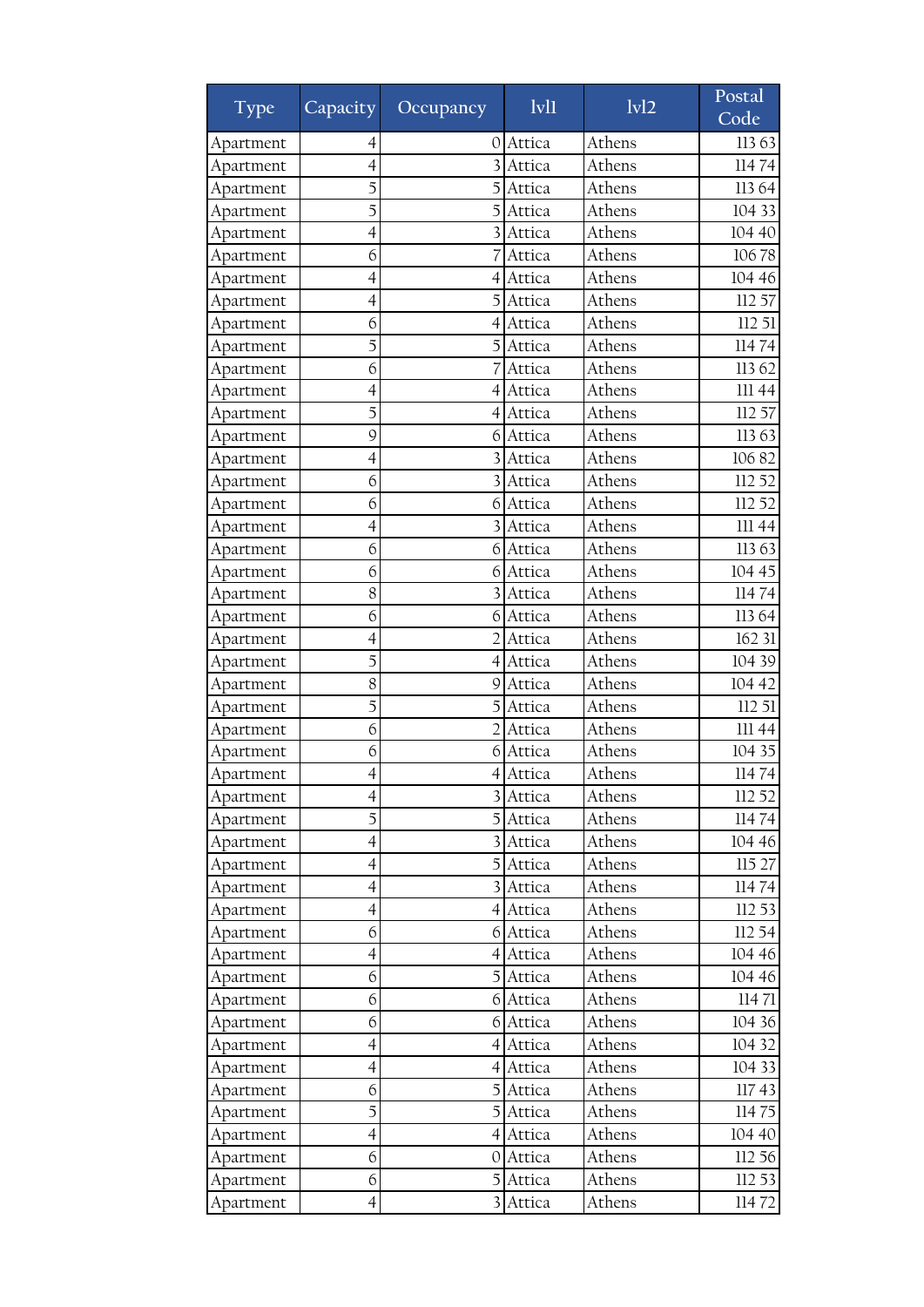| <b>Type</b> | Capacity                 | Occupancy      | 1v11     | 1v12   | Postal<br>Code |
|-------------|--------------------------|----------------|----------|--------|----------------|
| Apartment   | 6                        | 6              | Attica   | Athens | 116 31         |
| Apartment   | 6                        |                | Attica   | Athens | 116 33         |
| Apartment   | 6                        | O              | Attica   | Athens | 104 44         |
| Apartment   | 8                        | $\Omega$       | Attica   | Athens | 11473          |
| Apartment   | $\overline{4}$           | $\Omega$       | Attica   | Athens | 11473          |
| Apartment   | $\overline{4}$           | 4              | Attica   | Athens | 116 33         |
| Apartment   | 6                        | 4              | Attica   | Athens | 111 43         |
| Apartment   | 8                        |                | Attica   | Athens | 11471          |
| Apartment   | 3                        |                | Attica   | Athens | 11744          |
| Apartment   | 6                        | 6              | Attica   | Athens | 11476          |
| Apartment   | 7                        |                | Attica   | Athens | 11364          |
| Apartment   | 6                        | 5              | Attica   | Athens | 112 53         |
| Apartment   | 10                       | 10             | Attica   | Athens | 115 24         |
| Apartment   | 6                        | 5              | Attica   | Athens | 104 35         |
| Apartment   | 4                        | 4              | Attica   | Athens | 11473          |
| Apartment   | 6                        | 6              | Attica   | Athens | 112 55         |
| Apartment   | 5                        | $\overline{4}$ | Attica   | Athens | 11364          |
| Apartment   | 6                        | 6              | Attica   | Athens | 118 51         |
| Apartment   | 5                        | 4              | Attica   | Athens | 11364          |
| Apartment   | $\overline{4}$           |                | Attica   | Athens | 11745          |
| Apartment   | 4                        | $\overline{2}$ | Attica   | Athens | 112 55         |
| Apartment   | $\overline{4}$           |                | Attica   | Athens | 104 41         |
| Apartment   | 4                        |                | Attica   | Athens | 111 44         |
| Apartment   | 5                        | $\Omega$       | Attica   | Athens | 104 33         |
| Apartment   | $\overline{4}$           | 4              | Attica   | Athens | 104 45         |
| Apartment   | 6                        | 3              | Attica   | Athens | 115 27         |
| Apartment   | 4                        | 4              | Attica   | Athens | 112 51         |
| Apartment   | 6                        | 0              | Attica   | Athens | 104 38         |
| Apartment   | 6                        | 6              | Attica   | Athens | 104 41         |
| Apartment   | 3                        |                | 3 Attica | Athens | 112 52         |
| Apartment   | $\overline{4}$           |                | 4 Attica | Athens | 104 43         |
| Apartment   | 4                        |                | 4 Attica | Athens | 11476          |
| Apartment   | $\overline{4}$           |                | 1 Attica | Athens | 11476          |
| Apartment   | 6                        | 6              | Attica   | Athens | III 45         |
| Apartment   | 6                        |                | 6 Attica | Athens | 11143          |
| Apartment   | $\overline{\mathcal{A}}$ | $\cup$         | Attica   | Athens | 112 55         |
| Apartment   | 6                        |                | Attica   | Athens | 104 46         |
| Apartment   | 6                        | 6              | Attica   | Athens | 104 40         |
| Apartment   | 6                        |                | Attica   | Athens | 104 40         |
| Apartment   | 5                        |                | 4 Attica | Athens | 104 40         |
| Apartment   | $\overline{4}$           | 41             | Attica   | Athens | 104 37         |
| Apartment   | 5                        | 5              | Attica   | Athens | 11141          |
| Apartment   | $\overline{4}$           |                | Attica   | Athens | 116 32         |
| Apartment   | 6                        | 6              | Attica   | Athens | 113 62         |
| Apartment   | $\overline{4}$           | $\overline{4}$ | Attica   | Athens | 104 37         |
| Apartment   | $\overline{\mathcal{A}}$ |                | Attica   | Athens | 112 55         |
| Apartment   | 5                        |                | 4 Attica | Athens | 104 45         |
| Apartment   | 5                        | 0              | Attica   | Athens | 104 33         |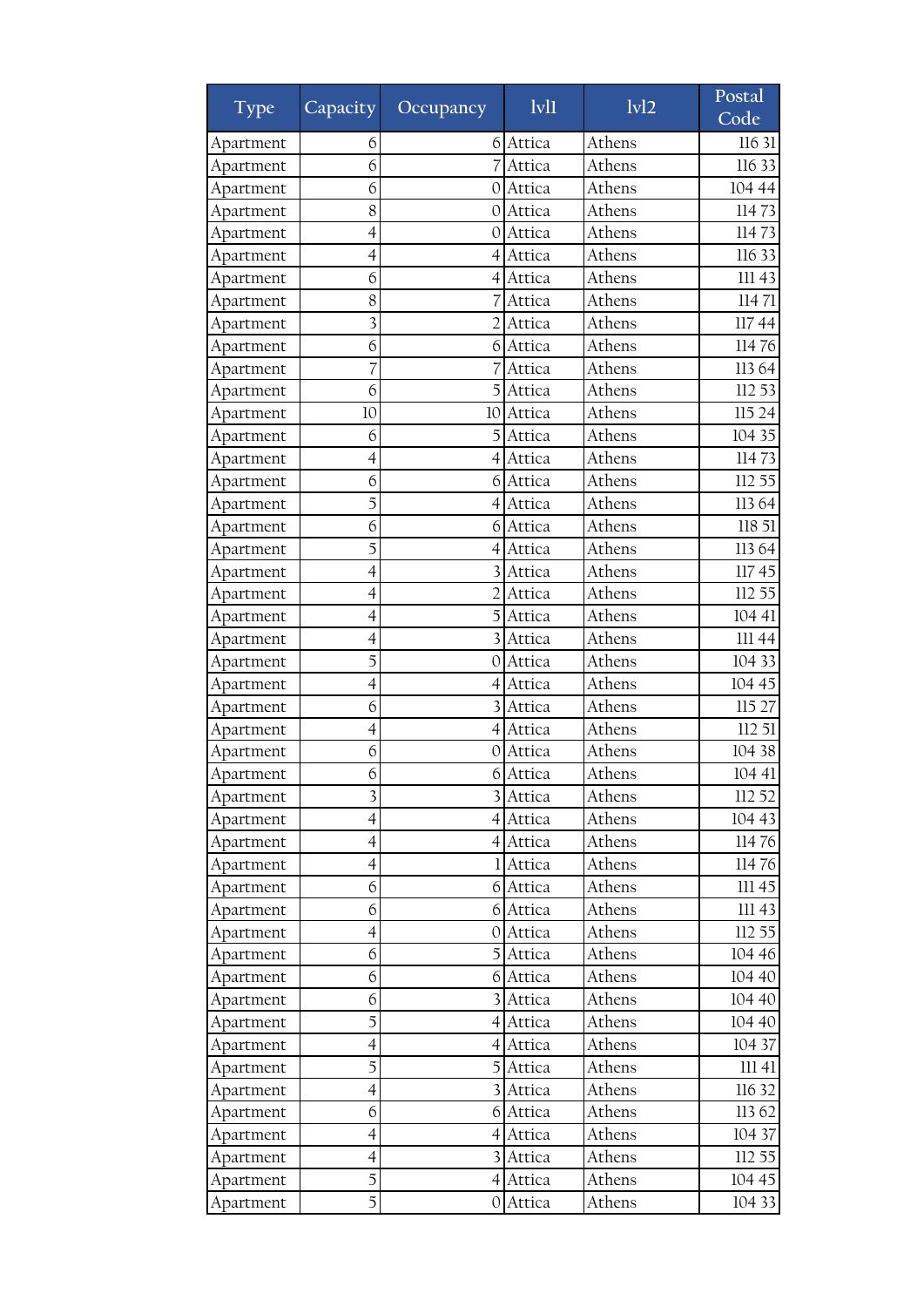| <b>Type</b> | Capacity                 | Occupancy               | Ivl1     | 1v12   | Postal<br>Code |
|-------------|--------------------------|-------------------------|----------|--------|----------------|
| Apartment   | 4                        | 4                       | Attica   | Athens | 112 57         |
| Apartment   | $\overline{4}$           |                         | Attica   | Athens | 104 32         |
| Apartment   | 8                        | 10                      | Attica   | Athens | 112 57         |
| Apartment   | $\overline{4}$           | $\left 4\right $        | Attica   | Athens | 104 42         |
| Apartment   | $\overline{4}$           | $\overline{4}$          | Attica   | Athens | 104 46         |
| Apartment   | 4                        | 2                       | Attica   | Athens | 11475          |
| Apartment   | 4                        |                         | Attica   | Athens | 113 61         |
| Apartment   | 5                        |                         | Attica   | Athens | 11144          |
| Apartment   | 4                        | 4                       | Attica   | Athens | 112 57         |
| Apartment   | 6                        | 6                       | Attica   | Athens | 104 46         |
| Apartment   | 3                        | 4                       | Attica   | Athens | 113 61         |
| Apartment   | $\overline{4}$           | 3                       | Attica   | Athens | 104 33         |
| Apartment   | 4                        | $\overline{4}$          | Attica   | Athens | 104 40         |
| Apartment   | 5                        | 5                       | Attica   | Athens | 11364          |
| Apartment   | $\overline{4}$           | 0                       | Attica   | Athens | 112 51         |
| Apartment   | 6                        | 6                       | Attica   | Athens | 104 39         |
| Apartment   | $\overline{4}$           | 5                       | Attica   | Athens | 112 55         |
| Apartment   | $\overline{2}$           |                         | Attica   | Athens | 104 38         |
| Apartment   | $\overline{4}$           | $\overline{3}$          | Attica   | Athens | 104 39         |
| Apartment   | 6                        | 5                       | Attica   | Athens | 11744          |
| Apartment   | 6                        | 6                       | Attica   | Athens | 112 55         |
| Apartment   | $\overline{4}$           | 4                       | Attica   | Athens | 112 51         |
| Apartment   | 4                        | 4                       | Attica   | Athens | 104 42         |
| Apartment   | $\overline{4}$           | 5                       | Attica   | Athens | 104 44         |
| Apartment   | 4                        | $\overline{2}$          | Attica   | Athens | 115 25         |
| Apartment   | 4                        | 4                       | Attica   | Athens | 115 23         |
| Apartment   | $\overline{\mathcal{A}}$ | 4                       | Attica   | Athens | 115 26         |
| Apartment   | 9                        | 8                       | Attica   | Athens | 104 45         |
| Apartment   | 4                        | $\overline{4}$          | Attica   | Athens | 111 44         |
| Apartment   | $\overline{4}$           |                         | 3 Attica | Athens | 104 40         |
| Apartment   | 8                        |                         | Attica   | Athens | 112 51         |
| Apartment   | 4                        | 2                       | Attica   | Athens | III 42         |
| Apartment   | 5                        | $\overline{5}$          | Attica   | Athens | 104 40         |
| Apartment   | 5                        | 5                       | Attica   | Athens | 104 46         |
| Apartment   | 8                        | 7                       | Attica   | Athens | 104 32         |
| Apartment   | $\overline{\mathcal{A}}$ |                         | 3 Attica | Athens | 11251          |
| Apartment   | 4                        | $\left 4\right $        | Attica   | Athens | 104 38         |
| Apartment   | $\overline{4}$           | $\overline{\mathbf{3}}$ | Attica   | Athens | 104 39         |
| Apartment   | 4                        | 4                       | Attica   | Athens | III 45         |
| Apartment   | $\overline{4}$           |                         | 4 Attica | Athens | III 45         |
| Apartment   | $\overline{\mathcal{A}}$ | $\left 4\right $        | Attica   | Athens | III 45         |
| Apartment   | $\overline{c}$           | 2                       | Attica   | Athens | III 45         |
| Apartment   | $\overline{4}$           |                         | 4 Attica | Athens | 112 55         |
| Apartment   | $\overline{4}$           | $\overline{3}$          | Attica   | Athens | 104 44         |
| Apartment   | $\overline{4}$           | $\overline{2}$          | Attica   | Athens | 115 26         |
| Apartment   | 6                        | 6                       | Attica   | Athens | 104 41         |
| Apartment   | $\overline{4}$           | $\left 4\right $        | Attica   | Athens | 104 41         |
| Apartment   | $\overline{4}$           | $\left 4\right $        | Attica   | Athens | 113 64         |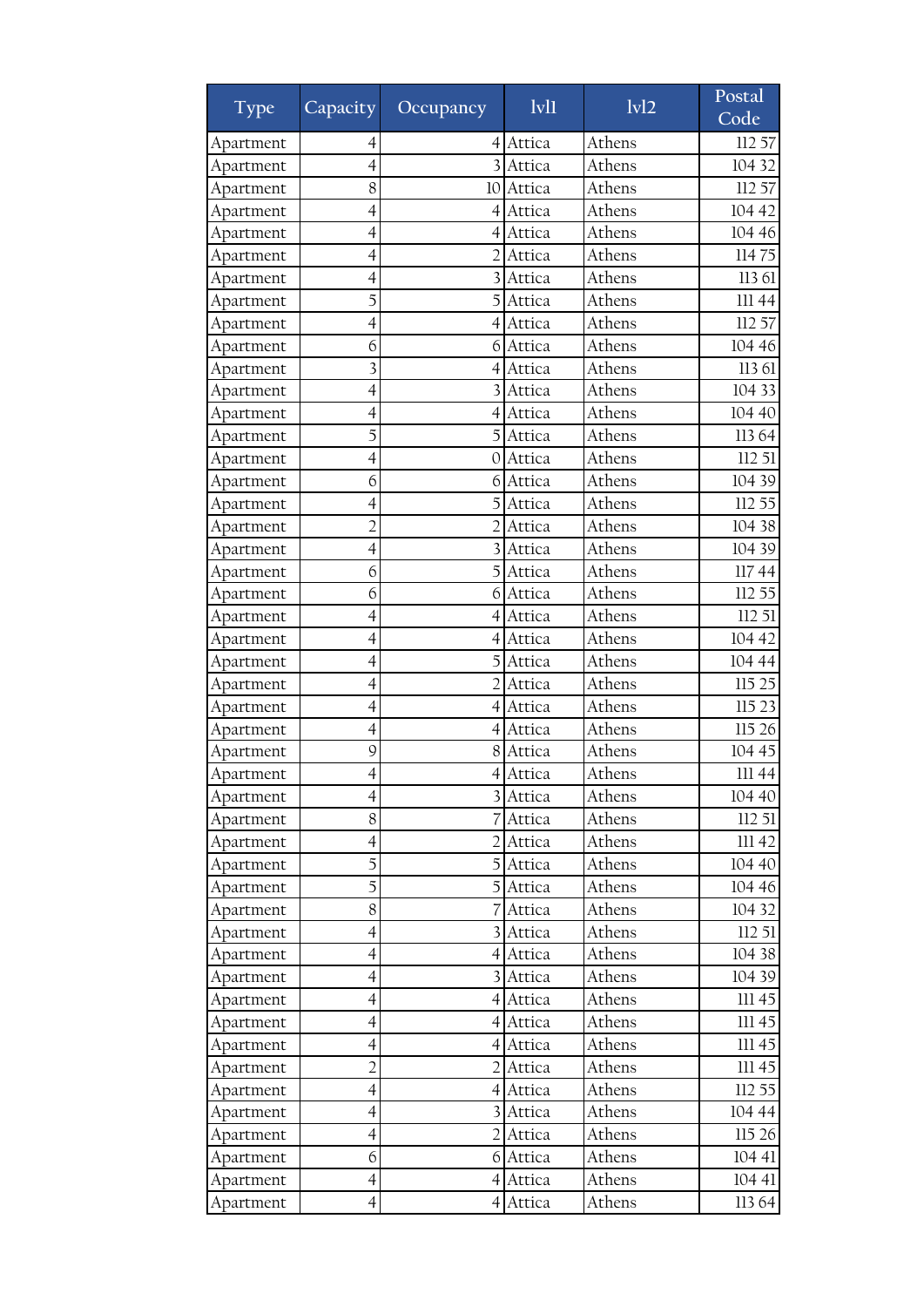| <b>Type</b> | Capacity                 | Occupancy        | Ivl1     | 1v12   | Postal<br>Code |
|-------------|--------------------------|------------------|----------|--------|----------------|
| Apartment   | 8                        | 9                | Attica   | Athens | 104 34         |
| Apartment   | 4                        |                  | Attica   | Athens | 104 46         |
| Apartment   | 4                        | 4                | Attica   | Athens | 11745          |
| Apartment   | 4                        | 0                | Attica   | Athens | 11473          |
| Apartment   | $\overline{4}$           |                  | Attica   | Athens | 104 46         |
| Apartment   | 4                        | $\overline{4}$   | Attica   | Athens | 111 44         |
| Apartment   | 4                        | 0                | Attica   | Athens | 11473          |
| Apartment   | $\overline{2}$           |                  | Attica   | Athens | 104 39         |
| Apartment   | 4                        | 3                | Attica   | Athens | 11362          |
| Apartment   | 6                        |                  | Attica   | Athens | 112 53         |
| Apartment   | $\overline{4}$           | 4                | Attica   | Athens | 104 40         |
| Apartment   | $\overline{4}$           | 3                | Attica   | Athens | 104 45         |
| Apartment   | 4                        | 2                | Attica   | Athens | 10682          |
| Apartment   | 7                        |                  | Attica   | Athens | 104 34         |
| Apartment   | 6                        | 5                | Attica   | Athens | 11473          |
| Apartment   | 4                        | 0                | Attica   | Athens | 104 39         |
| Apartment   | $\overline{4}$           |                  | Attica   | Athens | 104 39         |
| Apartment   | 5                        |                  | Attica   | Athens | 104 46         |
| Apartment   | $\overline{4}$           | $\overline{4}$   | Attica   | Athens | 116 33         |
| Apartment   | 4                        | 5                | Attica   | Athens | 11473          |
| Apartment   | 4                        |                  | Attica   | Athens | 112 54         |
| Apartment   | $\overline{4}$           |                  | Attica   | Athens | 112 54         |
| Apartment   | 4                        |                  | Attica   | Athens | 113 63         |
| Apartment   | $\overline{4}$           | 3                | Attica   | Athens | III 44         |
| Apartment   | 7                        |                  | Attica   | Athens | 112 57         |
| Apartment   | 6                        | 6                | Attica   | Athens | 112 52         |
| Apartment   | $\overline{4}$           | 0                | Attica   | Athens | 116 33         |
| Apartment   | 3                        | 3                | Attica   | Athens | 104 40         |
| Apartment   | $\overline{2}$           | 1                | Attica   | Athens | 11741          |
| Apartment   | $\overline{4}$           |                  | 1 Attica | Athens | 122 51         |
| Apartment   | $\overline{4}$           |                  | 4 Attica | Athens | 112 55         |
| Apartment   | 4                        |                  | 3 Attica | Athens | 104 46         |
| Apartment   | 6                        |                  | 0 Attica | Athens | 112 53         |
| Apartment   | 4                        | $\left 4\right $ | Attica   | Athens | 104 46         |
| Apartment   | $\overline{4}$           |                  | 4 Attica | Athens | 11473          |
| Apartment   | 4                        |                  | 4 Attica | Athens | 104 38         |
| Apartment   | 4                        |                  | 4 Attica | Athens | 104 36         |
| Apartment   | 5                        | 4                | Attica   | Athens | 104 46         |
| Apartment   | 4                        |                  | Attica   | Athens | 104 38         |
| Apartment   | 7                        |                  | Attica   | Athens | 104 39         |
| Apartment   | $\overline{4}$           | 4                | Attica   | Athens | 104 40         |
| Apartment   | 4                        | 2                | Attica   | Athens | 113 64         |
| Apartment   | $\overline{\mathcal{A}}$ | $\left 4\right $ | Attica   | Athens | 104 45         |
| Apartment   | 5                        | 4                | Attica   | Athens | 104 46         |
| Apartment   | 9                        | 8 <sup>1</sup>   | Attica   | Athens | 10682          |
| Apartment   | 5                        | 4                | Attica   | Athens | 11362          |
| Apartment   | 5                        |                  | 4 Attica | Athens | 111 45         |
| Apartment   | 7                        | 7                | Attica   | Athens | 113 61         |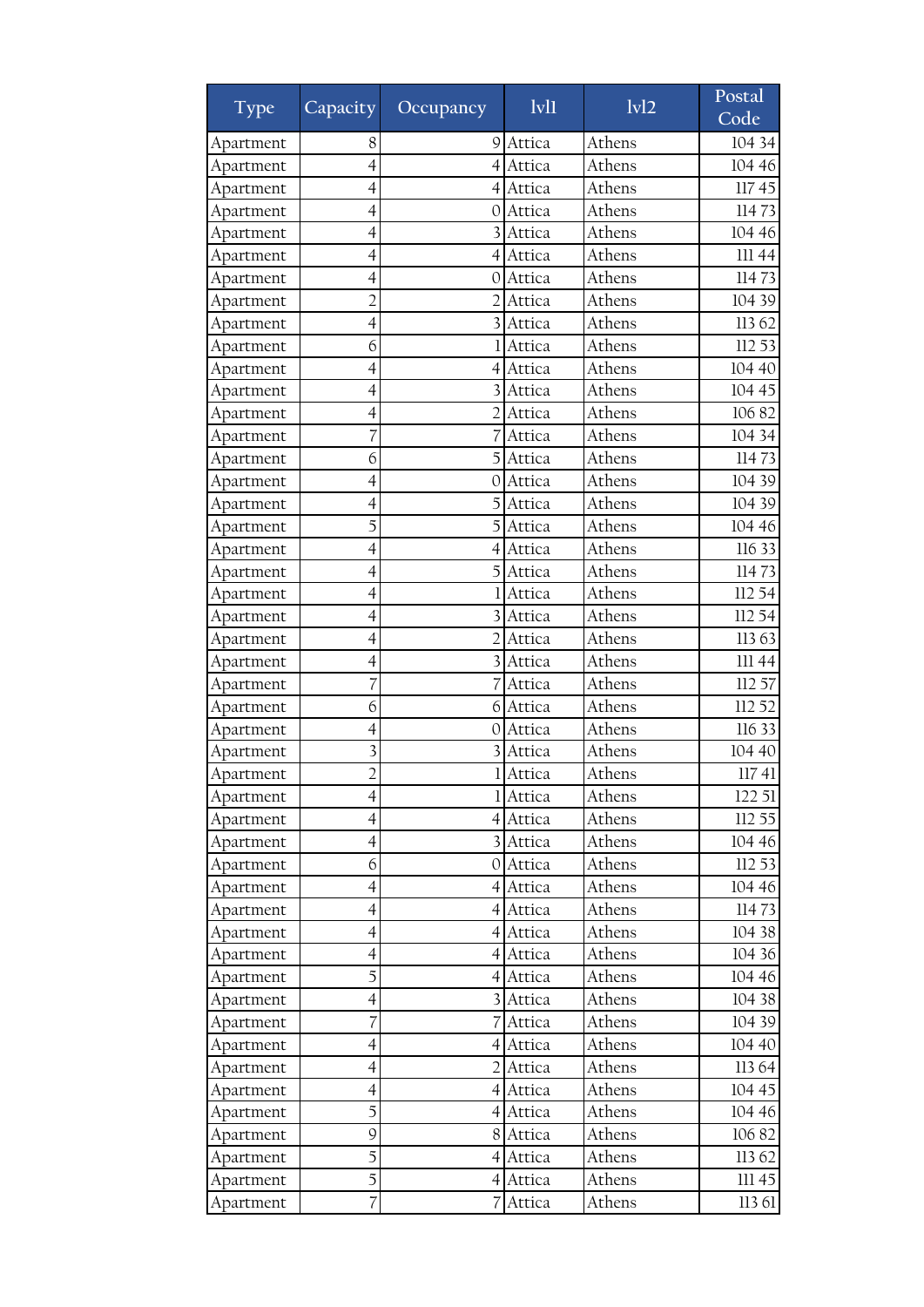| Athens<br>104 46<br>Apartment<br>2<br>Attica<br>Athens<br>112 53<br>$\overline{4}$<br>Attica<br>Apartment<br>Athens<br>112 55<br>4<br>Attica<br>Apartment<br>Athens<br>Attica<br>112 55<br>4<br>Apartment<br>4<br>5<br>Athens<br>5<br>112 55<br>Attica<br>Apartment<br>Athens<br>112 55<br>Attica<br>4<br>Apartment<br>4<br>Athens<br>5<br>Attica<br>112 55<br>Apartment<br>4<br>Athens<br>112 55<br>$\overline{4}$<br>Attica<br>Apartment<br>Athens<br>Attica<br>112 51<br>7<br>Apartment<br>6<br>5<br>6<br>Attica<br>Athens<br>112 51<br>Apartment<br>Athens<br>$\overline{4}$<br>Attica<br>112 51<br>Apartment<br>$\left 4\right $<br>Athens<br>112 51<br>7<br>Attica<br>Apartment<br>6<br>Athens<br>2<br>Attica<br>112 51<br>Apartment<br>4<br>Athens<br>112 51<br>Attica<br>6<br>6<br>Apartment<br>6<br>Athens<br>104 46<br>Attica<br>Apartment<br>Athens<br>Attica<br>112 53<br>7<br>Apartment<br>6<br>$\overline{4}$<br>Athens<br>104 46<br>Attica<br>3<br>Apartment<br>6<br>Athens<br>115 27<br>Apartment<br>Attica<br>Athens<br>Attica<br>104 46<br>6<br>6<br>Apartment<br>Athens<br>5<br>112 57<br>Attica<br>Apartment<br>4<br>Athens<br>112 56<br>$\overline{4}$<br>Attica<br>Apartment<br>6<br>11364<br>$\overline{4}$<br>Athens<br>Attica<br>Apartment<br>Athens<br>5<br>Attica<br>111 44<br>4<br>Apartment | <b>Type</b> | Capacity | Occupancy | 1v11   | 1v12   | Postal<br>Code |
|--------------------------------------------------------------------------------------------------------------------------------------------------------------------------------------------------------------------------------------------------------------------------------------------------------------------------------------------------------------------------------------------------------------------------------------------------------------------------------------------------------------------------------------------------------------------------------------------------------------------------------------------------------------------------------------------------------------------------------------------------------------------------------------------------------------------------------------------------------------------------------------------------------------------------------------------------------------------------------------------------------------------------------------------------------------------------------------------------------------------------------------------------------------------------------------------------------------------------------------------------------------------------------------------------------------------------|-------------|----------|-----------|--------|--------|----------------|
|                                                                                                                                                                                                                                                                                                                                                                                                                                                                                                                                                                                                                                                                                                                                                                                                                                                                                                                                                                                                                                                                                                                                                                                                                                                                                                                          |             |          |           |        |        |                |
|                                                                                                                                                                                                                                                                                                                                                                                                                                                                                                                                                                                                                                                                                                                                                                                                                                                                                                                                                                                                                                                                                                                                                                                                                                                                                                                          |             |          |           |        |        |                |
|                                                                                                                                                                                                                                                                                                                                                                                                                                                                                                                                                                                                                                                                                                                                                                                                                                                                                                                                                                                                                                                                                                                                                                                                                                                                                                                          |             |          |           |        |        |                |
|                                                                                                                                                                                                                                                                                                                                                                                                                                                                                                                                                                                                                                                                                                                                                                                                                                                                                                                                                                                                                                                                                                                                                                                                                                                                                                                          |             |          |           |        |        |                |
|                                                                                                                                                                                                                                                                                                                                                                                                                                                                                                                                                                                                                                                                                                                                                                                                                                                                                                                                                                                                                                                                                                                                                                                                                                                                                                                          |             |          |           |        |        |                |
|                                                                                                                                                                                                                                                                                                                                                                                                                                                                                                                                                                                                                                                                                                                                                                                                                                                                                                                                                                                                                                                                                                                                                                                                                                                                                                                          |             |          |           |        |        |                |
|                                                                                                                                                                                                                                                                                                                                                                                                                                                                                                                                                                                                                                                                                                                                                                                                                                                                                                                                                                                                                                                                                                                                                                                                                                                                                                                          |             |          |           |        |        |                |
|                                                                                                                                                                                                                                                                                                                                                                                                                                                                                                                                                                                                                                                                                                                                                                                                                                                                                                                                                                                                                                                                                                                                                                                                                                                                                                                          |             |          |           |        |        |                |
|                                                                                                                                                                                                                                                                                                                                                                                                                                                                                                                                                                                                                                                                                                                                                                                                                                                                                                                                                                                                                                                                                                                                                                                                                                                                                                                          |             |          |           |        |        |                |
|                                                                                                                                                                                                                                                                                                                                                                                                                                                                                                                                                                                                                                                                                                                                                                                                                                                                                                                                                                                                                                                                                                                                                                                                                                                                                                                          |             |          |           |        |        |                |
|                                                                                                                                                                                                                                                                                                                                                                                                                                                                                                                                                                                                                                                                                                                                                                                                                                                                                                                                                                                                                                                                                                                                                                                                                                                                                                                          |             |          |           |        |        |                |
|                                                                                                                                                                                                                                                                                                                                                                                                                                                                                                                                                                                                                                                                                                                                                                                                                                                                                                                                                                                                                                                                                                                                                                                                                                                                                                                          |             |          |           |        |        |                |
|                                                                                                                                                                                                                                                                                                                                                                                                                                                                                                                                                                                                                                                                                                                                                                                                                                                                                                                                                                                                                                                                                                                                                                                                                                                                                                                          |             |          |           |        |        |                |
|                                                                                                                                                                                                                                                                                                                                                                                                                                                                                                                                                                                                                                                                                                                                                                                                                                                                                                                                                                                                                                                                                                                                                                                                                                                                                                                          |             |          |           |        |        |                |
|                                                                                                                                                                                                                                                                                                                                                                                                                                                                                                                                                                                                                                                                                                                                                                                                                                                                                                                                                                                                                                                                                                                                                                                                                                                                                                                          |             |          |           |        |        |                |
|                                                                                                                                                                                                                                                                                                                                                                                                                                                                                                                                                                                                                                                                                                                                                                                                                                                                                                                                                                                                                                                                                                                                                                                                                                                                                                                          |             |          |           |        |        |                |
|                                                                                                                                                                                                                                                                                                                                                                                                                                                                                                                                                                                                                                                                                                                                                                                                                                                                                                                                                                                                                                                                                                                                                                                                                                                                                                                          |             |          |           |        |        |                |
|                                                                                                                                                                                                                                                                                                                                                                                                                                                                                                                                                                                                                                                                                                                                                                                                                                                                                                                                                                                                                                                                                                                                                                                                                                                                                                                          |             |          |           |        |        |                |
|                                                                                                                                                                                                                                                                                                                                                                                                                                                                                                                                                                                                                                                                                                                                                                                                                                                                                                                                                                                                                                                                                                                                                                                                                                                                                                                          |             |          |           |        |        |                |
|                                                                                                                                                                                                                                                                                                                                                                                                                                                                                                                                                                                                                                                                                                                                                                                                                                                                                                                                                                                                                                                                                                                                                                                                                                                                                                                          |             |          |           |        |        |                |
|                                                                                                                                                                                                                                                                                                                                                                                                                                                                                                                                                                                                                                                                                                                                                                                                                                                                                                                                                                                                                                                                                                                                                                                                                                                                                                                          |             |          |           |        |        |                |
|                                                                                                                                                                                                                                                                                                                                                                                                                                                                                                                                                                                                                                                                                                                                                                                                                                                                                                                                                                                                                                                                                                                                                                                                                                                                                                                          |             |          |           |        |        |                |
|                                                                                                                                                                                                                                                                                                                                                                                                                                                                                                                                                                                                                                                                                                                                                                                                                                                                                                                                                                                                                                                                                                                                                                                                                                                                                                                          |             |          |           |        |        |                |
|                                                                                                                                                                                                                                                                                                                                                                                                                                                                                                                                                                                                                                                                                                                                                                                                                                                                                                                                                                                                                                                                                                                                                                                                                                                                                                                          | Apartment   | 6        | 0         | Attica | Athens | 112 54         |
| 3<br>Athens<br>11362<br>Attica<br>Apartment                                                                                                                                                                                                                                                                                                                                                                                                                                                                                                                                                                                                                                                                                                                                                                                                                                                                                                                                                                                                                                                                                                                                                                                                                                                                              |             |          |           |        |        |                |
| Athens<br>5<br>5<br>Attica<br>104 46<br>Apartment                                                                                                                                                                                                                                                                                                                                                                                                                                                                                                                                                                                                                                                                                                                                                                                                                                                                                                                                                                                                                                                                                                                                                                                                                                                                        |             |          |           |        |        |                |
| Athens<br>112 57<br>$\overline{4}$<br>Attica<br>Apartment                                                                                                                                                                                                                                                                                                                                                                                                                                                                                                                                                                                                                                                                                                                                                                                                                                                                                                                                                                                                                                                                                                                                                                                                                                                                |             |          |           |        |        |                |
| Athens<br>Attica<br>112 51<br>Apartment<br>6<br>0                                                                                                                                                                                                                                                                                                                                                                                                                                                                                                                                                                                                                                                                                                                                                                                                                                                                                                                                                                                                                                                                                                                                                                                                                                                                        |             |          |           |        |        |                |
| Athens<br>6<br>Attica<br>Apartment                                                                                                                                                                                                                                                                                                                                                                                                                                                                                                                                                                                                                                                                                                                                                                                                                                                                                                                                                                                                                                                                                                                                                                                                                                                                                       |             |          |           |        |        | 11251          |
| 5<br>Athens<br>112 51<br>Apartment<br>5 Attica                                                                                                                                                                                                                                                                                                                                                                                                                                                                                                                                                                                                                                                                                                                                                                                                                                                                                                                                                                                                                                                                                                                                                                                                                                                                           |             |          |           |        |        |                |
| $\overline{4}$<br>Athens<br>112 51<br>4 Attica<br>Apartment                                                                                                                                                                                                                                                                                                                                                                                                                                                                                                                                                                                                                                                                                                                                                                                                                                                                                                                                                                                                                                                                                                                                                                                                                                                              |             |          |           |        |        |                |
| $\overline{c}$<br>Athens<br>Apartment<br>Attica<br>104 40<br>$\overline{2}$                                                                                                                                                                                                                                                                                                                                                                                                                                                                                                                                                                                                                                                                                                                                                                                                                                                                                                                                                                                                                                                                                                                                                                                                                                              |             |          |           |        |        |                |
| Athens<br>104 40<br>$\overline{\mathcal{A}}$<br>Apartment<br>4 Attica                                                                                                                                                                                                                                                                                                                                                                                                                                                                                                                                                                                                                                                                                                                                                                                                                                                                                                                                                                                                                                                                                                                                                                                                                                                    |             |          |           |        |        |                |
| Athens<br>112 51<br>$\overline{4}$<br>Attica<br>Apartment<br>41                                                                                                                                                                                                                                                                                                                                                                                                                                                                                                                                                                                                                                                                                                                                                                                                                                                                                                                                                                                                                                                                                                                                                                                                                                                          |             |          |           |        |        |                |
| Athens<br>104 34<br>$\overline{4}$<br>4 Attica<br>Apartment                                                                                                                                                                                                                                                                                                                                                                                                                                                                                                                                                                                                                                                                                                                                                                                                                                                                                                                                                                                                                                                                                                                                                                                                                                                              |             |          |           |        |        |                |
| 9<br>Athens<br>9 Attica<br>104 33<br>Apartment                                                                                                                                                                                                                                                                                                                                                                                                                                                                                                                                                                                                                                                                                                                                                                                                                                                                                                                                                                                                                                                                                                                                                                                                                                                                           |             |          |           |        |        |                |
| 5<br>Athens<br>104 34<br>Apartment<br>Attica<br>0                                                                                                                                                                                                                                                                                                                                                                                                                                                                                                                                                                                                                                                                                                                                                                                                                                                                                                                                                                                                                                                                                                                                                                                                                                                                        |             |          |           |        |        |                |
| $\overline{\mathbf{3}}$<br>Athens<br>11471<br>1 Attica<br>Apartment                                                                                                                                                                                                                                                                                                                                                                                                                                                                                                                                                                                                                                                                                                                                                                                                                                                                                                                                                                                                                                                                                                                                                                                                                                                      |             |          |           |        |        |                |
| Athens<br>104 41<br>4<br>Attica<br>Apartment<br>4                                                                                                                                                                                                                                                                                                                                                                                                                                                                                                                                                                                                                                                                                                                                                                                                                                                                                                                                                                                                                                                                                                                                                                                                                                                                        |             |          |           |        |        |                |
| $\overline{\mathbf{3}}$<br>Athens<br>104 43<br>Apartment<br>Attica                                                                                                                                                                                                                                                                                                                                                                                                                                                                                                                                                                                                                                                                                                                                                                                                                                                                                                                                                                                                                                                                                                                                                                                                                                                       |             |          |           |        |        |                |
| $\overline{4}$<br>Athens<br>Attica<br>III 44<br>Apartment                                                                                                                                                                                                                                                                                                                                                                                                                                                                                                                                                                                                                                                                                                                                                                                                                                                                                                                                                                                                                                                                                                                                                                                                                                                                |             |          |           |        |        |                |
| 5<br>Athens<br>Apartment<br>Attica<br>104 43<br>0                                                                                                                                                                                                                                                                                                                                                                                                                                                                                                                                                                                                                                                                                                                                                                                                                                                                                                                                                                                                                                                                                                                                                                                                                                                                        |             |          |           |        |        |                |
| 6<br>11363<br>Attica<br>Athens<br>$\left 4\right $<br>Apartment                                                                                                                                                                                                                                                                                                                                                                                                                                                                                                                                                                                                                                                                                                                                                                                                                                                                                                                                                                                                                                                                                                                                                                                                                                                          |             |          |           |        |        |                |
| Attica<br>Athens<br>11364<br>Apartment<br>4                                                                                                                                                                                                                                                                                                                                                                                                                                                                                                                                                                                                                                                                                                                                                                                                                                                                                                                                                                                                                                                                                                                                                                                                                                                                              |             |          |           |        |        |                |
| 8<br>4 Attica<br>Athens<br>11363<br>Apartment                                                                                                                                                                                                                                                                                                                                                                                                                                                                                                                                                                                                                                                                                                                                                                                                                                                                                                                                                                                                                                                                                                                                                                                                                                                                            |             |          |           |        |        |                |
| 8<br>Athens<br>11363<br>Apartment<br>Attica<br>10                                                                                                                                                                                                                                                                                                                                                                                                                                                                                                                                                                                                                                                                                                                                                                                                                                                                                                                                                                                                                                                                                                                                                                                                                                                                        |             |          |           |        |        |                |
| Attica<br>Athens<br>104 44<br>Apartment<br>$\overline{4}$<br>$\overline{3}$                                                                                                                                                                                                                                                                                                                                                                                                                                                                                                                                                                                                                                                                                                                                                                                                                                                                                                                                                                                                                                                                                                                                                                                                                                              |             |          |           |        |        |                |
| $\overline{4}$<br>$\overline{\mathbf{3}}$<br>Attica<br>Athens<br>11362<br>Apartment                                                                                                                                                                                                                                                                                                                                                                                                                                                                                                                                                                                                                                                                                                                                                                                                                                                                                                                                                                                                                                                                                                                                                                                                                                      |             |          |           |        |        |                |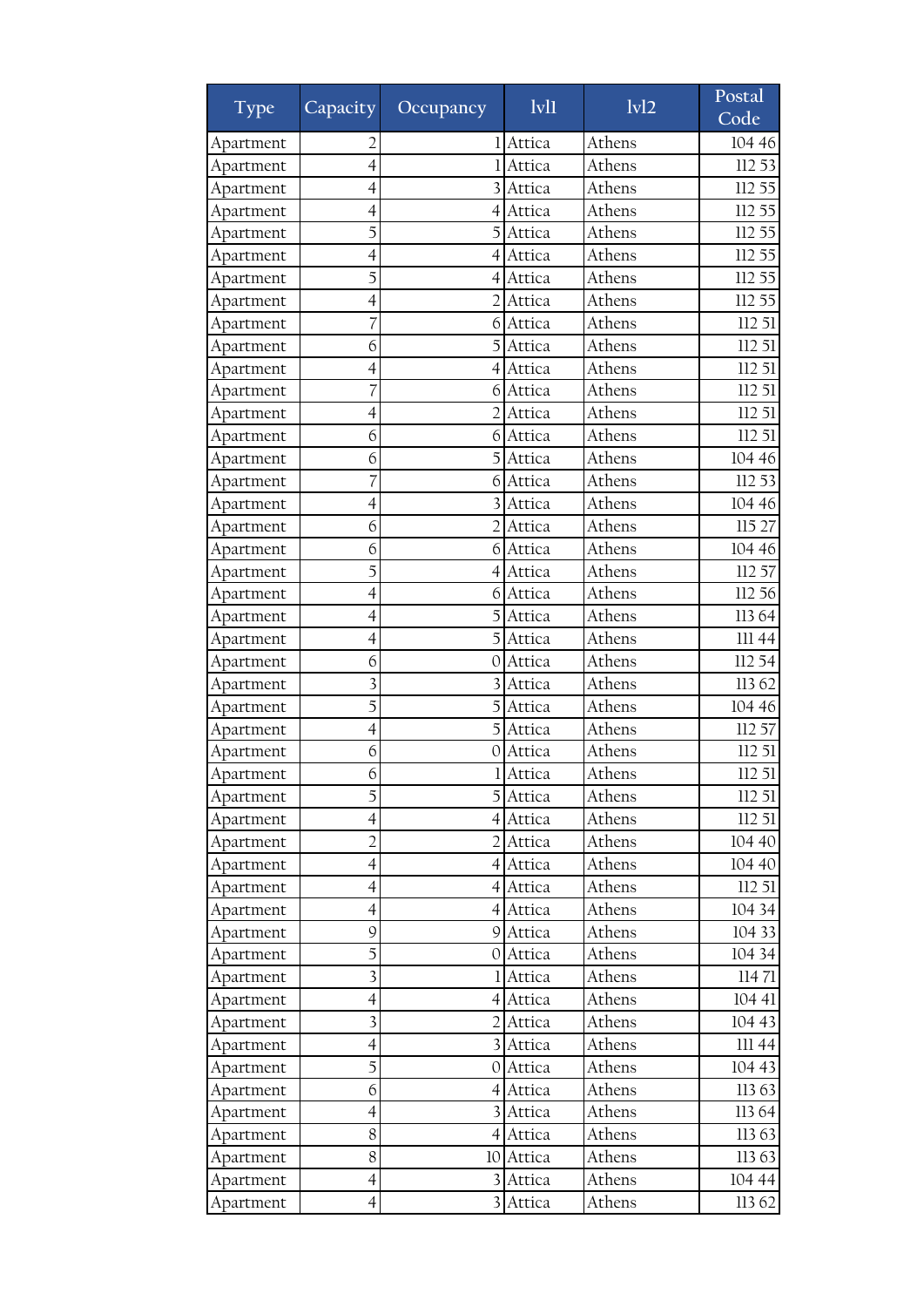| <b>Type</b> | Capacity <sup>1</sup>    | Occupancy        | $1$ v $1$ | 1v12   | Postal<br>Code |
|-------------|--------------------------|------------------|-----------|--------|----------------|
| Apartment   | 5                        | 6                | Attica    | Athens | 104 34         |
| Apartment   | 6                        | $\left( \right)$ | Attica    | Athens | 104 34         |
| Apartment   | $\overline{4}$           | 4                | Attica    | Athens | 104 34         |
| Apartment   | 4                        | 4                | Attica    | Athens | 104 34         |
| Apartment   | 5                        |                  | Attica    | Athens | 112 53         |
| Apartment   | 4                        | 5                | Attica    | Athens | III 44         |
| Apartment   | 6                        | 5                | Attica    | Athens | 104 34         |
| Apartment   | 6                        | 6                | Attica    | Athens | 112 56         |
| Apartment   | 8                        | 9                | Attica    | Athens | 104 33         |
| Apartment   | 6                        | 3                | Attica    | Athens | 115 23         |
| Apartment   | $\overline{\mathbf{3}}$  |                  | Attica    | Athens | 112 57         |
| Apartment   | 6                        | 6                | Attica    | Athens | 112 51         |
| Apartment   | 5                        | 5                | Attica    | Athens | 112 51         |
| Apartment   | 6                        |                  | Attica    | Athens | 111 44         |
| Apartment   | 6                        |                  | Attica    | Athens | 112 54         |
| Apartment   | 6                        | 61               | Attica    | Athens | 10682          |
| Apartment   | 6                        | 6                | Attica    | Athens | 112 55         |
| Apartment   | 8                        | 8                | Attica    | Athens | 112 55         |
| Apartment   | 8                        | 8                | Attica    | Athens | 112 55         |
| Apartment   | 8                        | 6                | Attica    | Athens | 112 55         |
| Apartment   | 6                        | 0                | Attica    | Athens | 112 55         |
| Apartment   | 6                        |                  | Attica    | Athens | 112 55         |
| Apartment   | 4                        |                  | Attica    | Athens | 11364          |
| Apartment   | 8                        | 9                | Attica    | Athens | 11362          |
| Apartment   | 5                        | 4                | Attica    | Athens | 112 55         |
| Apartment   | 6                        | 6                | Attica    | Athens | 112 53         |
| Apartment   | 5                        | 0                | Attica    | Athens | 11472          |
| Apartment   | 6                        | 5                | Attica    | Athens | 112 54         |
| Apartment   | $\overline{4}$           | 5                | Attica    | Athens | 11141          |
| Apartment   | 4                        |                  | 3 Attica  | Athens | 11141          |
| Apartment   | 7                        |                  | Attica    | Athens | 11363          |
| Apartment   | 8                        | $\Omega$         | Attica    | Athens | 112 52         |
| Apartment   | $\overline{\mathbf{3}}$  | 0                | Attica    | Athens | 112 56         |
| Apartment   | 8                        | 8                | Attica    | Athens | 112 56         |
| Apartment   | $\overline{4}$           | 51               | Attica    | Athens | 104 46         |
| Apartment   | $\overline{\mathcal{A}}$ | $\overline{4}$   | Attica    | Athens | 104 46         |
| Apartment   | 6                        | 4                | Attica    | Athens | 104 46         |
| Apartment   | 6                        | 5                | Attica    | Athens | 104 46         |
| Apartment   | $\overline{\mathcal{A}}$ |                  | Attica    | Athens | 104 46         |
| Apartment   | $\overline{4}$           |                  | 4 Attica  | Athens | 104 46         |
| Apartment   | 6                        |                  | Attica    | Athens | 104 46         |
| Apartment   | 6                        |                  | 6 Attica  | Athens | 104 46         |
| Apartment   | 6                        | 41               | Attica    | Athens | 104 46         |
| Apartment   | 6                        | 5                | Attica    | Athens | 104 46         |
| Apartment   | 6                        | 6                | Attica    | Athens | 104 46         |
| Apartment   | 6                        |                  | Attica    | Athens | 104 46         |
| Apartment   | 3                        | 4                | Attica    | Athens | 104 46         |
| Apartment   | 3                        |                  | Attica    | Athens | 104 46         |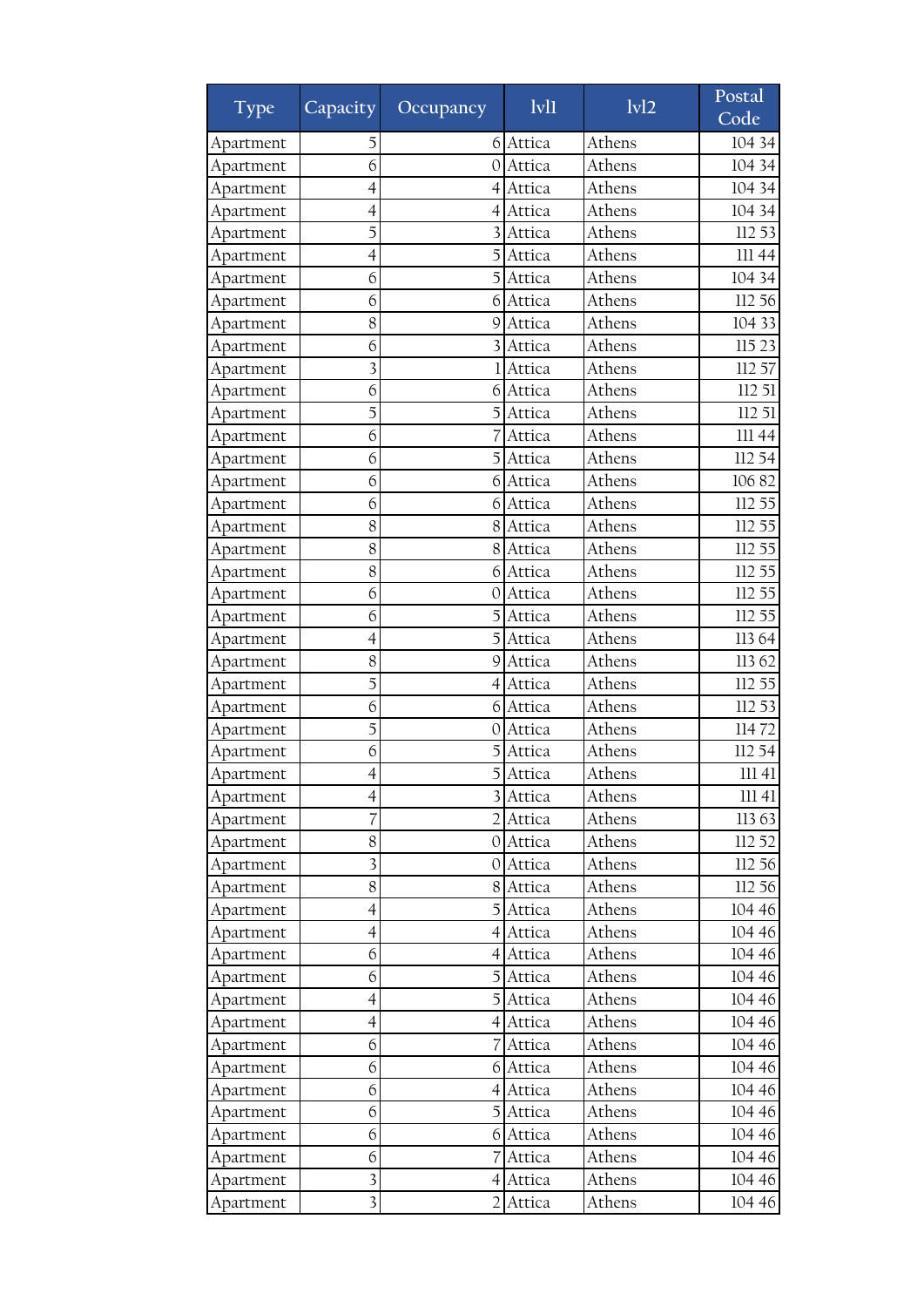| <b>Type</b> | Capacity <sup>1</sup>    | Occupancy        | $1$ v $1$        | $\overline{ivl2}$ | Postal<br>Code |
|-------------|--------------------------|------------------|------------------|-------------------|----------------|
| Apartment   | 6                        | 6                | Attica           | Athens            | 104 46         |
| Apartment   | 6                        |                  | Attica           | Athens            | 104 46         |
| Apartment   | 6                        | 6                | Attica           | Athens            | 104 46         |
| Apartment   | 6                        | 61               | Attica           | Athens            | 104 46         |
| Apartment   | $\overline{\mathbf{3}}$  | $\mathcal{D}$    | Attica           | Athens            | 104 45         |
| Apartment   | 4                        | 4                | Attica           | Athens            | 104 45         |
| Apartment   | $\overline{4}$           | $\overline{4}$   | Attica           | Athens            | 104 39         |
| Apartment   | 4                        |                  | Attica           | Athens            | 104 39         |
| Apartment   | $\overline{\mathbf{3}}$  | 0                | Attica           | Athens            | 15773          |
| Apartment   | $\overline{4}$           | 4                | Attica           | Athens            | 112 53         |
| Apartment   | $\overline{\mathbf{3}}$  |                  | Attica           | Athens            | 104 39         |
| Apartment   | 6                        | 5                | Attica           | Athens            | 112 51         |
| Apartment   | 5                        | 4                | Attica           | Athens            | 112 51         |
| Apartment   | 4                        |                  | Attica           | Athens            | 104 37         |
| Apartment   | $\overline{4}$           |                  | Attica           | Athens            | 115 25         |
| Apartment   | 6                        |                  | Attica           | Athens            | 104 40         |
| Apartment   | 5                        |                  | Attica           | Athens            | 104 40         |
| Apartment   | 7                        |                  | Attica           | Athens            | 115 27         |
| Apartment   | 4                        | 4                | Attica           | Athens            | 112 52         |
| Apartment   | 6                        |                  | Attica           | Athens            | 112 52         |
| Apartment   | 4                        |                  | Attica           | Athens            | 104 45         |
| Apartment   | $\overline{4}$           | 4                | Attica           | Athens            | 112 55         |
| Apartment   | 5                        | 4                | Attica           | Athens            | 112 51         |
| Apartment   | $\overline{4}$           | 3                | Attica           | Athens            | 104 34         |
| Apartment   | 4                        | 2                | Attica           | Athens            | 104 46         |
| Apartment   | $\overline{4}$           | $\overline{2}$   | Attica           | Athens            | 104 46         |
| Apartment   | $\overline{\mathbf{3}}$  |                  | Attica           | Athens            | 104 46         |
| Apartment   | $\overline{2}$           | 0                | Attica           | Athens            | 104 46         |
| Apartment   | $\overline{4}$           | $\overline{2}$   | Attica           | Athens            | 104 46         |
| Apartment   | 4                        |                  |                  | Athens            | 104 46         |
| Apartment   | $\overline{2}$           |                  | Attica<br>Attica | Athens            | 104 46         |
| Apartment   | $\overline{\mathcal{A}}$ |                  | Attica           | Athens            | 104 46         |
| Apartment   | $\overline{\mathbf{3}}$  |                  | Attica           | Athens            | 104 46         |
|             | $\overline{\mathcal{A}}$ |                  |                  | Athens            | 104 46         |
| Apartment   | 3                        | O.               | Attica           | Athens            |                |
| Apartment   |                          |                  | Attica           |                   | 104 46         |
| Apartment   | $\overline{c}$           |                  | Attica           | Athens            | 104 46         |
| Apartment   | 5                        | 4                | Attica           | Athens            | 104 45         |
| Apartment   | 3                        |                  | Attica           | Athens            | 112 52         |
| Apartment   | $\overline{\mathcal{A}}$ |                  | Attica           | Athens            | 112 53         |
| Apartment   | $\overline{4}$           |                  | Attica           | Athens            | 11144          |
| Apartment   | 6                        |                  | Attica           | Athens            | 11144          |
| Apartment   | 12                       | $\Omega$         | Attica           | Athens            | 104 34         |
| Apartment   | 5                        |                  | 0 Attica         | Athens            | 104 34         |
| Apartment   | 4                        |                  | Attica           | Athens            | 112 54         |
| Apartment   | $\overline{4}$           |                  | 4 Attica         | Athens            | 112 54         |
| Apartment   | $\overline{\mathcal{A}}$ | O.               | Attica           | Athens            | 104 45         |
| Apartment   | 4                        | $\left 4\right $ | Attica           | Athens            | 113 64         |
| Apartment   | 7                        |                  | 6 Attica         | Athens            | 104 46         |